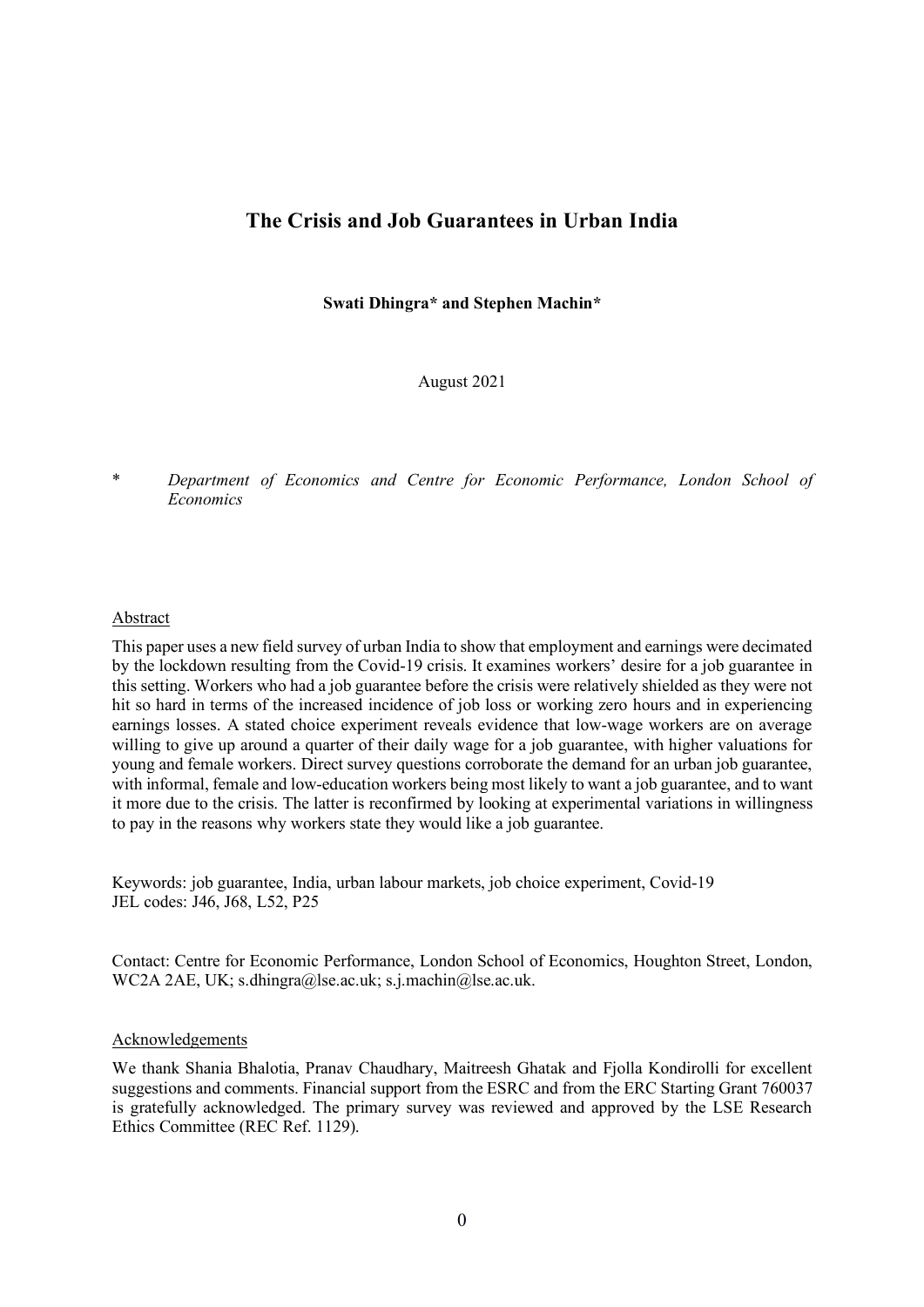## **1. Introduction**

Job guarantees have had a long history in public debate and have recently been proposed and introduced in various contexts, including in the United States by high-profile politicians Bernie Sanders and Alexandria Ocasio-Cortez, in the United Kingdom by former Prime Minister Gordon Brown and advocated by economists in public policy debates.<sup>1</sup> The world's largest job guarantee programme is in India. The Covid-19 pandemic has put it at the centre of growing discussion over policies to recover from the ravages of the crisis, particularly in urban areas at the "frontlines of the pandemic". This paper evaluates and quantifies the value of a job guarantee to workers in this setting.

The ILO has pointed to the risks faced by informal workers in developing economies, many of whom have been directly affected and others whose jobs are at greater risk due to lockdowns (ILO, 2020a). <sup>2</sup> Informal work, including casual, temporary and subcontracted work, is a defining feature of urban labour markets in many developing countries and more recently of the "new informality" appearing in developed countries (World Development Report, 2019; Boeri et al., 2020). A number of relief packages have been put forward for informal workers under Covid-19 (Gentilini et al., 2021),<sup>3</sup> and international organisations, such as the OECD and the ILO, have explicitly called for job guarantees to prevent a permanent deterioration in work and living standards (OECD, 2020; ILO, 2020b).

Covid-19 is expected to push 120 million people into poverty, earning less than \$1.90 a day, with a concentration in urban areas.<sup>4</sup> Many of these individuals were not ultra-poor before the pandemic and therefore in the crisis have fallen outside traditional social assistance and poverty alleviation programmes. This makes it harder to reach them and to provide social protection during an emergency (Gerard et al., 2020). In response to the livelihood crisis, several countries have quickly enacted

 <sup>1</sup> See Gregg and Layard (2009) on UK's job guarantee programme, Stiglitz (2019) on India's rural job guarantee as a broader policy lever and Blanchard and Rodrik (2019) on job guarantees as a policy tool for addressing inequality.

<sup>2</sup> https://news.un.org/en/story/2020/04/1061322

<sup>&</sup>lt;sup>3</sup> New and expanded job guarantee programmes have been put in place in various countries, including Armenia, Azerbaijan, Bhutan, Cambodia, Ethiopia, Grenada, Guam, Guinea, Hong Kong, India, Indonesia, Kazakhstan, Kenya, Korea, Madagascar, Mexico, Myanmar, Nepal, Nigeria, Palau, Philippines, Rwanda, St Lucia, St Vincent and Grenadines, Taiwan, Uganda, Uzbekistan, West Bank and Gaza, and Zimbabwe.

<sup>4</sup> https://blogs.worldbank.org/opendata/updated-estimates-impact-covid-19-global-poverty-looking-back-2020 and-outlook-2021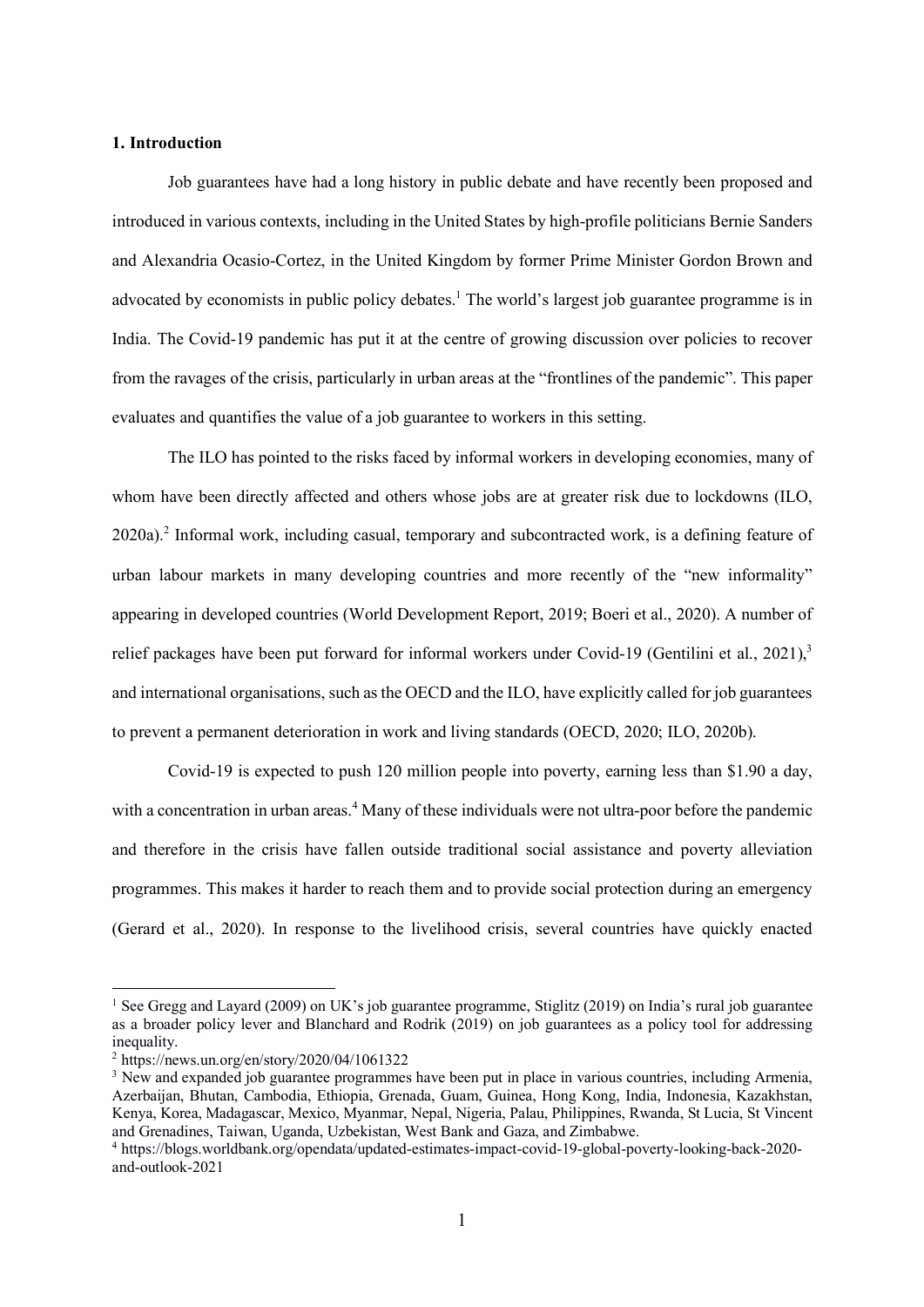employment programmes, such as Covid-safe extensions to South Africa's Expanded Public Works Programme. Job guarantees have the scope to help informal workers recover from the pandemic. Their self-targeting feature can be effective in identifying individuals who have lost their livelihoods and are new entrants into poverty and welfare systems (see Besley and Coate, 1992).

India typifies concerns over urban labour markets in developing economies. While agriculture and rural works have provided some respite in village economies during the crisis (e.g. Afridi et al., 2021), low-income individuals working in urban areas of developing economies have seen little assistance. Even before the pandemic, urban poverty rates had started to catch up with the much higher poverty rates in rural India (Datt et al., 2020). Labour force participation rates were low (57 percent for men and 16 percent for women) and the majority of the workforce is informal.<sup>5</sup> Regular wage/salaried employees make up less than half of the urban workforce, and the rest do their jobs in a hinterland of casual work and outsourced contracts. Even among regular employees, over 70 percent have no written employment contract. A little over half have access to some benefits (provident funds, sick pay, and health insurance) through the government or their employer. Old and new forms of informality therefore persist, leaving many without basic social protections.

Like other developing economies, India has a young workforce - 68 percent of the urban workforce is under 40 and most are in informal employment. Growing urbanisation and an even fastergrowing young workforce pose massive challenges in developing economies and the pandemic has only acted to intensify them. There is limited work on urban labour markets in developing economies, and even less on active labour market policies in these settings (recent examples are Alfonsi et al., 2020; Banerjee and Chiplunkar, 2018; or Menzel and Woodruff, 2020). Existing evidence nonetheless shows that labour market imperfections are widespread and precarious jobs have not proven to be a stepping stone to better employment for young workers (Abebe et al., 2018).

India had one of the strictest national lockdowns to contain the spread of the first wave of Covid-19 (Hale et al., 2020). It came into effect on March 24, 2020 and lasted till at least mid-May.

 <sup>5</sup> Periodic Labour Force Survey PLFS microdata, 2017-18.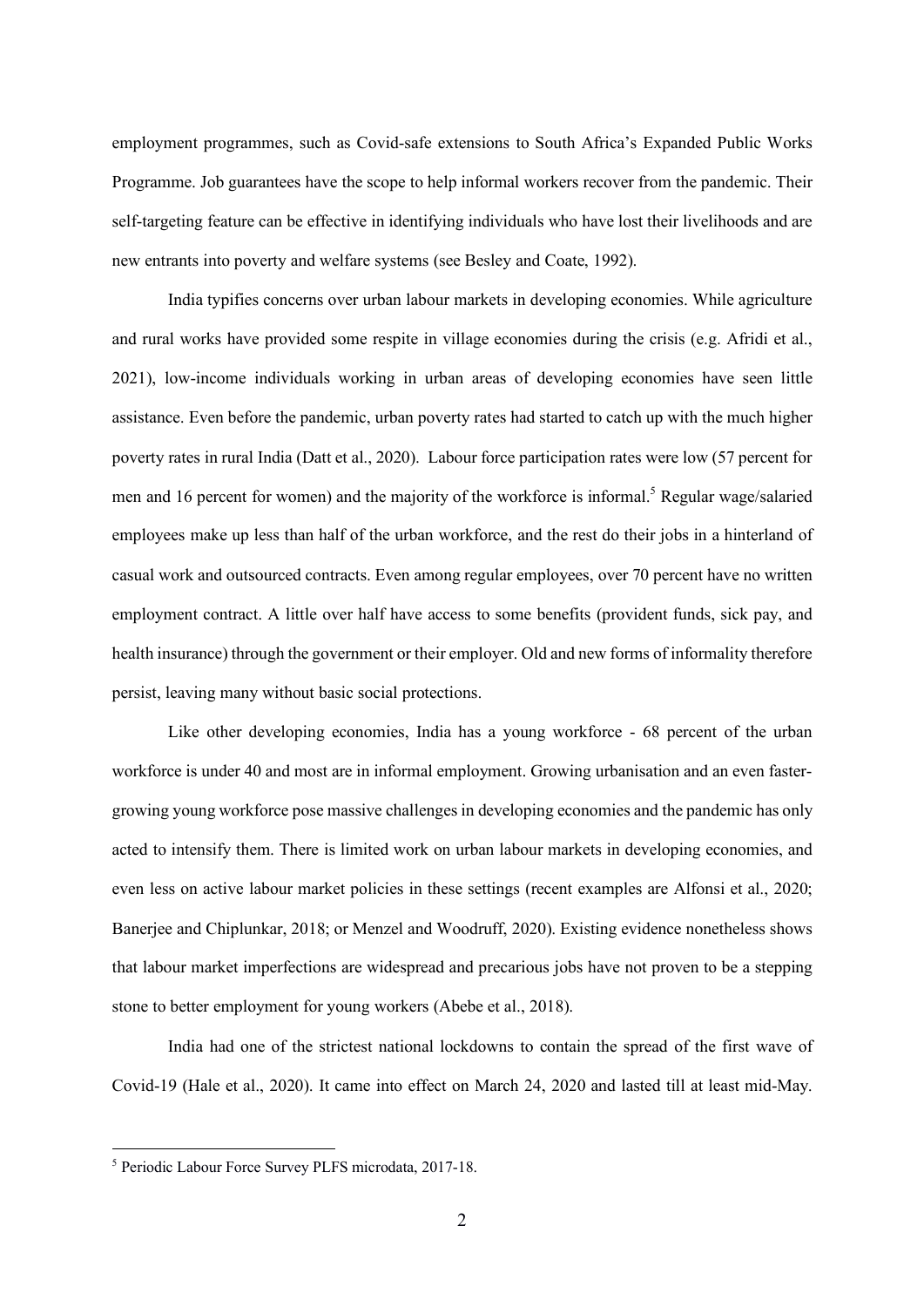Millions of workers in urban centres saw their work come to an abrupt halt. Many who had migrated to these areas for work were stranded without any source of income (Bhatiya et al., 2021). The urban unemployment rate rose about 12 percentage points year-on-year during the lockdown months of April to June 2020 (NSO 2021) and GDP fell by 23.9 percent. These big disruptions have continued to be felt widely, and the second wave of the pandemic has intensified the debate over actual impacts and recovery policies to address the continuing livelihood crisis in urban areas. Although a key challenge for the future, little is known of the efficacy of different labour market policies to recover from the pandemic. Regular data collection has suffered due to the pandemic and much of the early analysis has needed to rely on projections based on pre-Covid data (see Alon et al. 2020; Bircan et al., 2020; or Gottlieb et al. 2020). Even less well-understood are the impacts and policies for young and informally employed individuals, especially in low-income urban areas, who are most at risk of experiencing scarring effects from long-term unemployment (Machin and Manning, 1999).

To understand the labour market impacts of the pandemic, this paper presents results from a survey of a random sample of over 3,000 workers aged 18 to 40 in low-income areas of urban India. It shows that Covid-19 decimated economic livelihoods in these areas. This accords well with recent work on the labour market impacts of the pandemic in developed economies where workers were hit hard (Adams-Prassl et al., 2020; Blundell and Machin, 2020; Coibion et al., 2020). But the scale of the hit to Indian workers is an order of magnitude bigger. About a quarter of workers lost their jobs, another 9 percent were not working any hours and many more were not being paid as earnings fell by 85 percent, on average, under lockdown. This is consistent with some of the findings from other recent data collection efforts which find large earning losses in various parts of India (see, for example, Afridi et al., 2020; Barboni et al., 2020; Bhalotia et al., 2020; Kesar et al., 2020; or Lee et al., 2020) and in other developing economies for which recent data are available (see Bandiera et al., 2020, for villages and slums in Bangladesh; Jain et al., 2020, for South Africa; or Mahmud and Riley, 2020, for rural Uganda).

Having shown the scale of these employment and earning losses caused by the pandemic, the paper moves on to examine job guarantees, which are being considered as a credible active labour market policy that could assist economic recovery in urban areas (see Dreze 2020, State of Working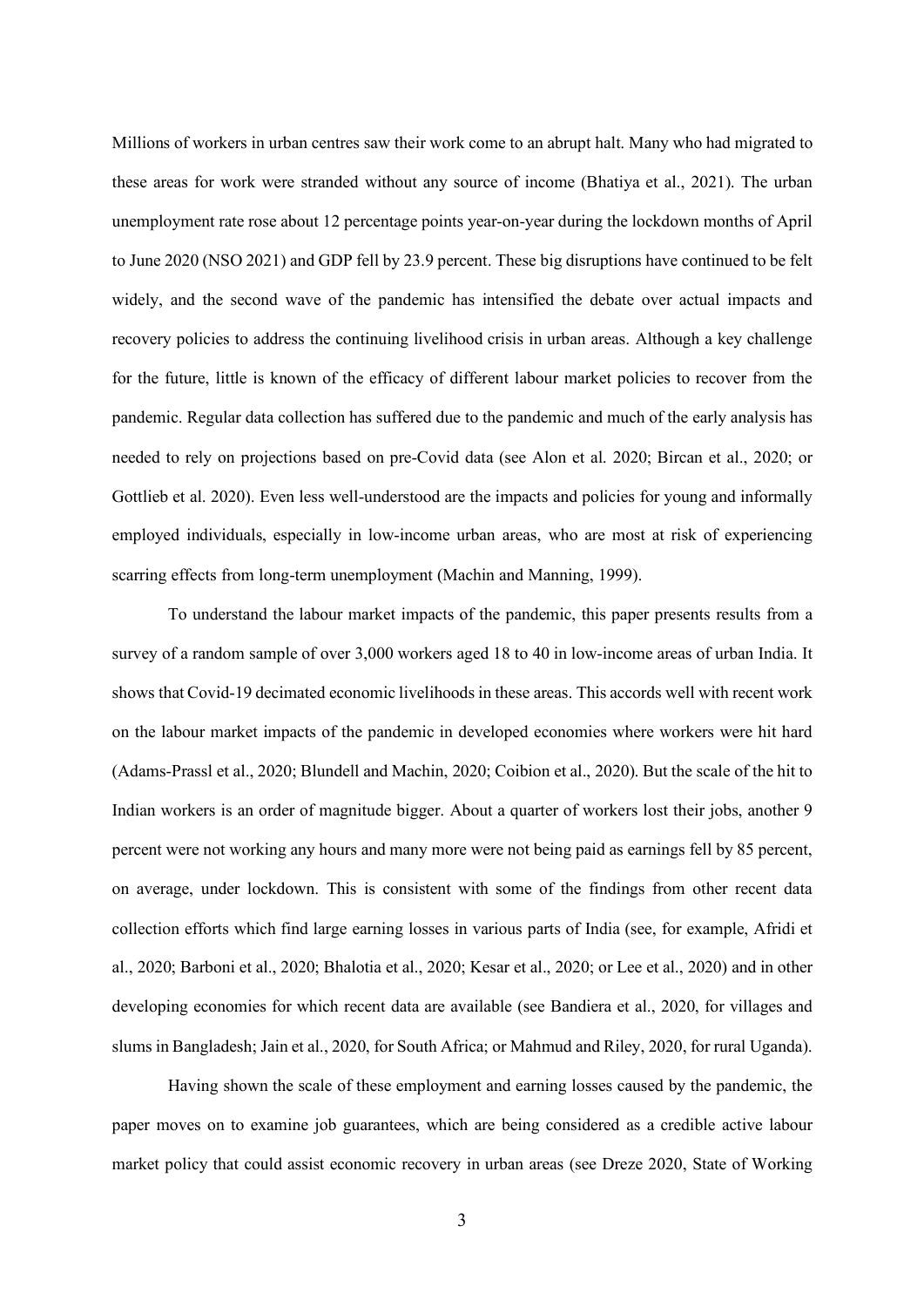India 2021 for policy proposals and actual state programmes). India already runs the world's largest job guarantee programme under its Mahatma Gandhi National Rural Employment Guarantee Act (MGNREGA), which entitles rural households to demand 100 days of work a year from the government. A few state governments have introduced an urban equivalent of MGNREGA, though budgets are relatively small. The central government has subsequently indicated plans for an urban job guarantee in small towns and cities to address the crisis, but no new policy is yet in place (NDTV, 2020). Proposals to operationalise employment opportunities in urban areas range from wage subsidies for employers to direct employment by public institutions (Kulkarni and Ambasta, 2020; Dreze, 2020).

A large literature has examined India's existing rural employment guarantee scheme (Sukhtankar, 2017, Ravallion, 2019a), but there is a dearth of knowledge on this aspect of labour market policy in urban labour markets which have much more varied skill levels and lack the tight community ties of agrarian economies. The survey studied here was specifically designed to examine how the employment and earnings impacts of the lockdown differed by the presence of a job guarantee and how much workers are willing to pay for a job guarantee at work. On the first of these, and importantly, the big labour market losses that resulted from the crisis were mediated for workers who had a job guarantee before the crisis. They were relatively shielded by not being hit so hard in terms of the increased incidence of unemployment or working zero hours and in experiencing earnings losses.

Evidence on the second question, valuing a job guarantee, comes from a discrete choice survey experiment that elicited preferences and willingness to pay for a guarantee of a hundred days of work from random variations in wages offered for jobs with and without a guarantee. The experiment builds on prior research where there is a long tradition of eliciting preferences for non-pecuniary attributes through surveys in some areas (especially environmental, development and in labour economics). For example, Farber (1983) draws on hypothetical employment survey questions to separately identify frustrated demand for unions from a lack of desire for a union job. A more recent, growing literature goes further to determine the valuation of non-pecuniary benefits and costs through experimental designs in surveys (for example, Datta, 2019; Eriksson and Kristensen, 2014; Mas and Pallais, 2017,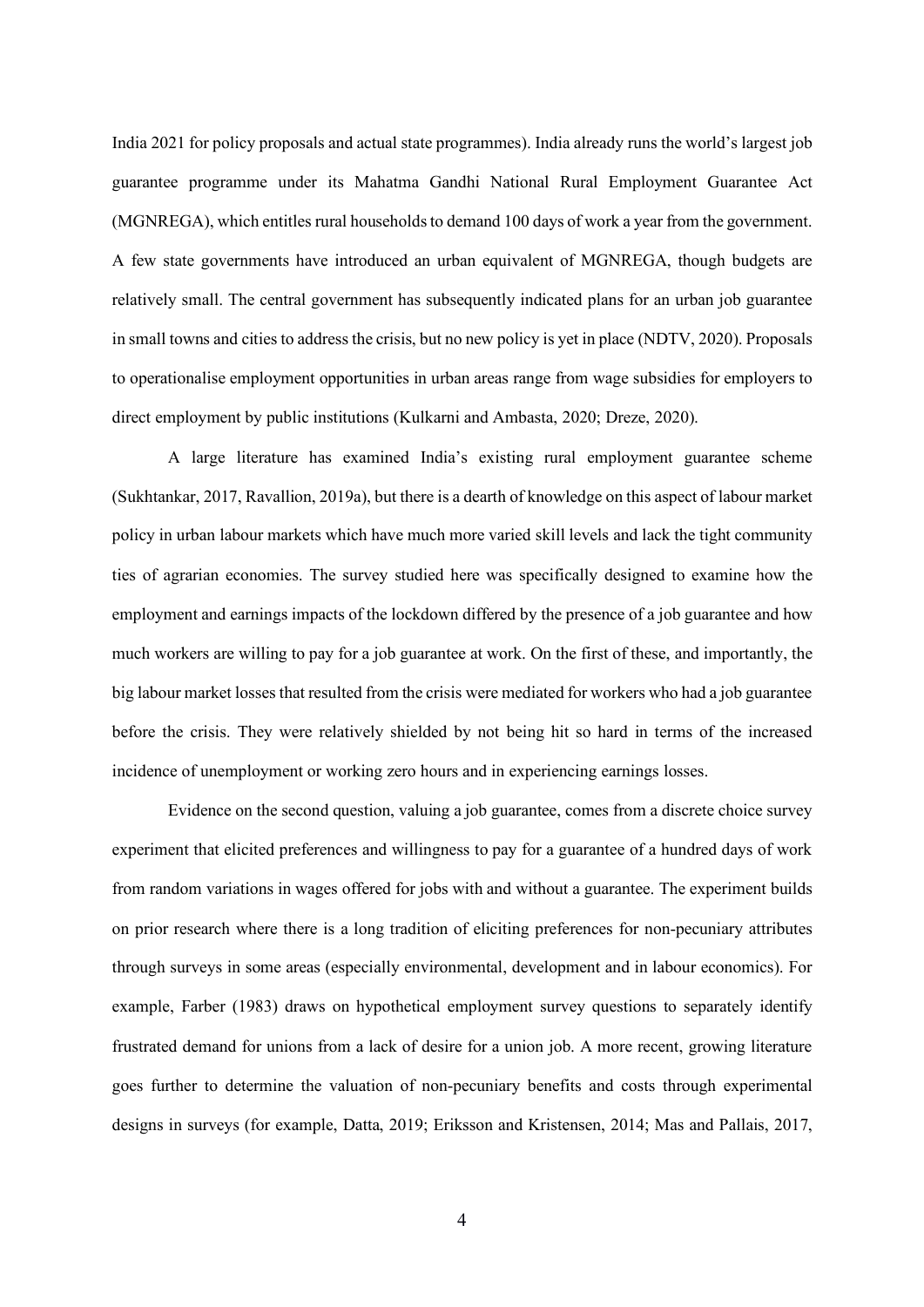2019; Wiswall and Zafar, 2018; also Mahmud et al. 2021; Lagakos et al. 2020; Imbert and Papp 2020 in developing country contexts).

The findings from the experiment show that, despite the crisis resulting in large numbers of workers not working and many experiencing staggeringly high earnings losses, there is a sizable willingness to pay for a job guarantee among workers who did not have one before the C19 induced lockdown. Low-wage workers are on average willing to give up around a quarter of their daily wage for a job guarantee, with higher valuations for young and female workers. And other survey questions corroborate this significant valuation, with informal, female and low-education workers being most likely to want a job guarantee, and to want it more due to the current crisis. Compared to the job guarantee valuation for conventional economic reasons, there is an incremental increase in willingness to pay due to coronavirus and lockdown. This emerges from study of experimental variations in willingness to pay in the reasons why workers state they would like a job guarantee. The crisis from C19 has therefore acted to reinforce and strengthen the protective value of a job guarantee, both by expanding the set of workers who would like a job guarantee and by an incremental valuation increase.

#### **2. Survey Design and Data Description**

### *Survey Design*

The survey took place between 14 May and 8 July 2020, with the aim of understanding the impact of Covid-19 on work in urban areas. India offers a unique setting with its large informal workforce, young population, restrictive lockdown and policy relevance for job guarantees. The survey was designed to understand the experiences of younger individuals, aged between 18 and 40, who are over-represented in informal jobs and at most risk of scarring effects from long-term unemployment that would arise under a weak recovery from the pandemic.

The survey was conducted on a random sample of over 5,500 individuals from fifty low-income urban ward clusters in each of the three states of Bihar, Jharkhand and Uttar Pradesh. These are some of the poorest states in India with many areas closer in poverty levels to those in sub-Saharan Africa (Global Multidimensional Poverty Index Report, 2018). Information on wards is available from the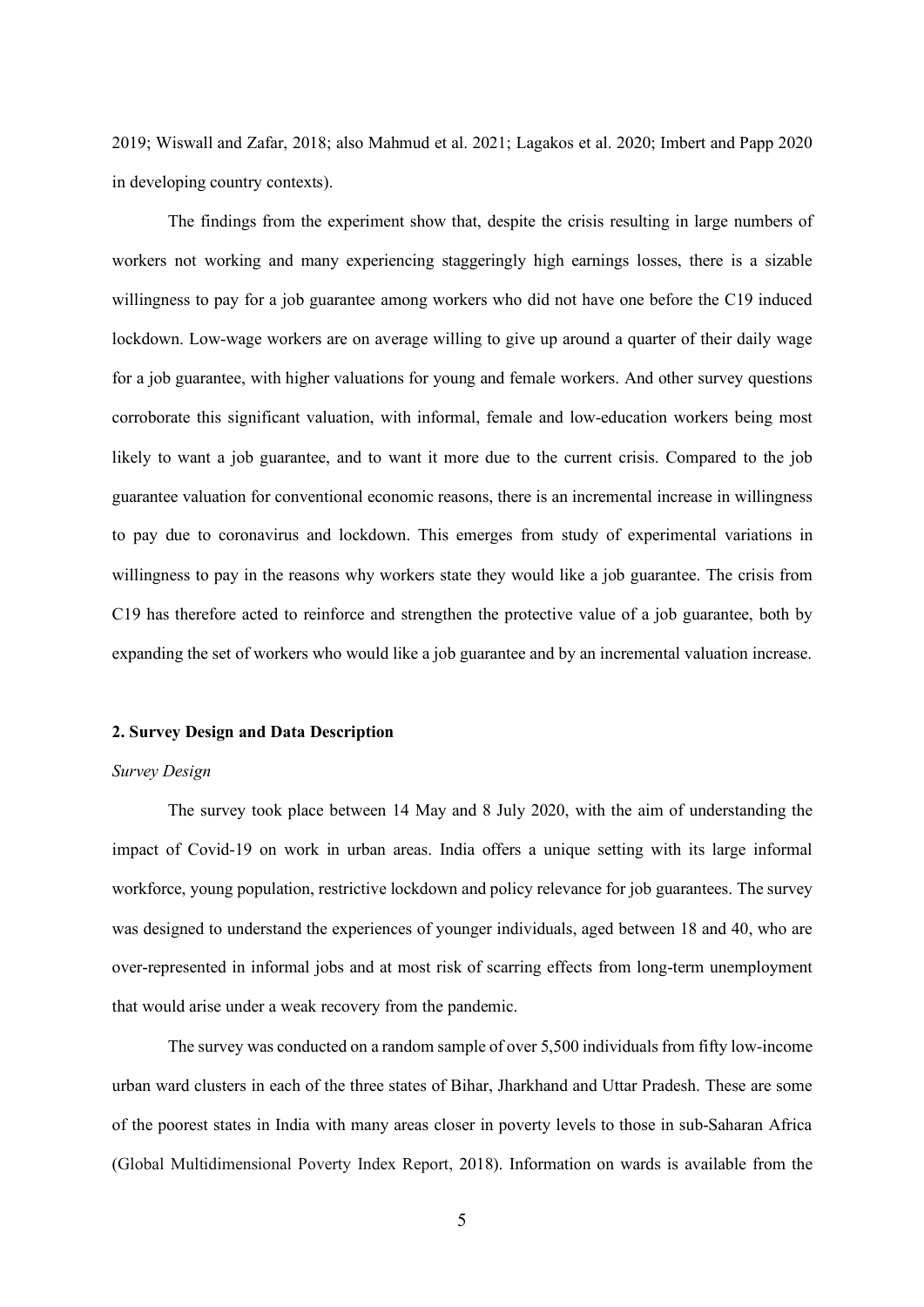Census of India 2011. Within each cluster of wards, lists of individuals were collected from field visits to local markets and local businesses (providing essential goods and services) during opening hours.

Face-to-face interviews were not feasible due to lockdown restrictions. A random sample of 35 individuals per ward cluster were therefore interviewed by survey enumerators on the phone. Due to low labour force participation rates in these areas, individuals with employment at some point in the past ten years were interviewed. This ensured a well-defined wage rate for all participants and minimised concerns over changes in labour force participation from education. Women were oversampled from the lists due to their low labour force participation rates. Gender-weighted statistics are reported throughout the paper to account for this over-sampling of women. The weights are constructed from the Periodic Labour Force Survey for the comparable sample of individuals who were employees or casual workers in the three states in January to March 2020. This takes the share of women in the sample from an unweighted 28.4 percent to a weighted 10.6 percent.<sup>6</sup>

The survey instrument was developed in English and translated into Hindi by a large professional survey company. The translation was revised by three different native speakers from the surveyed states to adapt to local dialects. Local enumerators completed the surveys a number of times each to ensure questions were easy to understand and appropriate changes were made according to their suggestions. The survey was primarily administered in Hindi by trained enumerators. (English translations were available if needed, but almost none opted for it).

A qualitative pilot was conducted before the field survey on a panel of 50 respondents held by the professional survey company in India, and they were incentivised to point out questions that were difficult to follow. The response was overwhelmingly positive and a field pilot followed. It was conducted with a sample of 150 individuals in the surveyed urban wards whose responses were checked manually for consistency and who were requested to provide detailed suggestions. With the instrument

 <sup>6</sup> Results throughout the paper are qualitatively similar when the gender-weighting is not applied or when other waves of the PLFS are used to construct the weights instead (these are omitted for brevity, but are available on request).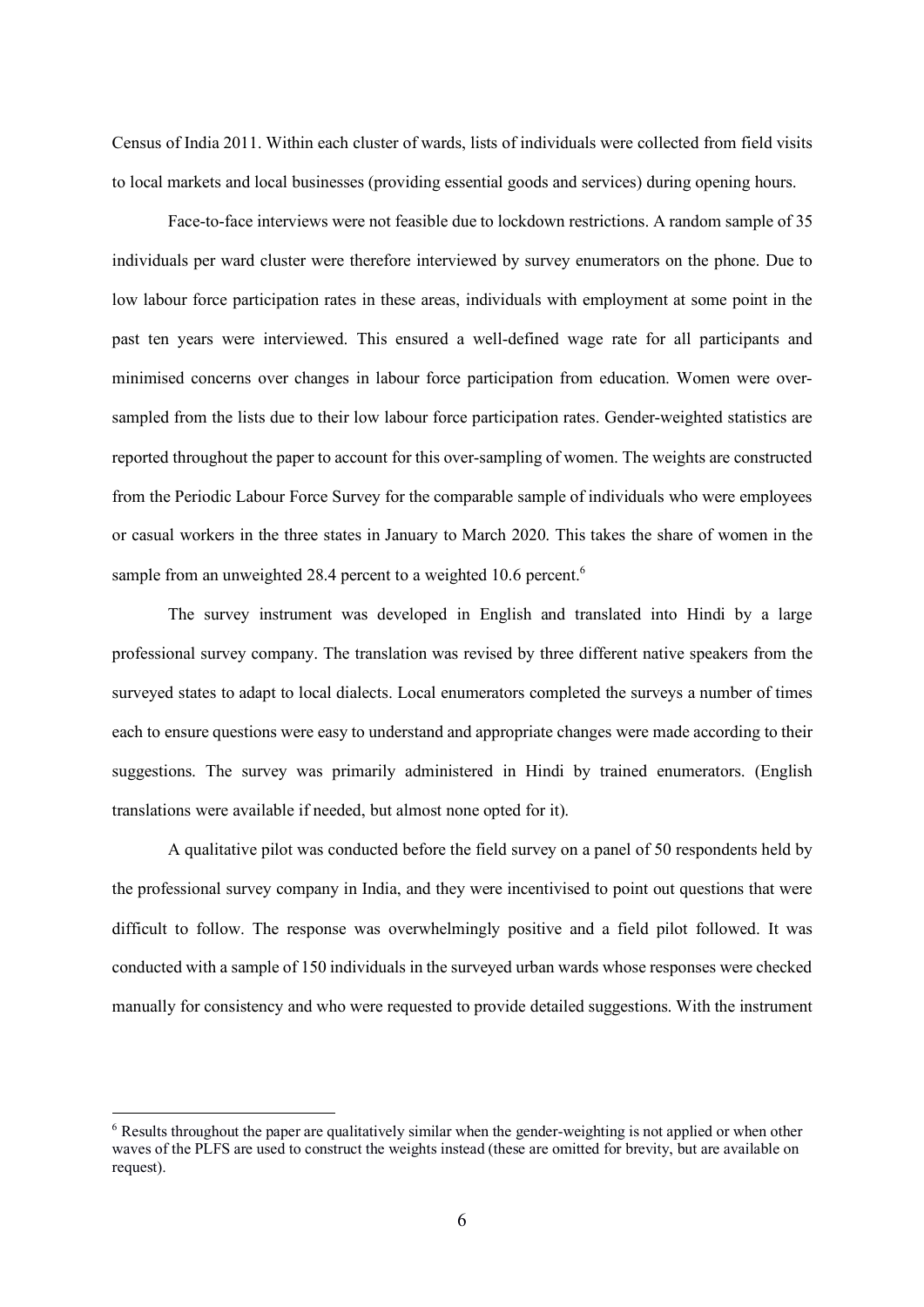fine-tuned in these ways, the survey was administered by local enumerators to the random sample of individuals.

Non-response was low, as just 190 individuals who were contacted refused to participate. This is similar to the low refusal rates (albeit for resurveying), of under 5 percent, reported in urban phone surveys of Abebe et al. (2016). Another 131 individuals were dropped because they either did not complete the survey or provided inconsistent answers. Netting out the non-responses and the inconsistent responses, the survey covered 5,525 individuals. The key reasons for high response rates include local enumerators, references for the survey team from local businesses selling essential items, off-work period for participants due to lockdown restrictions and policy-relevant questions designed to speak directly to their economic distress.

## *Study Sample*

The survey collected information on employment status and earnings of employed individuals. 42.5 percent of the 5,525 surveyed workers were self-employed or worked in their family business before the pandemic (January-February 2020). Another 1.6 percent were government employees. As the focus of this paper is on a job guarantee, these self-employed individuals and government workers are excluded because they (effectively) have a job guarantee through their business or the public sector. A very small number of individuals (1.1 percent) were unemployed for a duration dating back to well before the lockdown. They are also excluded from the analysis because of the focus on changes in labour market outcomes for those in the labour force before the pandemic.

The study sample thus comprises 3,029 employees or casual (daily and non-daily informal) individuals who were in work before the first lockdown. They form the relevant group for studying Covid-19 impacts and job guarantees. Just over a third were employees in private businesses while the rest were casual workers including those in public or other types of casual works (e.g. daily labourers), those employed by private households (e.g. cooks, cleaners) and those employed by a single private individual (e.g. personal driver). A distinction between daily and non-daily casual workers is adopted because official labour force statistics record earnings by daily payment status of casual workers. To be precise, *Employees* are defined as individuals who were employed by a private for-profit company or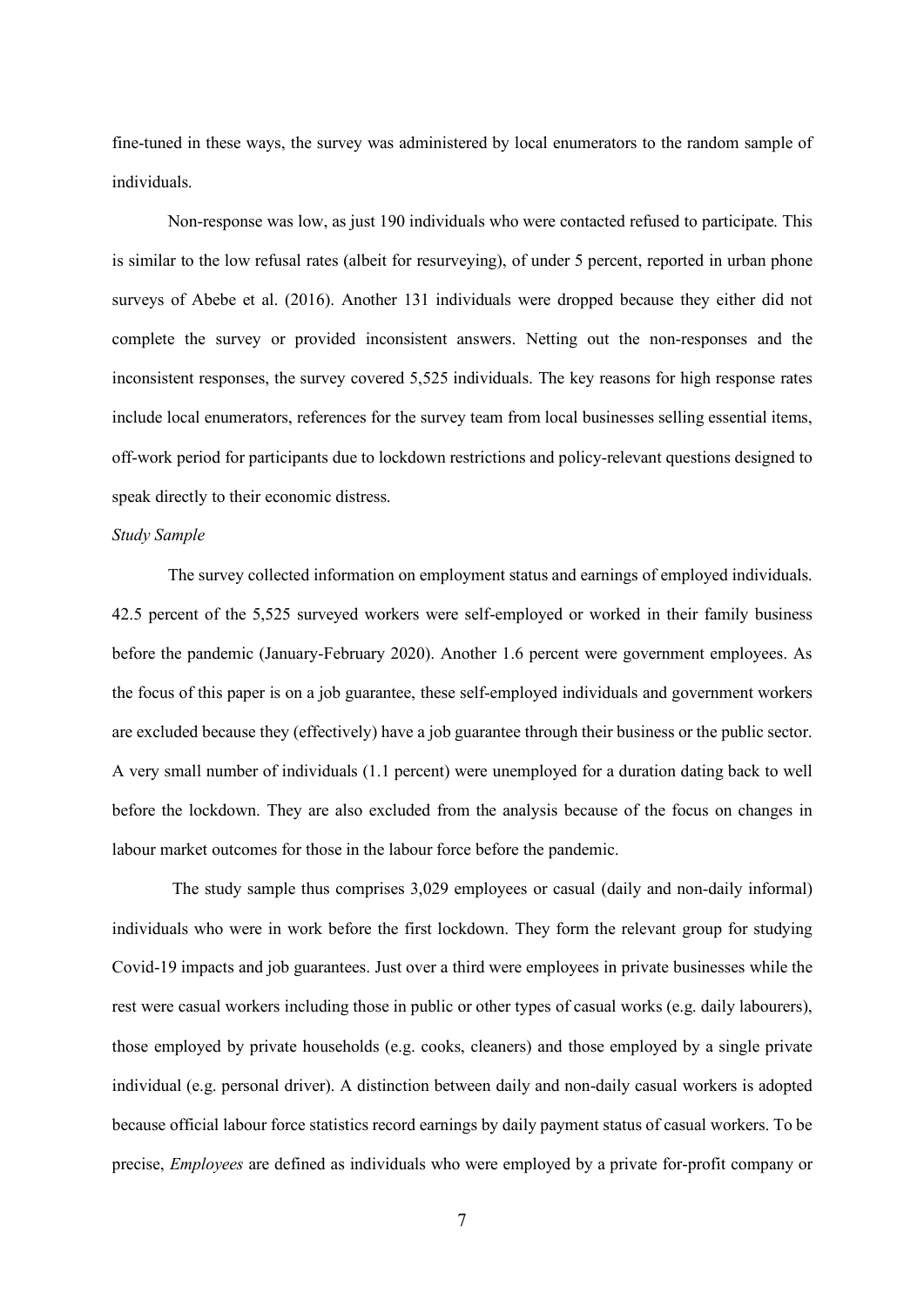proprietorship or partnership or employed by co-operative societies/trust/other non-profit institutions in their pre-Covid job (or the current job if it is the same as their last pre-Covid job). *Daily* workers are defined as workers who are employed casually in their pre-Covid job and who are paid daily wages for their work (e.g. daily labourer, casual farm worker). *Informal* workers are defined as workers who are employed casually and who are not paid daily (e.g. maid, personal driver).

The survey builds on and extends previous surveys on Alternative Work Arrangements in various countries including Germany, Italy, the United Kingdom and the United States (Adams-Prassl et al., 2020; Boeri et al., 2020, Datta 2019), but is tailored to urban India including questions drawn from the National Sample Survey Office and the Periodic Labour Force Survey of India. It contains standard questions on demographics, earnings and employment and questions on alternative work arrangements and job guarantees, which are usually not covered in detail in labour force surveys, administrative data or real-time data sources. The job guarantee questions are framed as a guarantee of a minimum number of days of work during the year. This is motivated by two key reasons. First, India's MGNREGA guarantees 100 days of work to rural households seeking work from the government. Examples and proposals of an urban job guarantee also take similar forms (for example, Madhya Pradesh's experimental urban job guarantee scheme for young, marginalised workers and the State of Working India (2019) proposal for a national urban employment guarantee). Second, daily wages are a standard payment form and minimum wage laws in India specify a daily wage rate.

## *Job Guarantees*

The job guarantee part of the survey instrument includes direct survey questions on whether the individual would like a job guarantee and whether Covid-19 altered that choice. To provide a quantification of their preferences in monetary terms, it conducts a job choice randomised experiment using a vignettes research design, where workers choose between two jobs that are identical in all respects except one offers a job guarantee at a wage that is randomly reduced relative to another job which offers no guarantee. The non-experimental and experimental questions about desire for a job guarantee are:

i) *Would Like Job Guarantee* - Would you like a guarantee of at least 100 days of work in the year?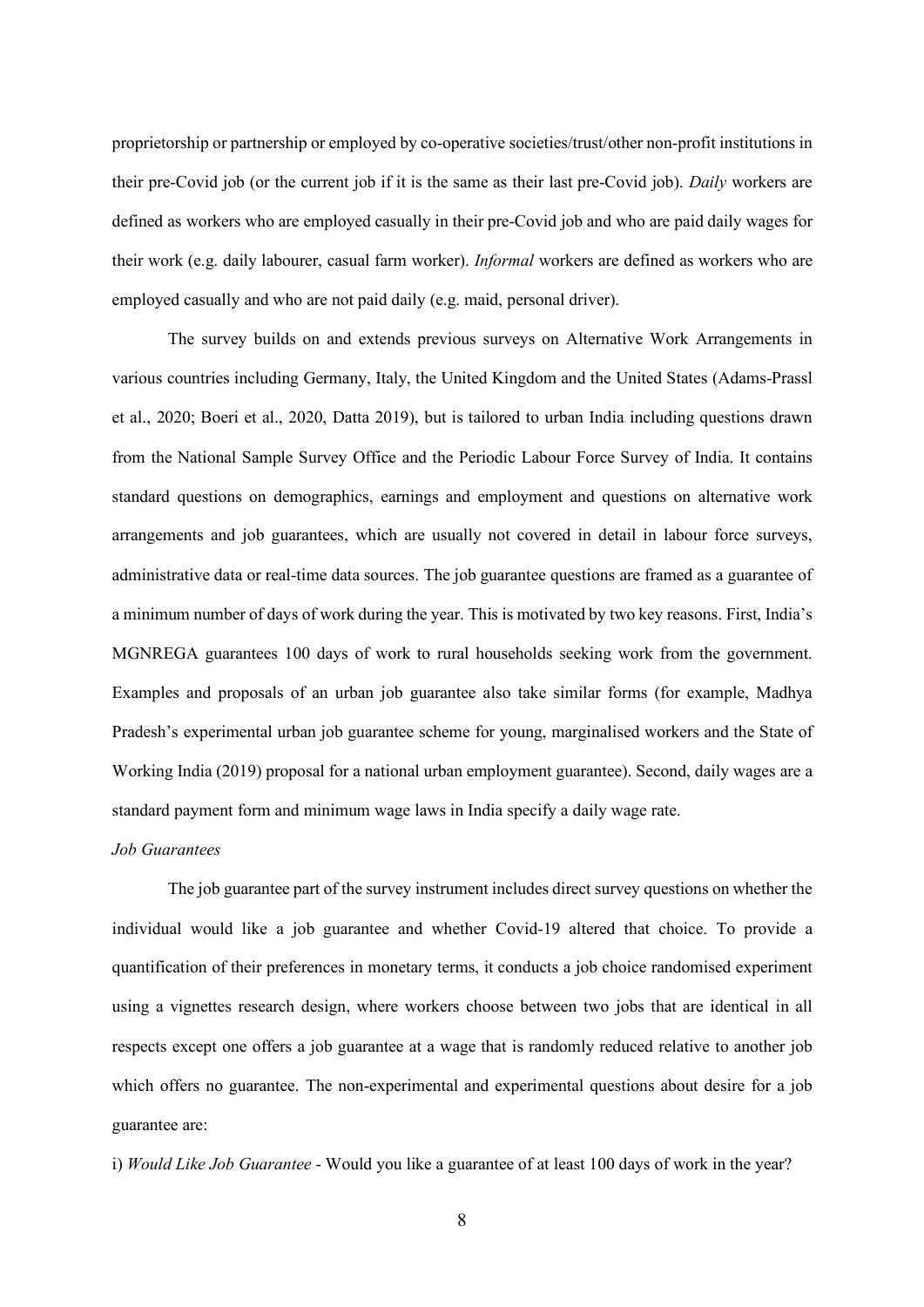ii) *More Likely to Want Job Guarantee Due to Corona Lockdown* - Has the Corona lockdown made you more or less likely to want a job which has a work guarantee of 100 days in the year?

iii) *Choice Experiment*. Assume that for one reason or another you are looking for a new job. You soon receive two job offers and must decide which one to choose. The jobs are identical in every way except for the features which are emphasised. Which job do you prefer: A or B?

The first question on whether workers would like a job guarantee refers to workers' baseline employment. The second question refers to whether desire for a job guarantee has changed before and after lockdown, and the change nature of the question also fixes other job attributes (such as job type, work scheduling, amount of work). The choice experiment holds all job attributes constant except the wage-guarantee profile. The Usual Wage in the choice experiment is obtained from the daily wage in pre-Covid employment and the Markdown on Usual Wage is randomly assigned from a zero percent markdown up to a 40 percent markdown. (See Appendix Table A1 for definitional details, including a visual representation of the job vignettes, as it appears on enumerators' screens translated into English).

#### **3. Labour Market Outcomes During Lockdown**

This section begins with a description of the prevalence of job guarantees in the labour market, then moves on to study differences in employment and earnings outcomes for workers who did or did not have a job guarantee in their pre-Covid employment.

## *Who has a job guarantee?*

Table 1 presents statistics on the shares of workers that have a job guarantee in work prior to the crisis broken down by various demographic and job characteristics. Just over 16 percent of all workers had a guarantee of a minimum number of days of work in a year. Employees were more likely to have a job guarantee (24.2 percent) than daily and informal workers (17.2 percent and 11.1 percent). Younger and more educated workers (with educational attainment higher than 10th standard) were more likely to have a job guarantee. And female workers were more likely than male workers to have a job guarantee if informally employed. The job guarantees are primarily provided by employers (31.6 percent) and job contractors or temporary agencies (35 percent), others a consequence of workers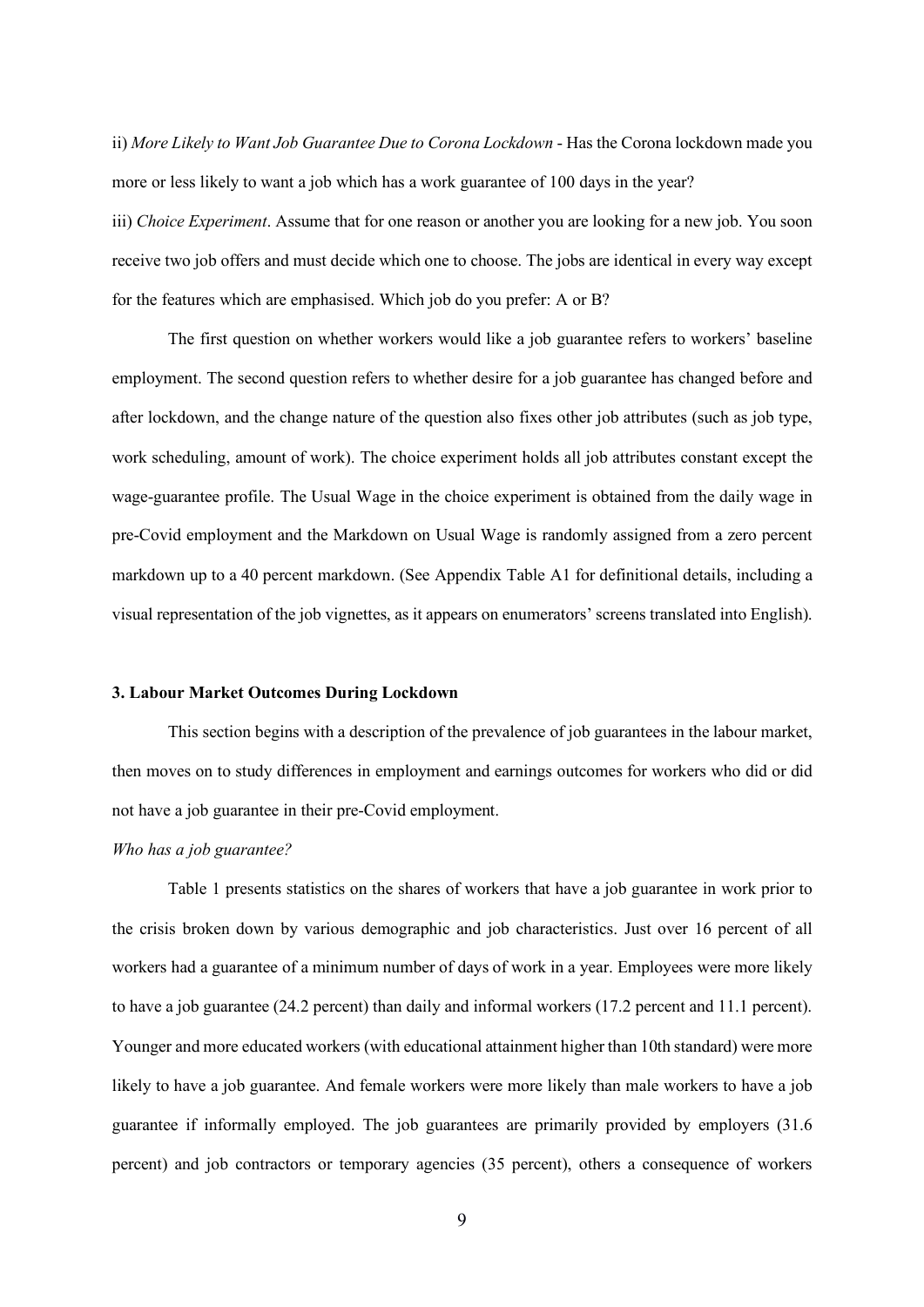having a side business of their own or in their family and workers having rural domicile making them eligible for the national rural job guarantee.

Table 1 also shows that urban areas which continued to see a partial or complete lockdown, after the strict national lockdown ended on 3rd May 2020, had higher shares of workers with job guarantees. This is unsurprising as larger towns and cities were more likely to remain under an extended lockdown and these areas also have more formal job opportunities. Workers, who were in jobs where a greater share of tasks could be done from home, were also more likely to have a guaranteed number of days of work. These pre-lockdown differences raise interesting questions about how lockdown may have affected work differently for those with and without a job guarantee.

## *Do employment and earnings impacts of the crisis differ by whether workers have a job guarantee?*

Table 2 shows summary statistics to offer an initial descriptive analysis of the employment and earnings impacts. It does so by comparing before and after lockdown outcomes across all workers and between those who did and did not have a job guarantee before the pandemic. Workers were asked to report their employment status in the week before the survey (following the definition used in the PLFS). Panel A shows that almost a quarter of workers, who all had a paid job before the pandemic, lost their jobs during the lockdown. This unemployment rate however masks the true level of worklessness that arose from the pandemic. Another 9.4 percent of workers, who continued to be employed, reported working zero hours in the week before the survey. Consequently, the urban rate of not working ticked up to a huge 32.7 percent.

Panel B of Table 2 shows staggeringly large earning losses experienced by urban workers. While many countries have put in place generous furlough provisions, India did not and so differs in that urban workers experienced a decimation of their economic livelihoods. April is the only full month of the strict national lockdown in India. Comparing average monthly earnings of workers in January-February to those in April, urban workers saw their earnings fall by an enormous 85 percent, on average. This obviously includes a sizable number of people who were not paid anything despite having a job. Panel C shows that those who continued to be "in work" saw a slightly smaller – 80 percent - drop in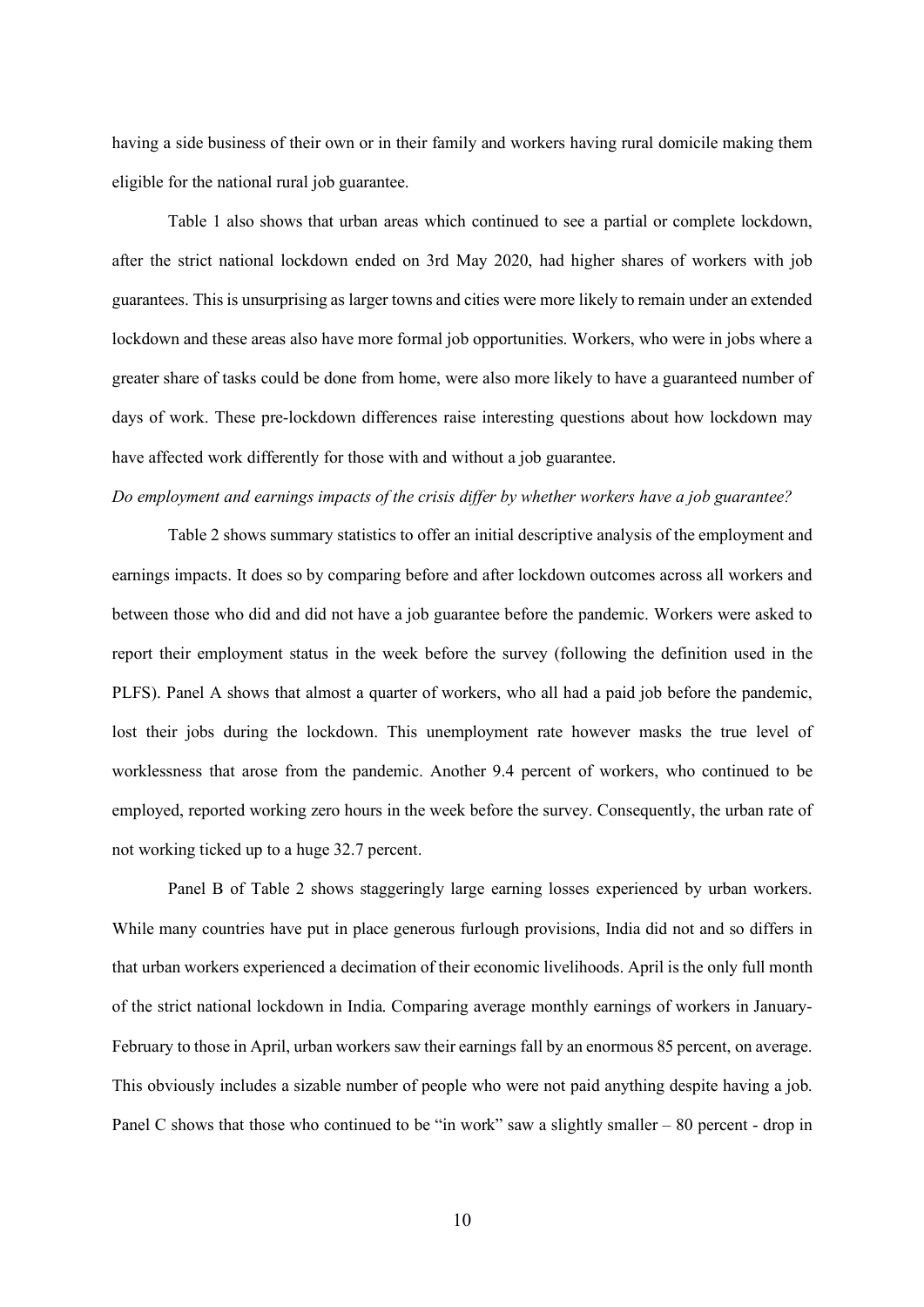earnings on average. Those who did get paid something during the time naturally saw much smaller earnings losses; less than a quarter of their pre-Covid earnings were lost, as shown in Panel D.

The Table also makes it clear that workers who had a job guarantee in their pre-Covid employment were relatively protected from both job and earning losses. Even though workers without a job guarantee had higher earnings before the pandemic, they were about 13.9 percentage points more likely to be out of work, either through job losses or through zero hours at work (7.7. and 6.2 percentage points higher respectively). They suffered much greater earning losses – over Rs 7,400 monthly or 87 percent of average pre-Covid earnings, compared with Rs 5,900 monthly or 74 percent of their pre-Covid earnings for workers who had a job guarantee. Being in work or getting paid did not alter this pattern of higher earning losses for workers lacking a job guarantee. Their losses if in work were 83 percent compared to 68 percent for workers who had a job guarantee and 26 percent compared to 15 percent for those who got paid. While these findings do not provide causal evidence that the presence of job guarantees protected these workers, they are consistent with smaller losses for those in jobs with a guarantee of work, an issue which is explored more systematically next.

#### *Statistical estimates*

Table 3 presents a more systematic analysis of differences in employment and earnings losses for those with and without a guarantee of work in their jobs before C19. For worker  $i$ , the change in employment and earnings outcomes can be defined as  $\Delta Y_{i1} = (Y_{i1} - Y_{i0})$ , with *Y* being the relevant labour market outcomes and the 1 and 0 subscripts respectively referring to post-lockdown and prelockdown time periods. These can be related to whether the worker had a job guarantee  $(G)$  and other variables (described below) in the baseline through the following regression:

$$
\Delta Y_{i1} = \alpha + \beta G_{i0} + \sum_{d=1}^{D} \gamma_d D_{di0} + \sum_{l=1}^{L} \gamma_l L_{li0} + \varepsilon_{i1}
$$
 (1)

The main estimand of interest in (1),  $\beta$ , therefore estimates differences in post-Covid employment and earnings outcomes across workers that had a job guarantee in their pre-Covid job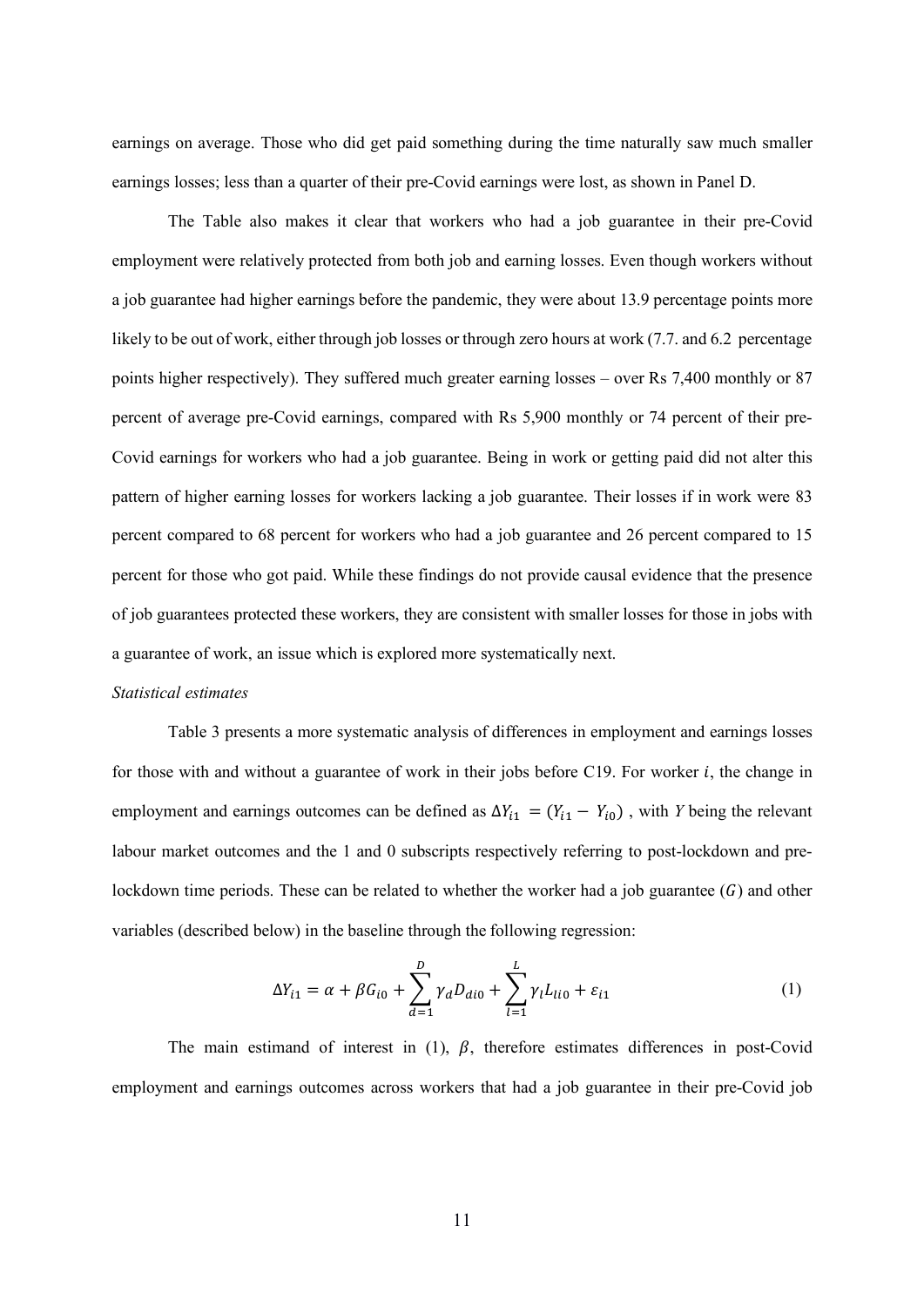compared to those that did not conditional upon which demographic/job  $(D)$  and lockdown  $(L)$  variables are included (ε is an error term).

Demographic/job pre-crisis variables include age in years, an indicator for female workers, an indicator for education lower than 10th standard, and indicators for daily and informal workers. Prelockdown characteristics are measured as the location of the workplace and the ability to work from home in pre-Covid jobs. After the strict national lockdown ended in early May, a more targeted approach was taken so that some level of normal activity could resume. The country was divided into zones according to the number of confirmed cases to identify infection hotspots. Green zones were allowed to resume most activities that had been restricted during lockdown. Orange zones, red zones, buffer zones and containment zones were more restrictive in terms of the types of activities that were allowed to resume. To account for differences in the lockdown intensity, an indicator for whether prelockdown workplaces were located outside of a green zone is included. Lockdown restrictions might be less important for employment outcomes of workers who were able to do some share of their work tasks from home. Accordingly, an indicator for the worker's ability to work from home is included to account for differences in lockdown exposure (Dingel and Neiman, 2020). Further, location fixed effects are included to account for time-invariant differences across locations. In particular, ward clusters in big cities are assigned to their individual city fixed effects while wards in smaller towns are assigned to their state fixed effects, as they have fewer observations per town. For example, Patna, the capital city of Bihar, takes its own indicator while Araria, a smaller town in Bihar, is assigned to a Bihar indicator. All three states have some smaller towns.

Table 3 shows a range of estimates of equation (1). The upper panel examines employment losses from Covid, reporting equations for job loss, zero hours and not working with demographic/job variables included (specifications (1), (3) and (5)), and then additionally including the lockdown variables (specifications (2), (4) and (6)). The lower panel reports analogous specifications for earnings losses, also including pre-lockdown earnings to control for scale effects. To assess how the large estimated job guarantee raw mean differences presented in the earlier descriptive analysis are affected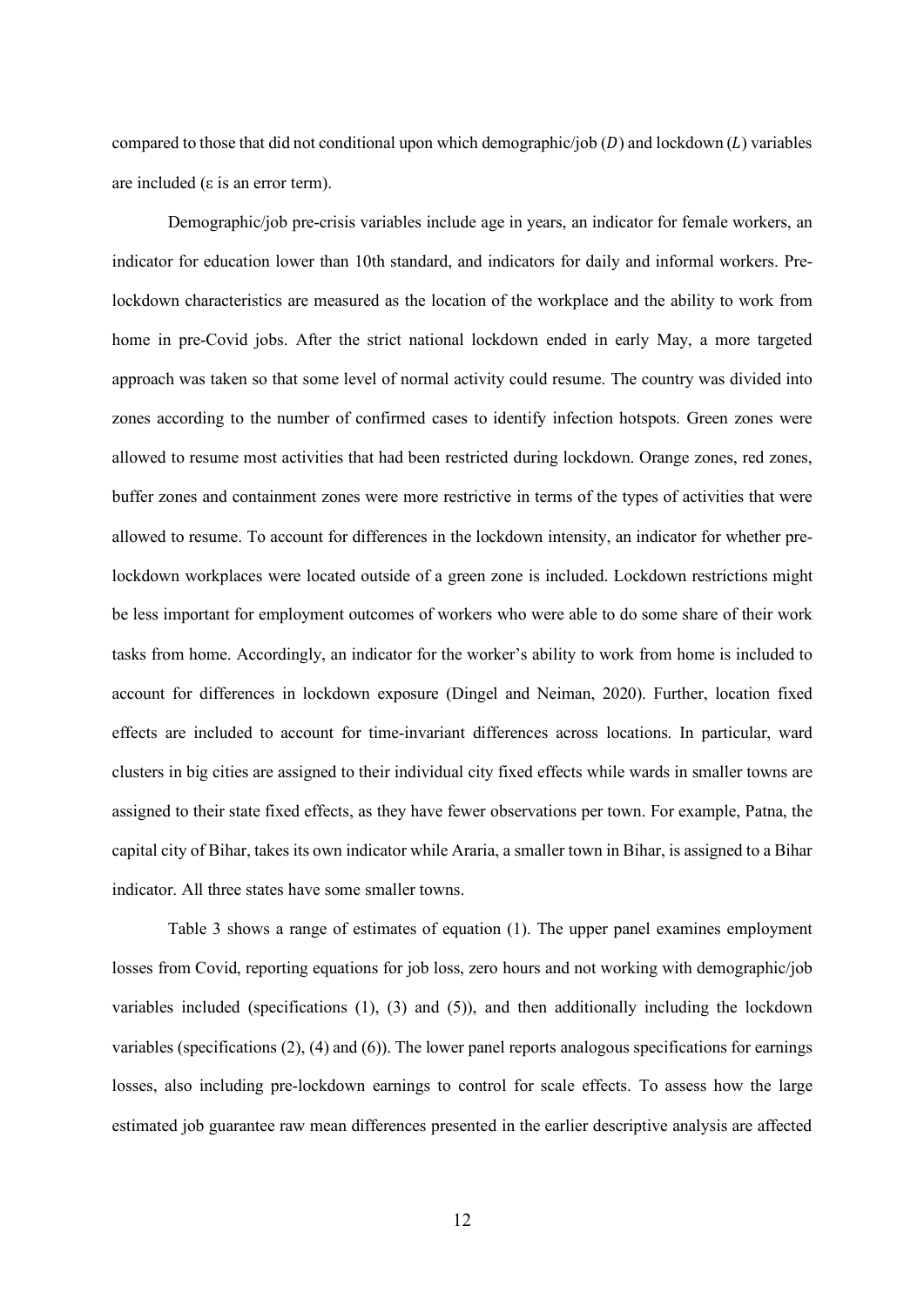by inclusion of the two sets of independent variables, the  $\beta$  coefficients on the job guarantee dummy variable can be directly compared to the numbers in Table 2.

Those raw differences remain largely unaffected by the inclusion of demographic and lockdown characteristics and, if anything become slightly larger in magnitude (in absolute terms). The probability of job loss is a sizable 9.4 percentage points lower for workers who have a job guarantee before the pandemic. Their chances of being on zero hours are also lower by 7.5 percentage points and of not working by 16.8 percentage points. Workers without a job guarantee experienced much bigger earning losses, with the full sample losing between Rs 1074 and Rs 1111 (specifications (7) and (8)) on average. The earning loss protection for workers with a job guarantee is also seen for those who continued to be in work (specifications (9) and (10)), but loses statistical significance for those who got at least some pay during the lockdown (specifications (11) and (12)).

The  $\gamma_d$  and  $\gamma_l$  coefficients are also of interest in their own right, in particular in showing how the lockdown variables themselves impact on employment and earnings, and how their inclusion affects the estimated coefficients on the demographics. Table 3 reveals worse employment effects for younger and relatively educated workers, but no such impact on earnings losses, with the exception of the group with at least some pay. Younger workers within the latter group suffered bigger losses of earnings. There are no marked differences between men and women, except for earnings losses within the group with some pay. Daily and informal workers do better on employment, but they take a big hit on earnings.

The lockdown variables enter the employment and earnings equations as one would expect if they act as a supply shock induced by the lockdown. People who are able to work from home are strongly insulated against employment and earnings losses and those employed in workplaces that were located in areas outside green zones suffered more in terms of work and earnings. But, as already noted, the employment and earnings protection for workers with a job guarantee remains robust to their inclusion. Additional lockdown-related variables, namely industry and firm size, were also included to account for differences in lockdown restrictions across industries and labour law differences across firms (Table A2 in the Appendix). Their inclusion does not alter any of the key results. The job guarantee results remain intact and highly similar in magnitudes.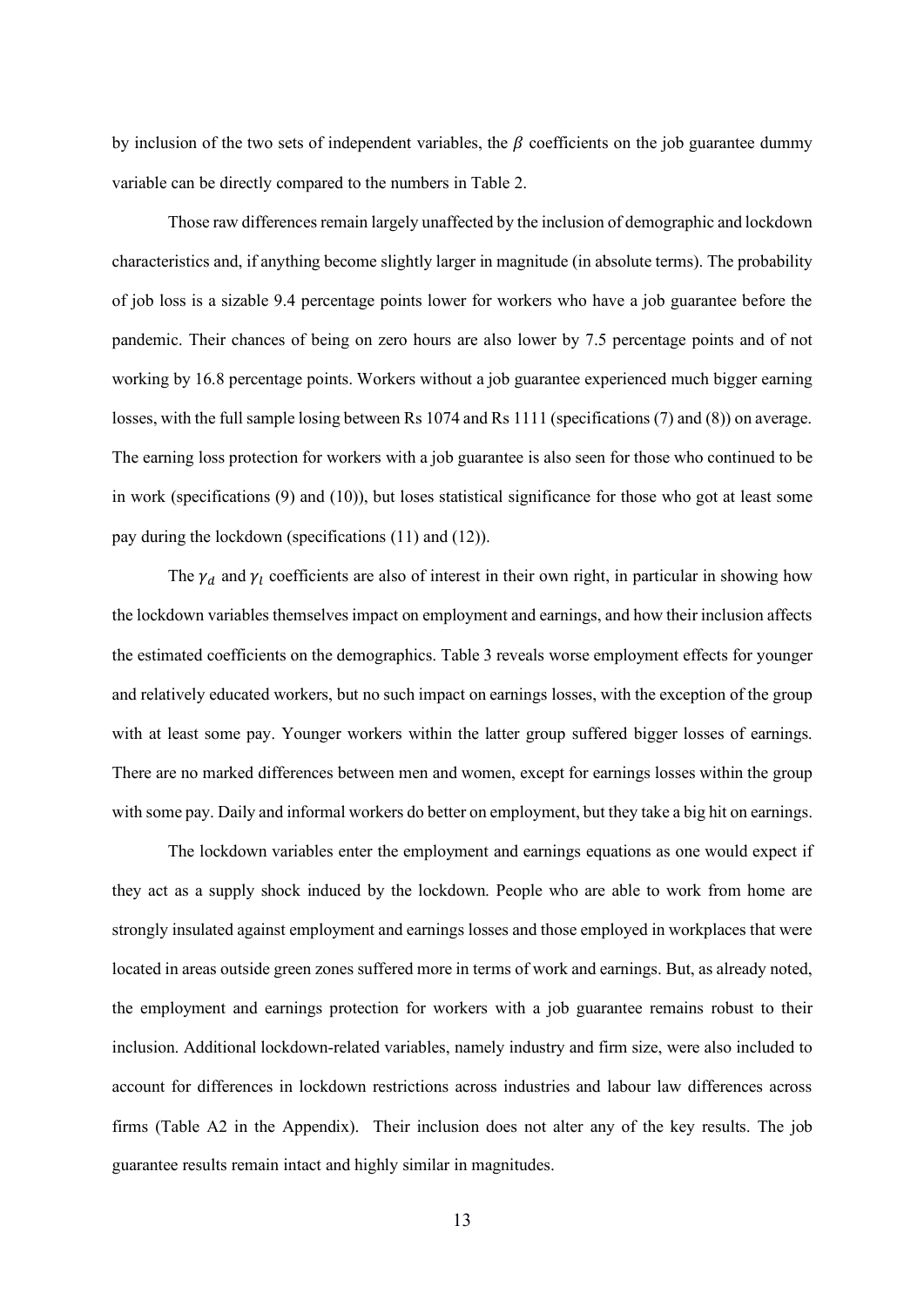## **4. The Value of a Job Guarantee**

The previous section presented strong and robust evidence that workers who lacked a job guarantee before the C19 pandemic experienced larger employment and earning losses on lockdown. The pandemic has led to the largest economic contraction in India since independence and the economy is taking time to recover. There are concerns that many workers will continue to face economic hardship, especially in sectors that remained more shut down, and that in the absence of a policy response will be placed on a trajectory heading towards long term worklessness.<sup>7</sup> New policies, primarily an urban job guarantee, are therefore being considered at local, state and central levels to prevent a new set of young workers from being pushed into urban poverty. As these debates progress, better understanding is needed of the value, if any, that workers place on having a job guarantee.

#### *Do workers value a job guarantee?*

The survey design enables several pieces of evidence to be harnessed on the extent to which workers value a job guarantee. The first comes from a job guarantee discrete choice experiment implemented in the primary survey of workers. The vignettes approach it adopts has been widely used in studies of compensating differentials and provides a benchmark for evaluating the value of nonpecuniary job attributes (see, for example, Viscusi and Aldy, 2003; or Mas and Pallais, 2017, 2019, Maestas et al. 2018). It is particularly suited to valuation of a job guarantee, which is a well-defined job attribute that people understand in India.

In the stated preference experiment, workers were offered a choice between two jobs, one at their usual wage rate without any number of guaranteed days of work per year and the same job at a lower wage rate but with a guarantee of a minimum hundred days of work per year. The jobs are

 <sup>7</sup> The survey also asked about expectations in the next three months. Respondents showed a large degree of pessimism overall, as about 80 percent of workers expected to lose their current job, be working for fewer hours or continue to be unemployed, whilst the other 20 percent either said their job would be unaffected or prospects will improve. There was less pessimism for those with a job guarantee -- 71 percent expected worse outcomes as compared to 81 percent amongst those without a job guarantee. These worries have been largely realised even before the second wave of the pandemic. Having re-contacted a subset of respondents, new survey evidence from January to March 2021 shows that 40 percent of workers continued to be out of work (in the week before the survey) or without pay (in 2021), ten months on from the first lockdown of April to June 2020 (when the equivalent figure was 80 percent) (Dhingra and Kondirolli, 2021).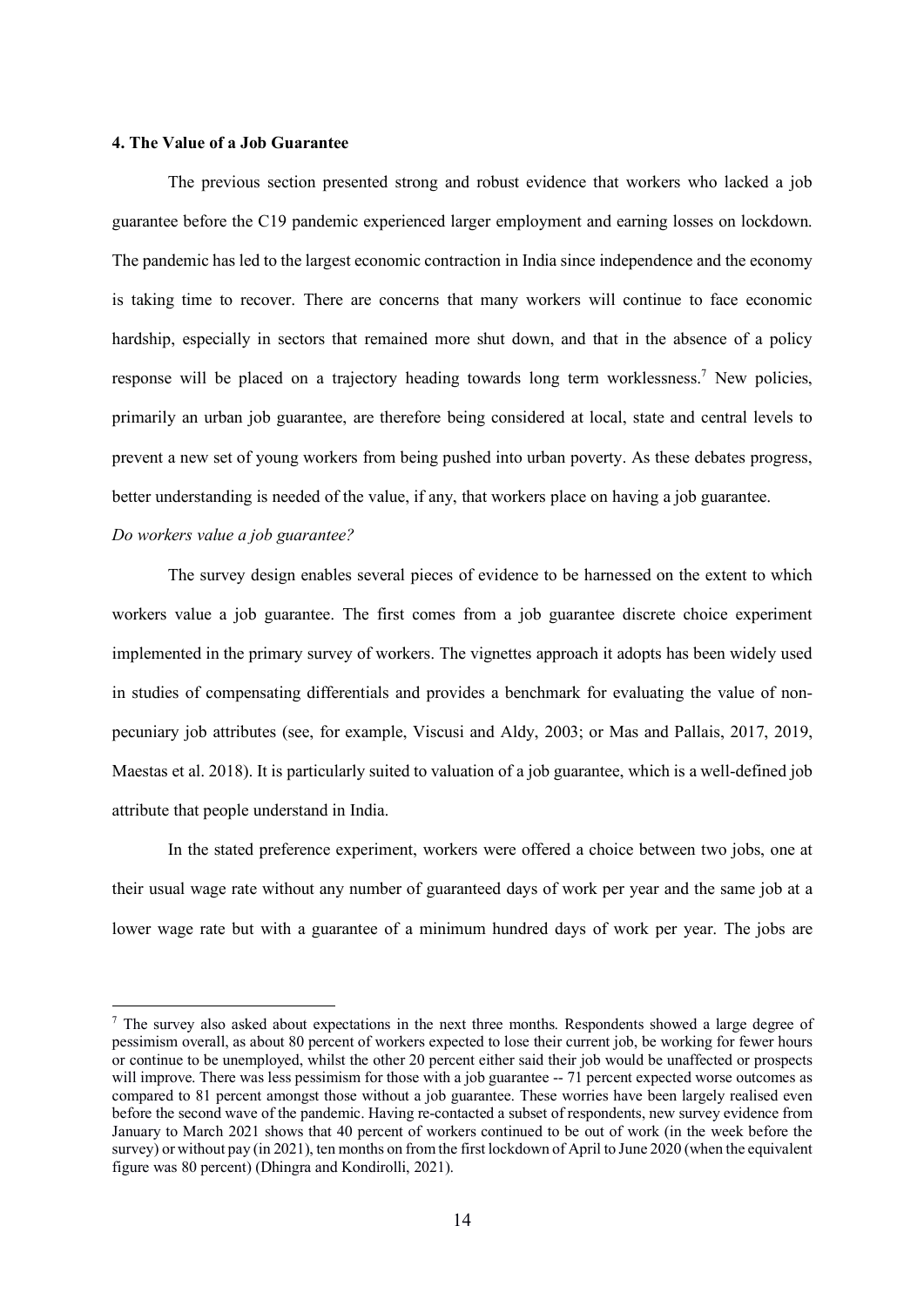otherwise identical, and they differ only in these wage-guarantee dimensions. The wage offered under the job guarantee equals  $(1 - \text{Markdown}/100) \times \text{Usual Wave}$ , where the Markdown on wages is randomly generated from integer values in [0, 40]. To fix ideas through an example, an individual who has a usual wage of Rs 300 a day and who gets a random draw of 20 for the markdown would be offered a wage of Rs 240 a day under the job guarantee (i.e. Rs  $300 \times (1 - 20/100)$ ).

There are at least two key advantages of using this kind of experiment to quantify the value of a job guarantee. A first advantage is that it provides a monetary value that goes beyond qualitative measures and does so by posing a counterfactual scenario with which to compare the job guarantee. A second advantage is that alternative ways of quantifying could be biased and hypothetical data can address some of those concerns. Typically, Willingness To Pay (WTP) parameters can be estimated with observational job choice data. These would be biased if omitted non-pecuniary benefits and costs associated with a job are related to the observed job attributes, for example, to earnings through compensating differentials. Another source of bias would be if employers choose the set of jobs available to workers, which seems to be an important feature in studies of the gig economy, and in which case the estimated parameters reflect employer requirements or discretion rather than job preferences of workers. Hypothetical experiments avoid some of these issues - the trade-off between non-pecuniary and pecuniary attributes is explicitly made and the job choice set is given randomly by the experiment for the attribute under consideration. This minimizes concerns regarding correlation of job characteristics with unobserved tastes (see Wiswall and Zafar, 2018, and the exposition presented in the Appendix).

Figure 1 presents a graphical exposition by plotting the proportion choosing the job guarantee option against the randomly allocated wage markdown offered to survey respondents in the choice experiment. The Figure is drawn for the set of workers who do not have a job guarantee at work (2,514 of them), as this is the key group of policy interest. The x-axis is the negative Markdown/100 that is randomly assigned to individuals and ranges at 0.01 intervals between -0.4 to 0. (Table 4 contains randomisation tests by key demographic characteristics, which show that the markdown in the experiment is uncorrelated with them). The y-axis is the proportion of workers who chose the job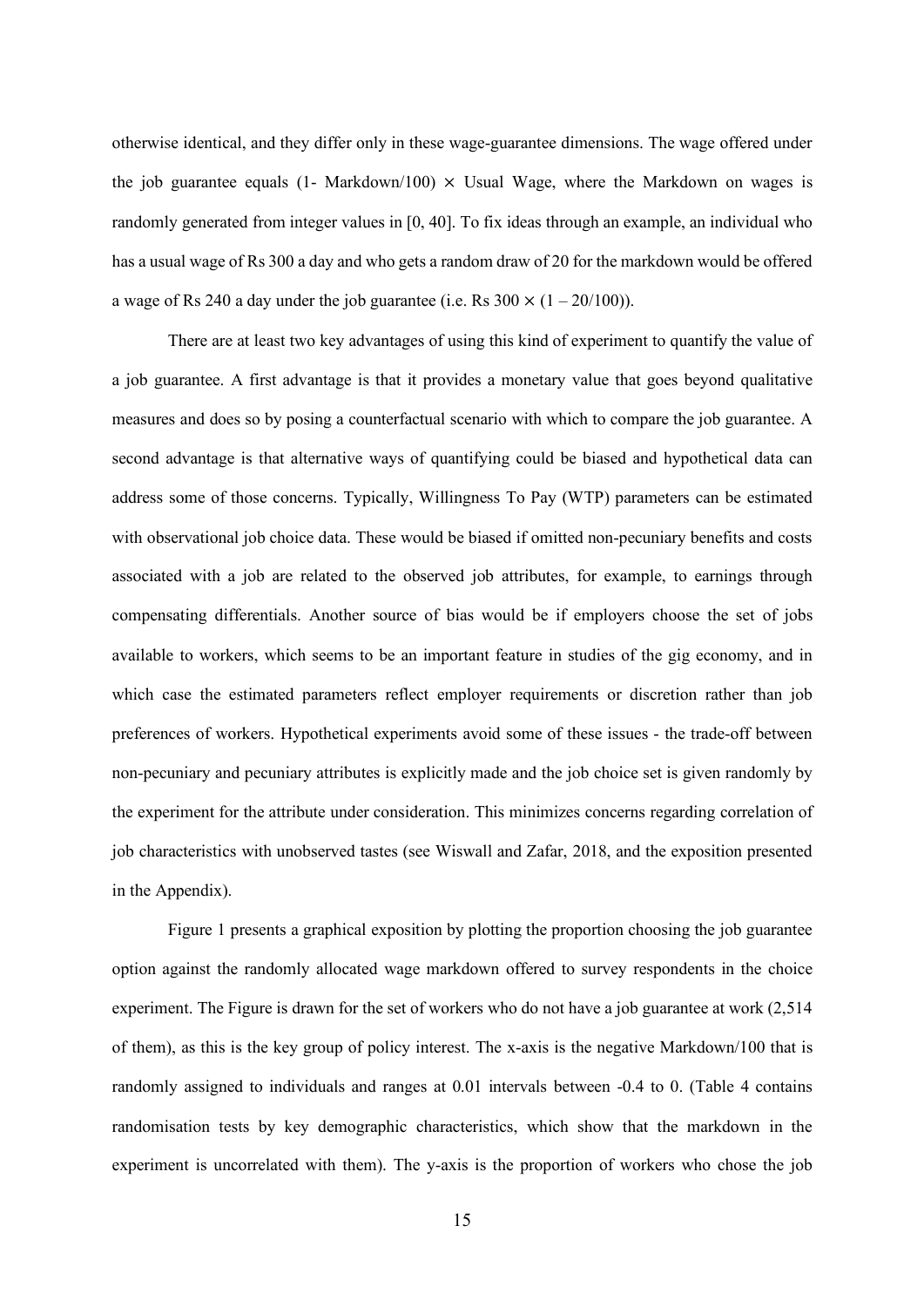guarantee offer over the job with a higher wage and no guaranteed days of work, holding all other job attributes fixed. The scatter plot and the fitted line reveal a downward slope that shows urban workers in India are willing to take a wage cut to obtain employment with a job guarantee.

Workers' marginal WTP for a guarantee can be calculated from the logit estimates that underpin the line shown in the Figure. The WTP measure is derived from the estimated coefficients of this logit regression of whether an individual chooses the job guarantee offer on the randomly assigned wage markdown. The median (and mean for the case of a logit) WTP percentage is the ratio of the estimated constant coefficient to the coefficient on the wage markdown ( $[(\beta_G/\beta_W) \times 100]$  in the notation of the Appendix exposition). For all workers without a job guarantee, the median willingness to pay is estimated to be 25.7 percent, showing that workers are willing to take a fairly sizable wage cut for a guarantee of 100 days of work.

To put this number in context, the State of Working India (2019) estimates a total bill of Rs 4.5 billion and a wage bill of Rs 2.7 billion to cover 100-150 days of work at Rs 500 per day for 52 million workers in their proposed urban job guarantee. This job guarantee would therefore need to create additional value of 0.66 per unit spent on wages for a benevolent government (that maximises worker welfare) to break even on the programme. When the value placed by workers on a job guarantee is accounted for, the additional value generation needs to be 0.4 ceteris paribus. Of course, creation of urban assets and amenities and other general equilibrium considerations (e.g. Muralidharan et al. 2020) could well justify these costs, but implementation in urban areas could be a tall order due to administration and governance difficulties such as those encountered in previous job guarantee policies (Ravallion 2019b).

#### *Demand for a job guarantee from experimental and non-experimental evidence*

Table 5 systematises the WTP analysis further, together with other estimates of demand for a job guarantee from non-experimental questions asked in the survey. Columns (1) and (2) show the estimated willingness to pay for a job guarantee as a proportion of the wage and in Rupees for different groups of workers. As already noted in the discussion of Figure 1, the median willingness to pay for a job guarantee is 25.7 percent of usual wages across all workers. This corresponds to Rs 87 daily. The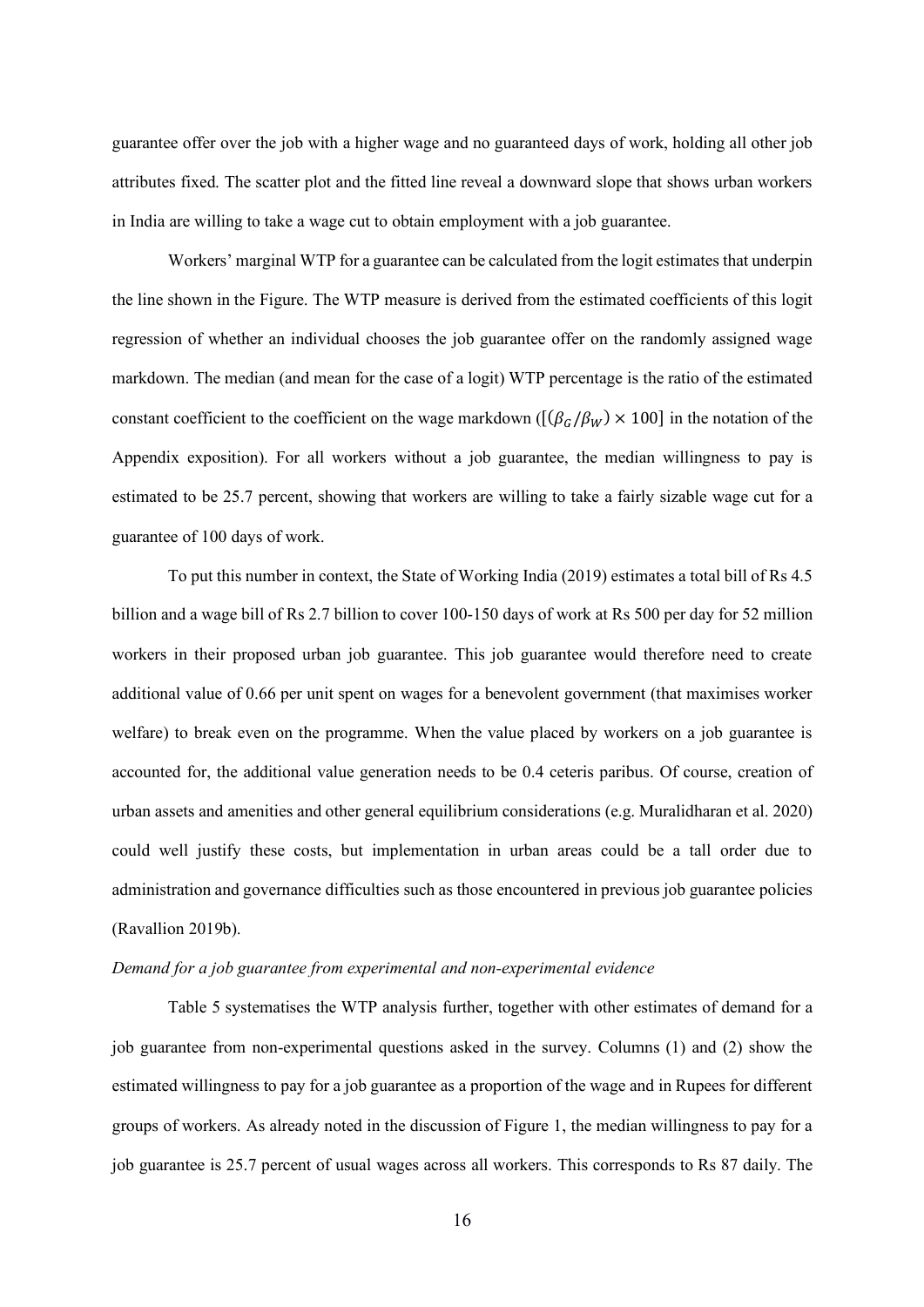survey design also elicited direct responses to questions about whether workers who did not have a job guarantee would like one, and whether their experiences under lockdown changed whether or not they would like a job guarantee. Responses to the direct survey questions on wanting a job guarantee, shown in columns (3) and (4), align well with the experiment  $-79.7$  percent of workers without a job guarantee say they would like a guarantee of at least 100 days of work in the year in the non-experimental question. As depicted in columns (5) and (6) the pandemic has made over a third of workers more likely to want a job which has a guarantee of a hundred days of work in the year.

Preferences for a job guarantee are likely to vary across demographic groups, because take up can vary and thereby generate differences in valuations. <sup>8</sup> Table 5 examines these variations in the WTP for a job guarantee. It shows younger workers and female workers have a higher willingness to pay. The responses to the non-experimental survey questions also show female workers to be more likely to want a job guarantee and want a job guarantee more in the crisis. Low and high education workers have similar WTP, but low education workers are more likely to want a job guarantee. Similarly, daily and informal workers are much more likely to say they would like a job guarantee, but the amount that employees are willing to pay is higher. Importantly, casual and low-education workers have become much more likely to want a job guarantee due to the pandemic. Daily and informal workers are 26.5 and 10.2 percentage points more likely than employees and low education workers are 8.5 percentage points more likely than higher education workers to want a job guarantee due to the pandemic.<sup>9</sup>

#### **5. Implications and Further Analysis**

This section discusses implications of the findings for understanding the reasons and extent to which workers value a job guarantee and, in doing so, pushes the analysis further to study mechanisms

 <sup>8</sup> Because the wage markdown is randomised, inclusion of demographic variables into a job choice regression does not alter the slope of the willingness to pay with respect to the wage markdown. The slope from a linear regression of job guarantee choice on the wage markdown is -0.824 (with a standard error of 0.056). This just moves slightly to -0.816 (with a standard error of 0.055) when the demographic variables are included, all of which are insignificant as shown in column (1) of Table A3 in the Appendix.

<sup>9</sup> Regressions that enter all the individual characteristics as independent variables are reported for the job guarantee choice experiment, and the two survey questions on whether individuals would like a job guarantee or whether they have become more likely to want one under the pandemic are given in Appendix Table A3.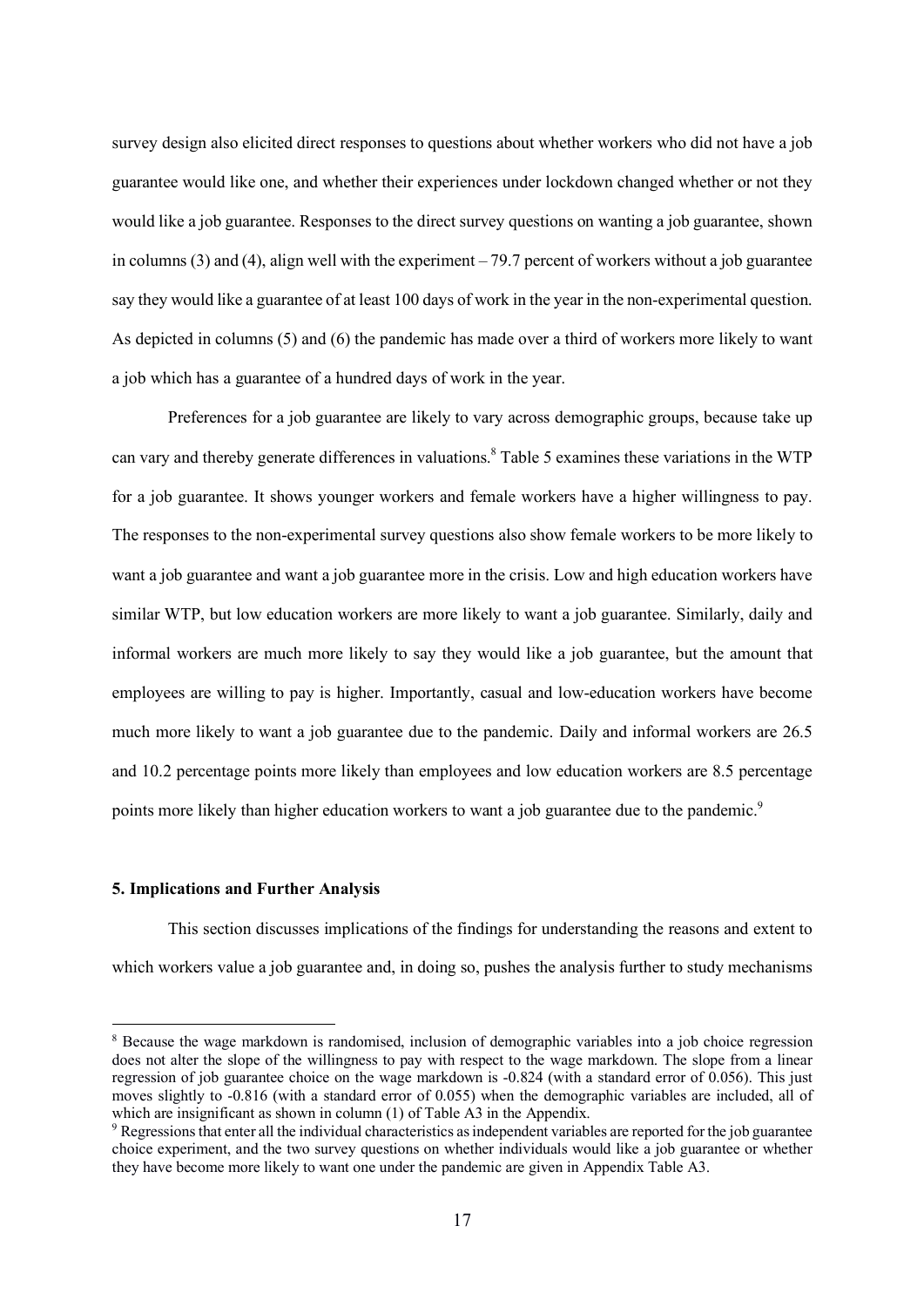and to extend variations in willingness to pay by reasons workers say they want or do not want a job guarantee. Generating an understanding of the reasons why workers want or do not want a job guarantee and how this shapes their valuation of a guarantee is important for the design of active labour market policies in urban labour markets. The issues are explored by looking at the role of different channels for worker valuation that have been suggested in the literature and by examining responses and reasons together with heterogeneity in willingness to pay for workers who do or do not want a job guarantee. Additionally, results from alternative samples and a comparison with nationally representative surveys are also presented.

### *Why do workers value a job guarantee?*

One classic reasoning as to why workers value job guarantees is that they help risk-averse workers overcome seasonality, work fluctuations and uncertainty in income by guaranteeing a set number of work-days (see Ray 1998, Chapter 13 for a textbook analysis of casual work). To study a possible role for risk aversion, the survey instrument included a set of questions to elicit risk preferences of participants. This risk measure was collected for a subset of respondents who were administered an additional risk aversion experiment that builds on the one used in Falk et al. (2018). It was conducted on a subset to keep the general questionnaire short to avoid survey fatigue, and comprises of a set of five questions, which asks respondents to choose between a lottery and a sure payment that varies across the five questions in a step-ladder way. See Figure A1 of the Appendix for the extensive form structure of the experiment.

The first question offers a sure payment of Rs 1,600 and a draw that has equal chances of giving Rs 3,000 or nothing.<sup>10</sup> If the respondent chooses the draw, then the sure payment is increased to Rs 2,400 while the sure payment is reduced to Rs 800 if the sure payment is chosen in the first question. Based on the second set of answers, the sure payment is again increased or decreased in each case by Rs 400. The third set of answers is altered by Rs 200 and the fourth set by Rs 100, until the amount of

<sup>&</sup>lt;sup>10</sup> We closely follow the Hindi translation of Falk et al. (2018) but refine it to reflect local dialect. We also start with Rs 1,600 (or 0.6 per cent of mean urban annual salary in Bihar, Jharkhand and Uttar Pradesh, taken from PLFS April-June 2018 and inflation-adjusted using CPI(IW)). This compares well with their original experiment in the United Kingdom where the initial value of £160 was roughly 0.6 per cent of mean personal income in 2012.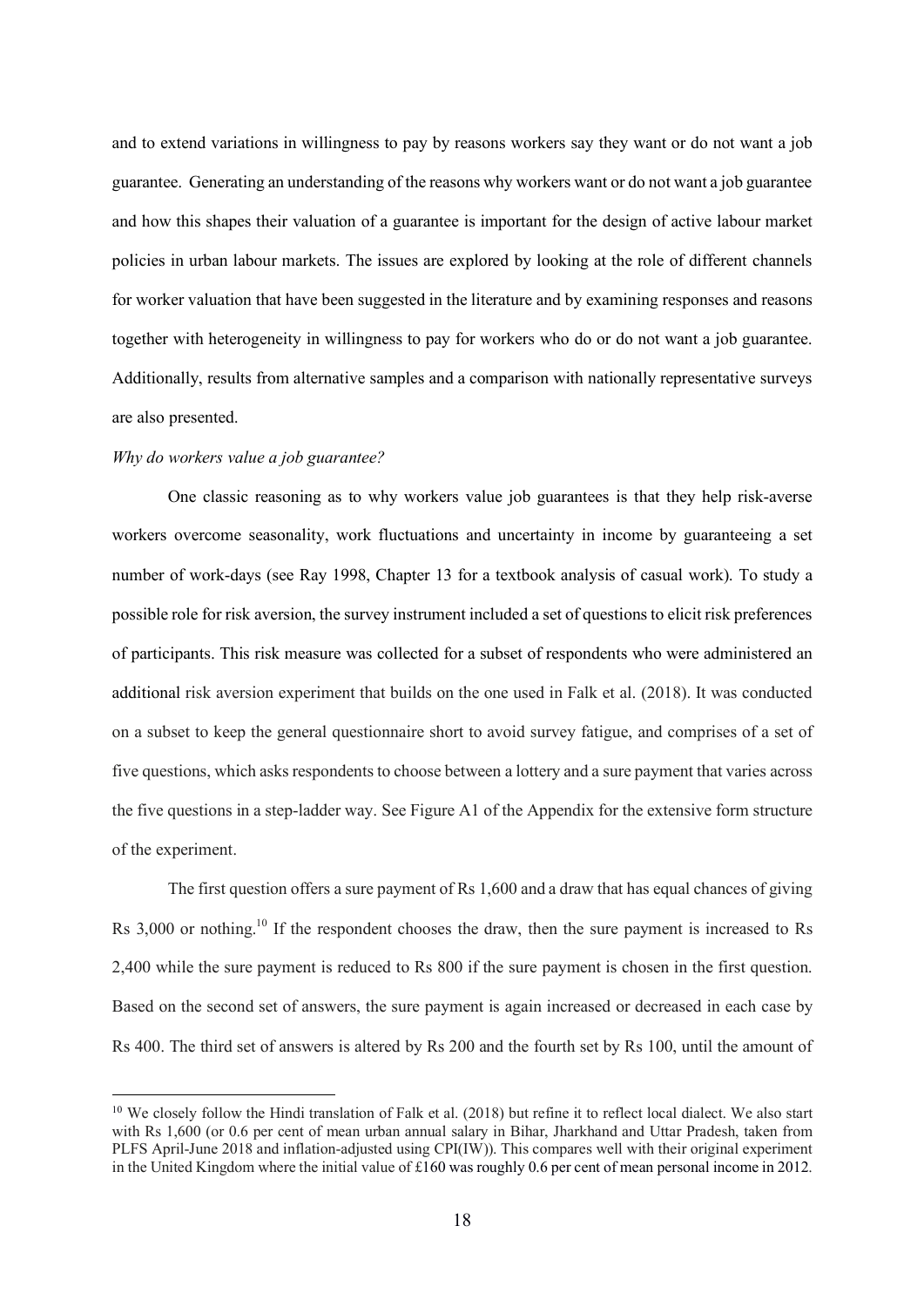the sure payment in the final stage goes to Rs 3,100 at most and Rs 100 at least. This produces 32 risk categories of the lowest sure payment at which the worker makes a switch to a draw. Low values of the sure payment mean individuals are more risk-averse as they are less likely to choose a draw even when they are being offered small sums under the sure payment. The experiment confirms that the sample distribution of the chosen sure payment is very left-skewed, implying individuals are mostly risk averse in that they prefer a sure payment that is below the expected value from the draw  $(Rs\ 1,500)^{11}$ 

The scope for risk aversion to be a factor at play in why workers value a job guarantee was explored using this risk preference measure in two ways. First, the extent to which risk aversion is correlated with choosing the job guarantee in the choice experiment and in the direct non-experimental survey questions was explored. Panel A of Table 6 shows the results from this exercise where the lowest chosen sure payment value (which is an inverse measure of risk aversion) was included in the experimental and non-experimental job guarantee specifications. It does not uncover systematic differences in takeup by risk aversion, but does show a slight uptick in the proportion of workers who have become more likely to want a job guarantee due to the crisis. Evaluated at the mean sure payment value of Rs 700, this rise in takeup by risk aversion however proves to be economically small in magnitude (less than 2 percent). The second means of studying risk aversion comes from looking at variations in willingness to pay in the job choice experiment. Workers who are not risk averse (those who choose sure payments of over Rs 1,500) have a modestly smaller willingness to pay at 24.3 percent of their daily wage or Rs 84, as compared to 25.8 percent of their daily wage or Rs 87 for risk averse individuals.

Moving beyond risk aversion, another standard reason for wanting a job guarantee is that it provides higher expected utility by raising the probability of getting work. Under this reasoning, job guarantees are desirable because they raise the first moment (expected income) for those who do not otherwise expect to have adequate livelihoods. It therefore provides income support through work, as

 $11$  Distribution of the risk measure in the survey is extremely similar to that in Falk et al. (2018) for the three states of Bihar, Jharkhand and Uttar Pradesh whose individual data is available at https://www.briq-institute.org/globalpreferences/downloads?submitted=1.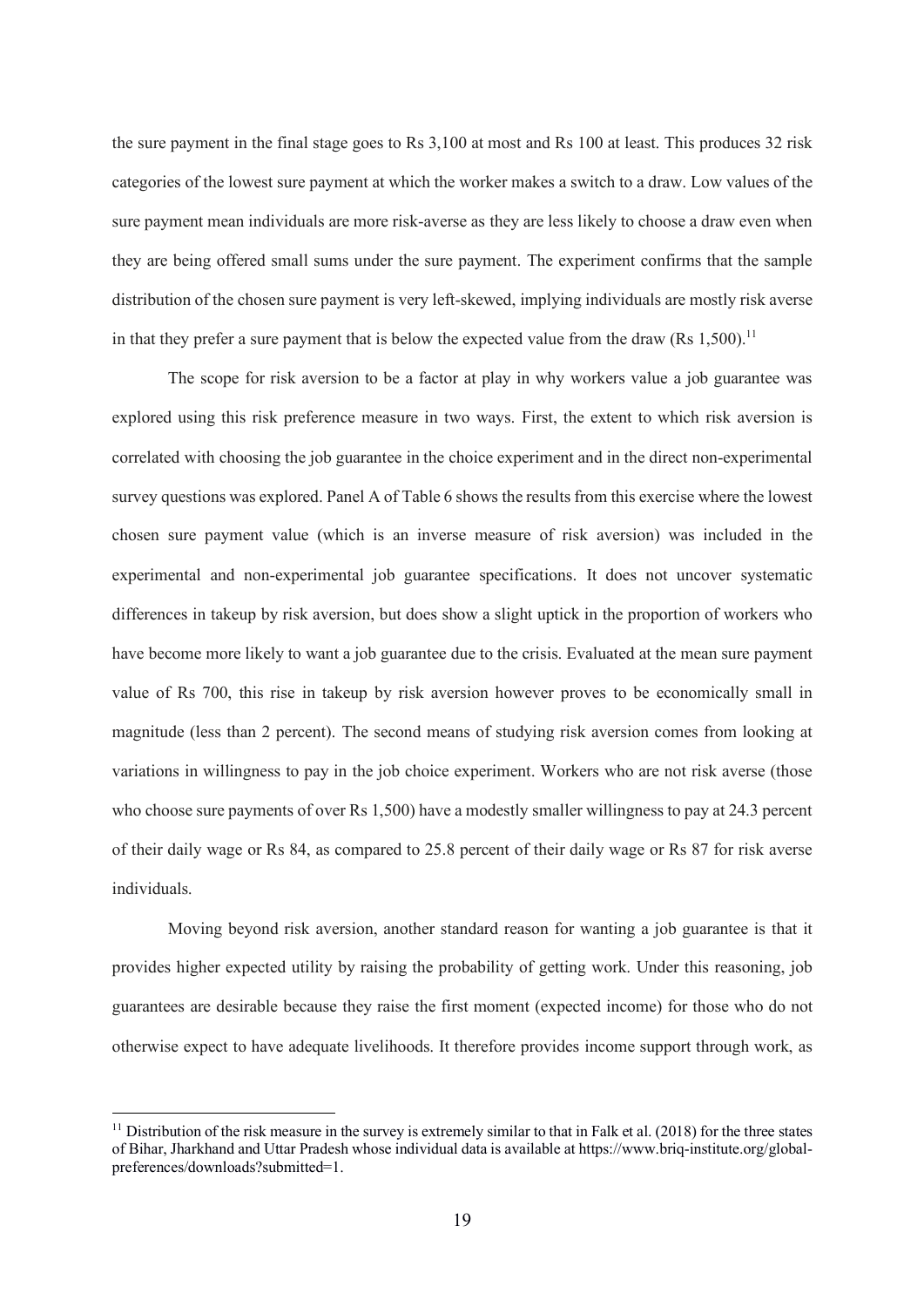in workfare models of job guarantee (Besley and Coate, 1992). This parallels the literature on economic policy uncertainty which explores the relationship between aggregate output and the first and second moments of policy shocks (Baker et al., 2016).

To examine this empirically, Panel B of Table 6 reports results from including an indicator of whether the individual had work for just a part of the previous year into the experimental and nonexperimental regressions. The included variable is derived from the same question as that in the Employment-Unemployment Survey of the National Sample Survey Organisation of India, but the response options are finer to account for worklessness during the lockdown months. A full-year is categorised as 40 weeks or more (as the lockdown duration amounted to less than twelve weeks till the end of the survey period). Individuals who lacked a full year's work are 5.3 percentage points more likely to choose a job guarantee in the experimental question and 8.4 percentage points more likely to want a job guarantee in the direct survey question. They are also slightly more likely to have an increased demand for a job guarantee due to the pandemic. These differences in job guarantee preferences are also examined through the willingness to pay for workers with and without a full year's work. Workers who lacked a full year's work place a higher valuation on a job guarantee. Their WTP is 27.4 percent of their daily wage, or Rs 89 per day.

The finding of a greater desire for a job guarantee for less than full-year workers – those that could be considered as having lower labour market attachment - is consistent with an interpretation of the value of a job guarantee in terms of expected workdays gained which can be connected to expectations over honouring of the job guarantee (see Appendix for a formal description in terms of expected workdays). This is important since some research has highlighted that job guarantees need not be honoured and India's MGNREGA suffers from job rationing (Dutta et al., 2021). For the three poorer states studied in this paper, the probability of getting work under MGNREGA is estimated to be in the range of 21.5 to 46.4 percent (compared to the all-India probability of 55.6 percent). Interpreting the willingness to pay as the expected additional days of work that a job guarantee provides, the range of WTP estimates is 23 to 31 percent across different specifications in Table 5, which is within the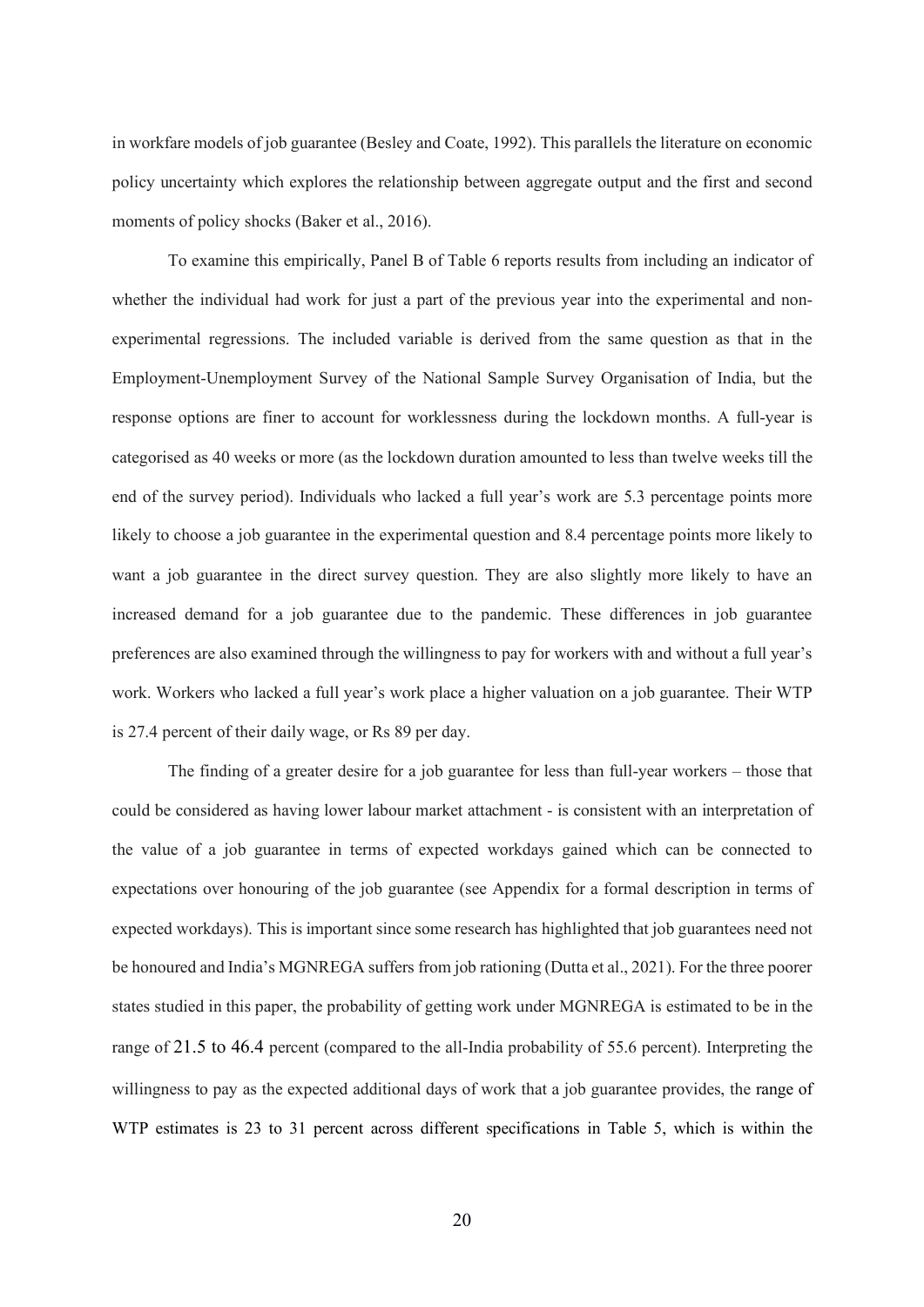observed range of the probability of getting work under the rural job guarantee programme in these states. 12

Another reason for job guarantees could be that they motivate workers to not shirk at work. For example, in the canonical model of Ray (1998), workers prefer permanent contracts because they provide higher wages, which in turn motivates workers to exert more effort to hold on to the high-wage work. This reasoning is unlikely to apply to the setting of job guarantees because the observational data suggest that jobs with a guarantee pay lower wages (on average). Further, the job vignettes choice experiment is designed to control this, as it holds all other job attributes fixed. This is discussed in the light of further evidence on take-up rates below.

## *Why do some workers not choose nor want a job guarantee?*

Since the survey was conducted on the entire relevant population of individuals in work, then it should come as no surprise that some workers do not choose nor want a job guarantee. There are a variety of possible reasons why, like reduced wages, existence of a stigma associated with guarantees or not wanting to work up to the hundred days of work the guarantee ensures. In fact, out of the 2514 workers without a job guarantee, 20.4 percent said they would not want a job guarantee.

Table 7 summarises the main reasons given by these workers for not wanting a job guarantee in their current or previous job. A majority (61.7 percent) said they do not need it. A further 21.4 percent (mostly females) reported having domestic commitments that prevent them from taking one, whilst 18.4 percent stated they would want to do other types of work. The small remainder were students (4.8 percent) or reported being ill or disabled and therefore unable to take one (1.1 percent).

There are variations in these reasons for not wanting a guarantee by type of worker, as shown in the other three columns of Table 7. Daily workers, who do not want a job guarantee, are more likely to want to do other types of work (39.2 percent v 17.5 percent for employees) and less likely to be students (3.2 percent v 10.4 percent for employees). With more women being informally employed,

 $12$  The range is calculated as one minus the rationing rates for Bihar, Jharkhand and Uttar Pradesh from Dutta et al. (2021).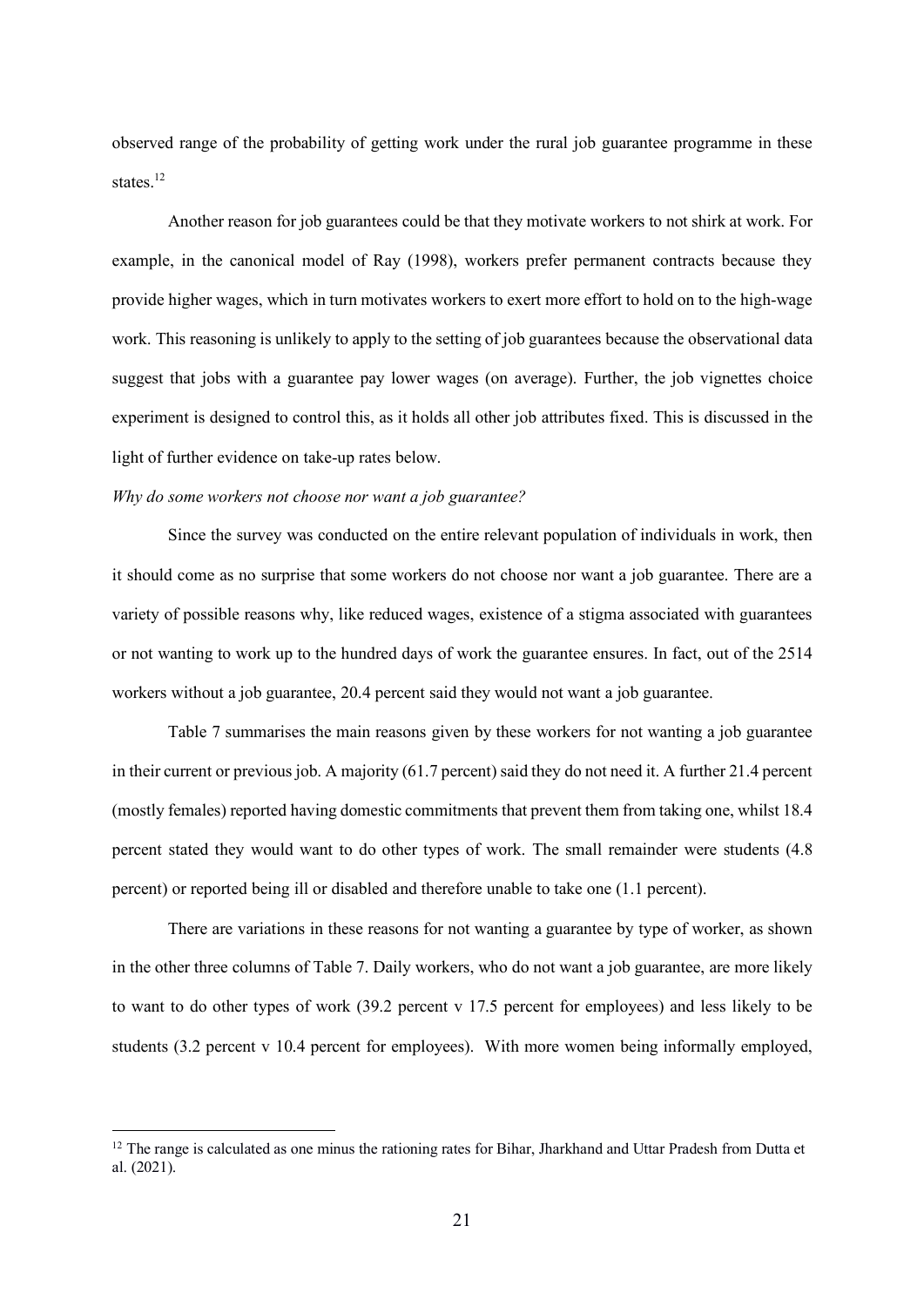informal workers are also more likely to not want a job guarantee due to domestic commitments (27.8 percent v 18 percent for employees).

That some people simply do not want a job guarantee is additionally confirmed by the fact that in the job choice experiment a minority of workers who do not have a job guarantee would not choose one even at a zero wage markdown. Closer scrutiny of Figure 1 shows that, whilst a sizable majority over three-quarters do, the remainder would not choose the job with a guarantee even when the wage is not altered from the reference wage in their job. Delving deeper reveals two main reasons for this. First, as already noted, there are some workers who point blank do not want a job guarantee and these form a significant number of this group not choosing the guarantee at no markdown. Second, there are some workers who would only want a job guarantee because of the pandemic.

The first group of these clearly has reasons why they would not want a job guarantee at the same wage. Two thirds of them say they do not want one in their current or previous job because they say they do not need it, with the bulk of the others having domestic commitments that prevent them from working more. These workers are therefore consistently choosing to opt out of a guarantee, suggesting that they attach a perceived stigma or disutility (or both) to having one. For the second group who do not choose the job guarantee position when there is no markdown, all but one of these workers say that the pandemic and related lockdowns is the only reason for wanting a guarantee in their work.<sup>13</sup> Put differently, were it not for the crisis they would be in the do not want a job guarantee group.

These patterns imply that looking at willingness to pay by reason for wanting (or not wanting) a job guarantee could be important. Indeed, it turns out to be. The columns of Table 8 show results that separate workers who would like a job guarantee by the reason they would like it. These are economic reasons only, coronavirus reasons only and both economic and coronavirus reasons. Considering first responses on whether there are differences in choosing the job with the guarantee in the choice experiment, the first two rows show the proportion that choose the job at all wage markdowns (0 to 40 percent inclusive) and only at the 0 percent markdown. The pattern for all wage markdowns shows

<sup>&</sup>lt;sup>13</sup> The one worker who differs says that there is not enough work.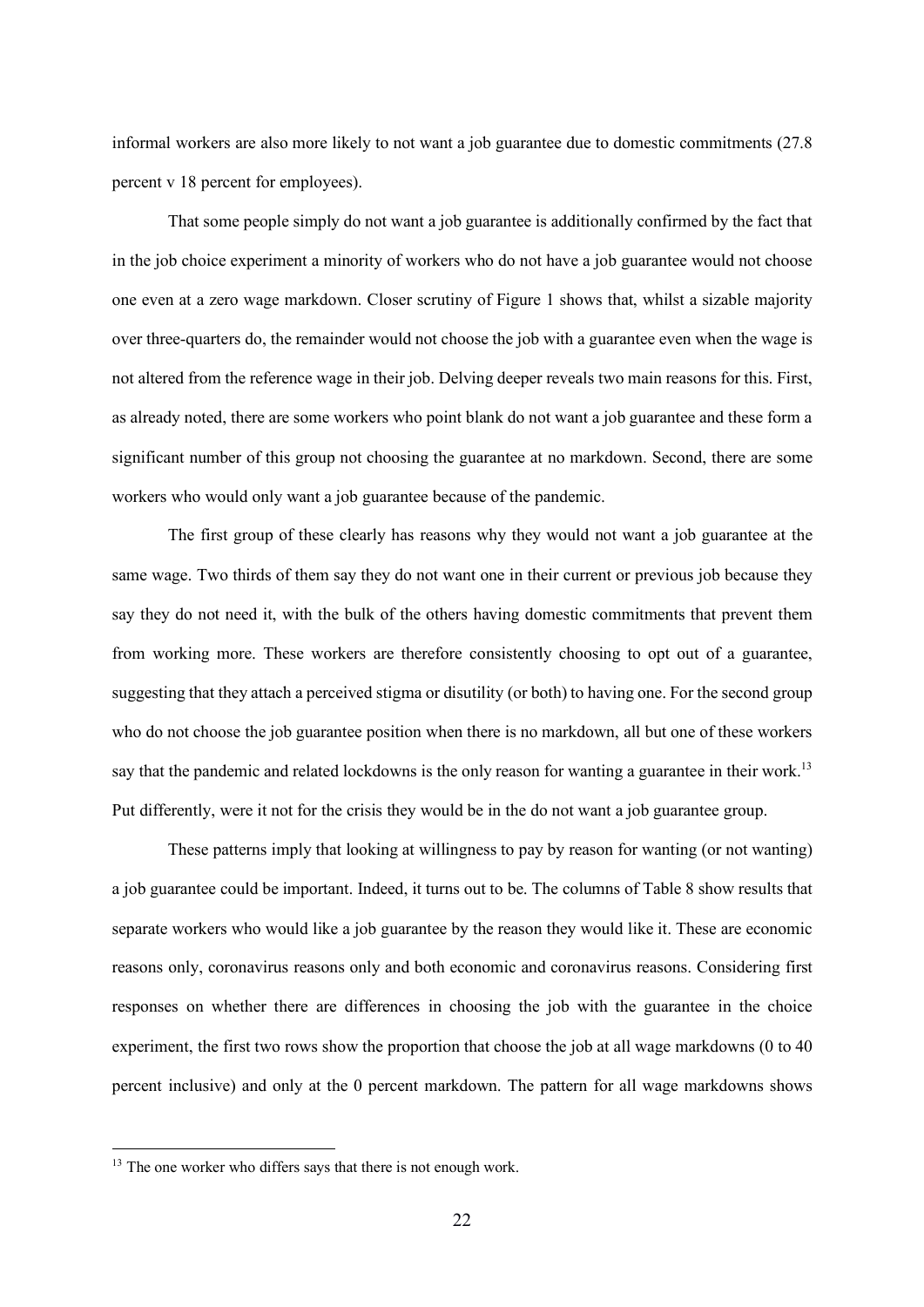differences in job guarantee take up by reason, with 70 percent choice if both economic and C19 reasons underpin their wanting a job guarantee, 64 percent if only economic reasons were stated and a smaller 45 percent for only pandemic reasons.

At zero wage markdown, the take up rates are close to full with economic reasons for wanting a job guarantee – at 97 percent for economic reasons only and 90 percent for both economic and C19 reasons. It is a lot lower at 58.1 percent for C19 reasons only. Therefore, not surprisingly, it is this latter group, those who say they would like a job guarantee for C19 reasons, who report a much higher proportion of wanting a guarantee more because of the crisis (at 68 percent).

What about different valuations of a job guarantee? These also turn out to vary by reasons for wanting a job guarantee and whether individuals would like one. The first thing to notice is that mean willingness to pay is higher than then the overall mean of 25.7 percent at 33.1 percent (Rs 109) for individuals who would like a guarantee for whatever reason and this is because the group who would not like a guarantee place no value on having a job guarantee.<sup>14</sup> Breaking down by the three mutually exclusive sets of reasons produces a pattern pointing strongly to there being an incremental increase in WTP due to the crisis of about 15 percent. This is the mean WTP for the group wanting a job guarantee for coronavirus reasons only. The same number of 15 percent arises as the mark up on top of the economic reasons only (which is 31 percent) for the group who say that both economic and coronavirus reasons underpin their wanting a job guarantee. This group has a very large 46 percent valuation, which is further evidence pointing to an increased demand for a job guarantee in the crisis.

Finally, it is worth considering whether any of the results might be affected by an inability to comprehend the job vignettes. The detailed gradations just considered seem to make this unlikely to be very important with clear evidence of almost universal take up of the job guarantee position in the experiment when the relevant group one would expect this for (those wanting a job guarantee for economic reasons in non-crisis times) are partialled out. There are two other reasons to be confident here. First, is that the enumerators were highly trained to deliver on explaining clearly what to do in the

<sup>&</sup>lt;sup>14</sup> The 515 workers who have a job guarantee in their pre-Covid employment also do not value a job guarantee at all.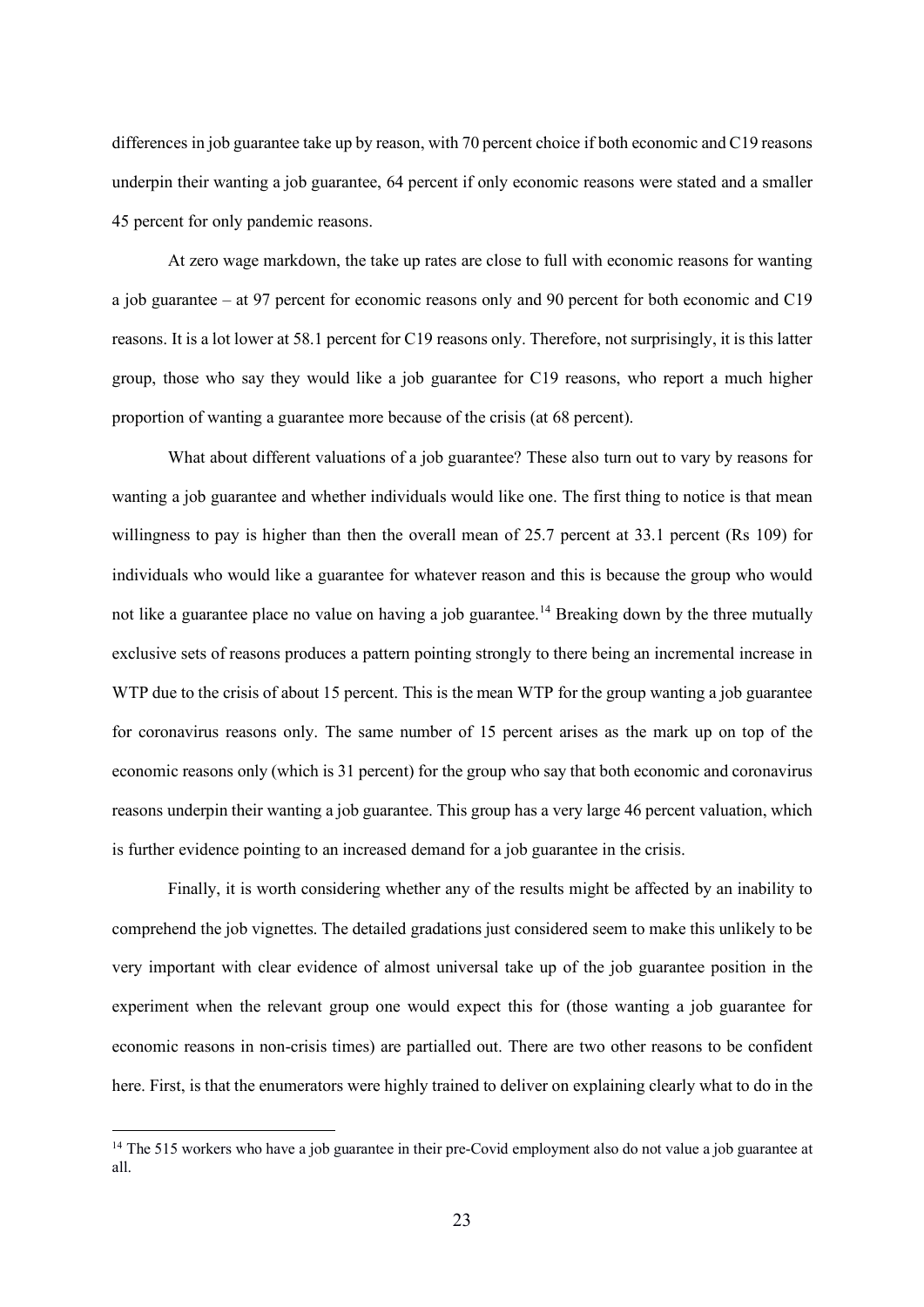experiment (this would be more of a pressing worry in online or self-administered surveys, for example). Second, there are very intuitive, systematic patters in the data on the characteristics of who does not want a job guarantee – for example, those on higher wages who have higher shares for not wanting a job guarantee at the same wage rate, largely because they do not want a job guarantee.<sup>15</sup> These higher-wage workers were also more likely to report not needing a job guarantee, suggesting a degree of negative perceptions, such as due to workfare stigma or perceived tie-in associated with the job offering a guarantee of work. This can be easily incorporated into the canonical model of permanent contracts by generalising to negative worker perceptions from stigma or tie-in (or to positive worker perceptions of temporary contracts like from flexibility under gig work). Then workers choosing between a job with or without a guaranteed number of days face a tradeoff between more expected days of work and the cost of stigma or tie-in. They therefore need not choose a job guarantee at the same wage or, depending on the strength of their disutility, even if a compensating differential was on offer with the job guarantee.

## *How does the survey sample compare with representative labour force surveys?*

The survey was conducted by phone due to social distancing restrictions, which raises concerns over exclusion of poorer individuals who lack access to phones. However, phone penetration in urban India is very high, which alleviates some of these exclusion concerns. According to the nationally representative National Family Health Survey NFHS-4, 96.1 percent of urban households in India had a mobile phone in 2015/16. In the three states of Bihar, Jharkhand and Uttar Pradesh, mobile phone penetration was lower but still between 89 to 92 percent (Hathi et al. 2020). These figures refer to all areas in these three states, and urban areas tend to have higher mobile coverage. In fact, subscription rates in urban areas have grown by 11.6 percent over the last five years, according to the Telecom Regulatory Authority of India.16 The exclusions from a phone survey are therefore present but likely to be smaller than that suggested by existing phone penetration rates. This is particularly the case for the

<sup>&</sup>lt;sup>15</sup> The average wage of those not choosing the job guarantee is 15 percent higher than those choosing one (under no markdown) for the non-experimental question and 13 percent higher for the job vignettes.

<sup>&</sup>lt;sup>16</sup> Press release No. 50/2020 and No. 37/2015 for  $30<sup>th</sup>$  April 2020 and  $30<sup>th</sup>$  April 2015.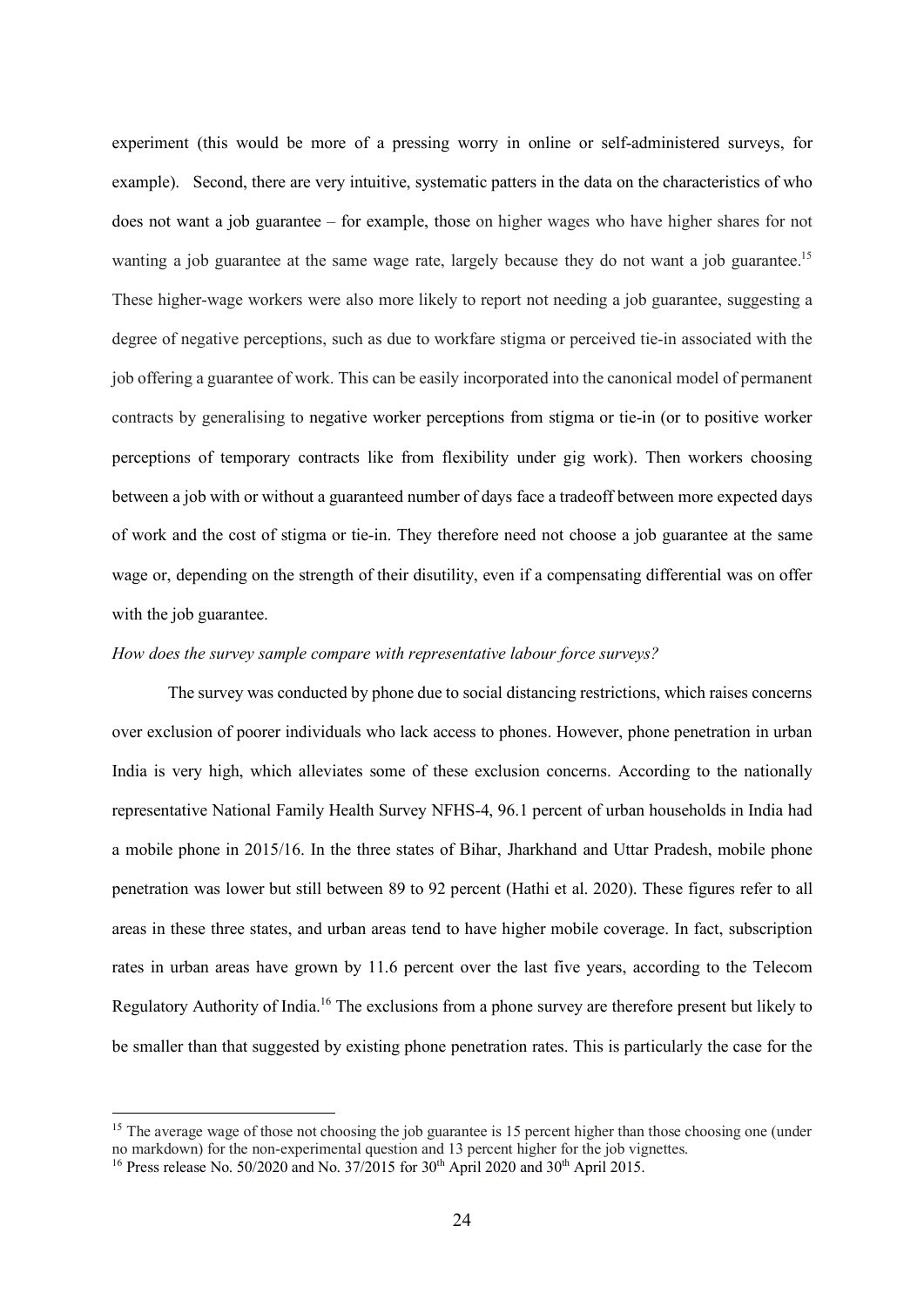population of interest - younger individuals who were in the labour force before the pandemic. Nonetheless, the phone survey can lead to exclusions at the low end of the income distribution and the analysis is examined further for representativeness.

Comparing with the official Periodic Labour Force Survey, the sample is broadly representative of the distribution in the PLFS for this period (January-March 2020). An exact match is unlikely as the survey periods will not exactly match even when the survey months are broadly the same. The median wage reported in the PLFS of Rs 300 is identical to the median wage in the survey sample, but the mean wage is higher in the PLFS (Rs 405 compared to Rs 339 in the survey). Figure 2 provides a visual representation of the daily wage distributions for the equivalent sample in the PLFS and the survey. It clearly shows that the mean wage differences are driven primarily by the heavier right tail of the wage distribution in the PLFS. While the survey provides comparable coverage of low and middle wage bins, it underrepresents workers with daily wages above the  $90<sup>th</sup>$  percentile. The top exclusions arise because the survey misses out on very high-income workers, who are less likely to respond to a survey but would be legally obliged to answer the official labour force survey.

The coverage of the survey and its top exclusions can be examined further through correlations between the mean wages for different demographic groups. The demographics are the same as those used in previous Tables, which include young and old, male and female, low education and high education, and big city and small towns. As the PLFS pay data is collected by daily wage status of the worker, this is also incorporated as an indicator into the wage comparison.<sup>17</sup> Across the 32 exhaustive categories of demographics, the correlation between mean PLFS and survey wages is 0.86 for men and 0.77 for women. Noting these differences, the willingness to pay for a job guarantee can be bounded to reflect the exclusion of high income individuals. As an upper bound, if all these individuals had a job guarantee, the estimated WTP would remain the same because they would not be part of the population of interest. If instead all these individuals lacked a job guarantee and they all placed a zero value on having one, then the estimated willingness to pay would change from 25.7 percent to 23.1 percent (=

 $17$  The survey collected pay information by asking the last pay amount and the number of days worked for that amount. This follows the practice of the Office of National Statistics of the United Kingdom.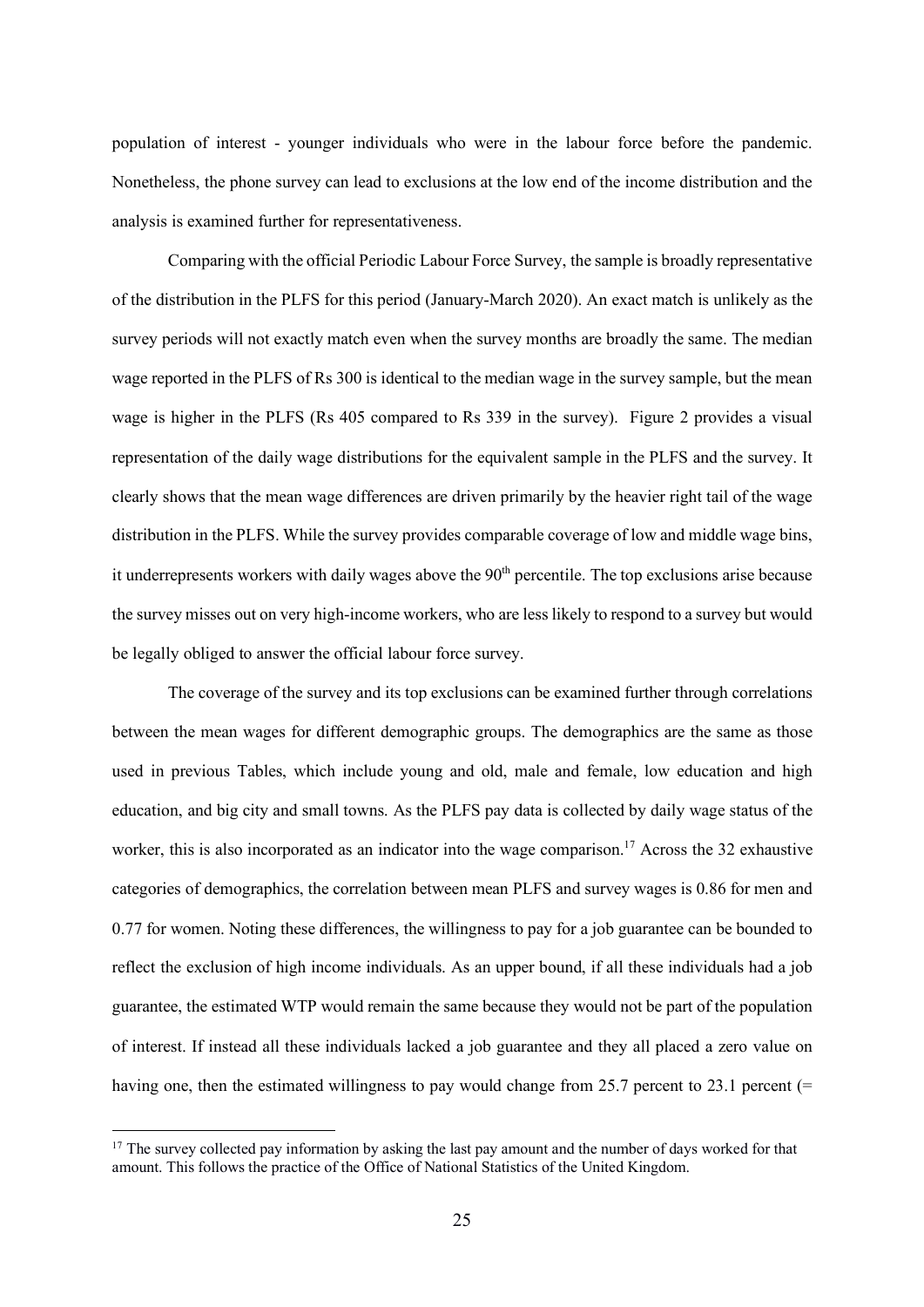$25.7 \times 0.9 + 0 \times 0.1$ ). Although these are extreme assumptions, the estimated WTP is bounded very tightly. Overall, the survey covers a very broad segment of the population in urban areas and the wage patterns are similar to official surveys, albeit with some top exclusions (that are less relevant for the policy issue of job guarantees).

## **6. Conclusion**

This paper examines job guarantees in urban India during the Covid-19 crisis. It begins by using newly collected field data to undertake a before/after lockdown analysis of labour market outcomes. The study shows Indian workers were hit hard during the crisis, experiencing big employment and earnings losses. Importantly, it also reveals that workers who had a job guarantee before the crisis were relatively shielded by not being hit quite so hard in terms of the increased incidence of unemployment or working zero hours and earnings losses that occurred.

This protective nature of a job guarantee is quantified through survey questions and a randomised experiment using a vignettes research design, where workers were able to pick between otherwise identical jobs that did and did not offer an employment guarantee. In both, workers are shown to significantly value a job guarantee. From the experiment, they would be willing to pay on average just over a quarter of their daily wage to be able to get a guarantee of a minimum days of work. Young and female workers have higher willingness to pay for a job guarantee. The non-experimental survey evidence strongly corroborates that Indian low-wage workers have a desire for guaranteed work. Daily casual workers, low-education workers and female workers are more likely to want a job guarantee, and to want it even more due to the current crisis.

Probing further the variation in desire for a job guarantee and in willingness to pay, it is important to realise that not all workers without one value a job guarantee and this needs to be carefully factored in to better understand job guarantee demand from workers in crisis and non-crisis times. In fact, individuals who want a job guarantee for economic reasons are willing to pay a sizable fraction of their daily wage that is higher than the sample average at 31 percent to have a guaranteed number of workdays. Compared to this job guarantee valuation for conventional reasons, there is an incremental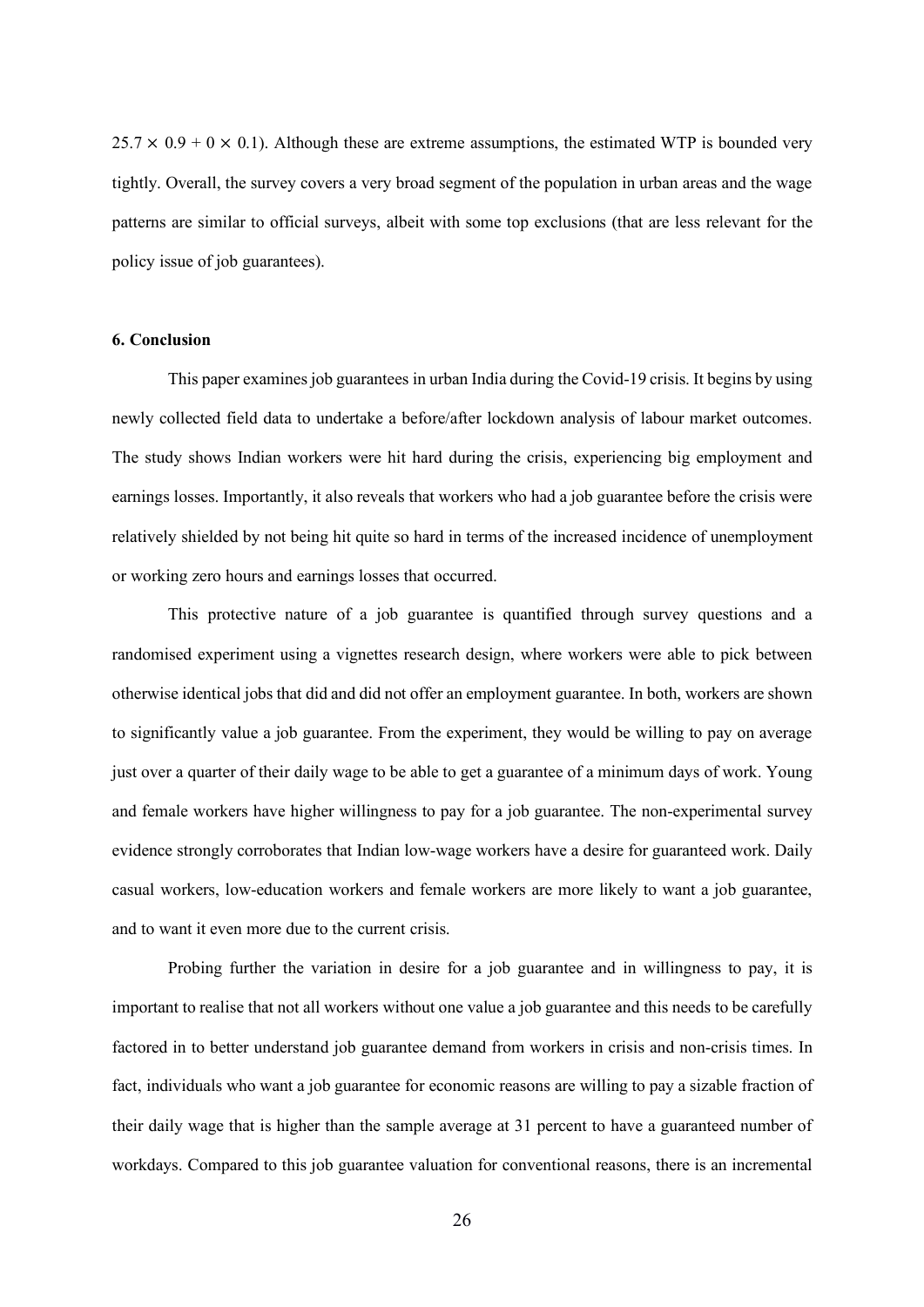increase in willingness to pay due to coronavirus and lockdown. This emerges from study of experimental variations in willingness to pay in the reasons why workers state they would like a job guarantee. The crisis from C19 has therefore acted to reinforce and strengthen the protective value of a job guarantee, both by expanding the set of workers who would like a job guarantee and by an incremental valuation increase.

These job guarantee findings have clear ramifications for labour market policies in the Indian context, but also more widely in other countries where labour market outcomes have been hit very hard by the pandemic. Informal workers across the developing world have seen their economic livelihoods plummet due to the pandemic. While transfers have provided some relief, the challenge of providing decent work to prevent displacement and longer-term unemployment is high on the agenda. Job guarantees are a potentially important policy lever, both because workers significantly value them for the work, income and livelihood that they provide in "usual" times and because these issues have become even more pressing now.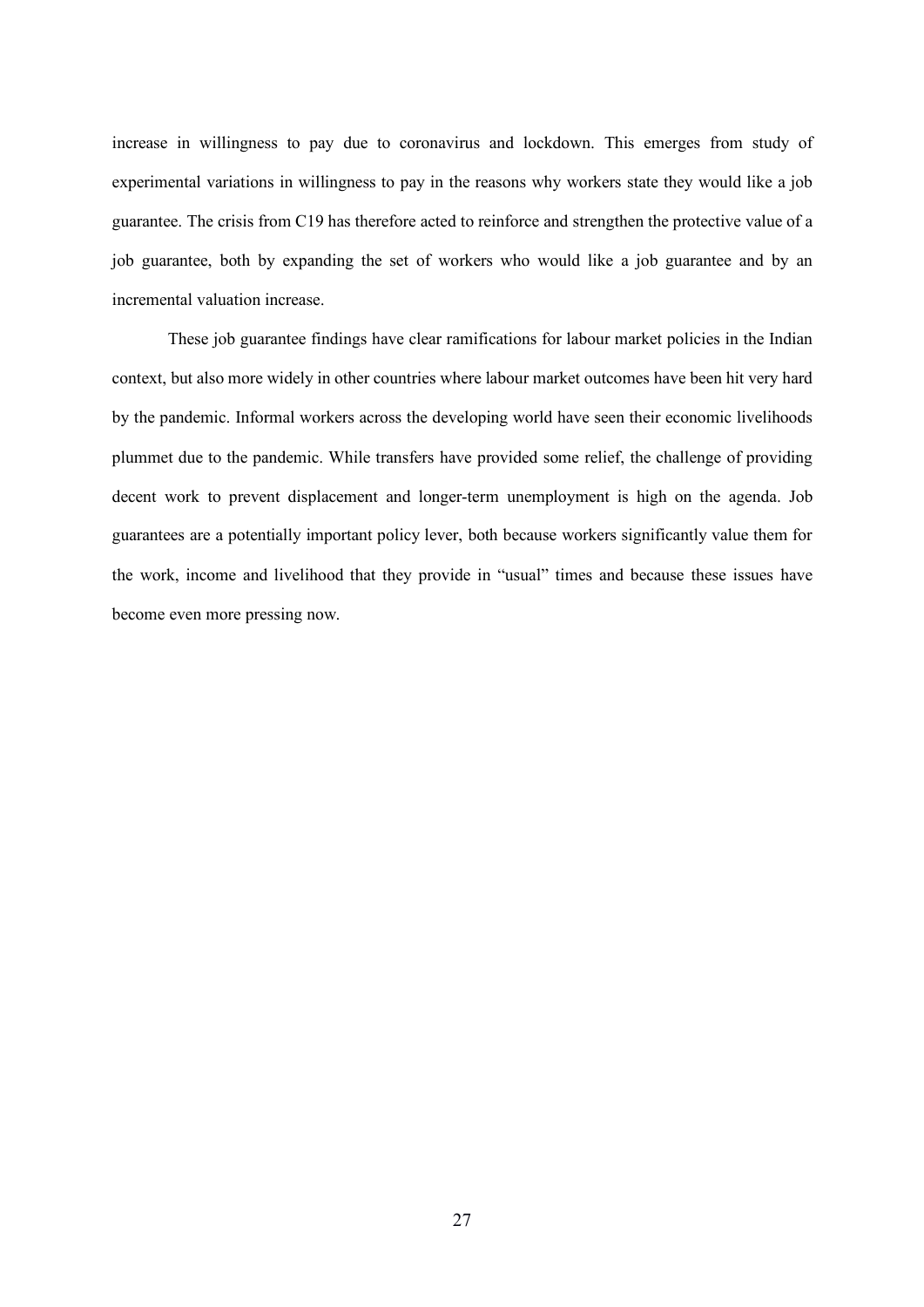## **References**

- Abebe, GT, S Caria, M Fafchamps, P Falco, S Franklin, and S Quinn, 2018, Curse of Anonymity or Tyranny of Distance? The Impacts of Job Search in Urban Ethiopia, CEPR Discussion Paper No. DP13136.
- Adams-Prassl, A, T Boneva, M Golin, and C Rauh, 2020, Inequality in the Impact of the Coronavirus Shock: Evidence from Real Time Surveys, *Journal of Public Economics*, 189, 104245.
- Afridi, F, K Mahajan, and N Sangwan, 2021, Employment Guaranteed? Social Protection during a Pandemic, IZA Discussion Paper No. 14099.
- Afridi, F, A Dhillon, and S Roy, 2020, How has Covid-19 Crisis Affected Urban Poor? Findings from a Phone Survey, Ideas for India, April 23.
- Alfonsi, L, O Bandiera, V Bassi, R Burgess, I Rasul, M Sulaiman, and A Vitali, 2020, Tackling Youth Unemployment: Evidence from a Labour Market Experiment in Uganda, *Working Paper*.
- Alon, T, M Kim, D Lagakos, and M VanVuren, 2020, NBER Working Paper No. 27273.
- Baker, S, N Bloom, and S Davis, 2016, Measuring Economic Policy Uncertainty, *The Quarterly Journal of Economics*, 131 (4), 1593-1636.
- Bandiera, O, R Burgess, and I Matin, 2020, Jobs in the Time of Covid-19: Evidence from Bangladesh, Presentation at Covid-19 Symposium, European Economic Association, August 24-28, 2020.
- Banerjee, A, and G Chiplunkar, 2018, How Important are Matching Frictions in the Labor Market? Experimental and Non-experimental evidence from a Large Indian Firm, Working Paper.
- Barboni, G, A Goyal, C Troyer Moore, R Pande, N Rigol, S Schaner, A Sharma, T Vaidya, and H Zhao, 2020, The Role of India's Food Distribution System During the Covid-19 Crisis, Yale Economic Growth Center Report.
- Besley, T, and S Coate, 1992, Workfare versus Welfare: Incentive Arguments For Work Requirements in Poverty-Alleviation Programs, *The American Economic Review*, 82(1), Pages 249-61.
- Bhalotia, S, S Dhingra, and F Kondirolli, 2020, City of Dreams No More? The Impact of Covid-19 on Urban Workers in India, *CEP Covid-19 analysis*, Paper No. 008.
- Bhatiya, A, B Chakravorty, C Imbert, M Lohnert, P Panda, and R Rathelot, 2021, Rural Young Migrants and Covid-19, IGC Presentation, https://www.theigc.org/wp-content/uploads/2021/05/Ruralyoung-migrants-and-COVID-19.pdf.
- Blundell, J, and S Machin, 2020, Self-employment in the Covid-19 Crisis, *CEP Covid-19 analysis*, Paper No. 003.
- Bircan, C, Z Koczan, and A Plekhanov, 2020, Jobs at Risk: Early Policy Responses to COVID-19 in Emerging Markets, in *Covid-19 in Developing Economies*, eds. S Djankov, U Panizza, CEPR Press.
- Blanchard, O, and D Rodrik, 2019, We have the tools to reverse the rise in inequality, Reflections on the conference on "Combating Inequality: Rethinking Policies to Reduce Inequality in Advanced Economies," Peterson Institute for International Economics, October 17–18, 2019.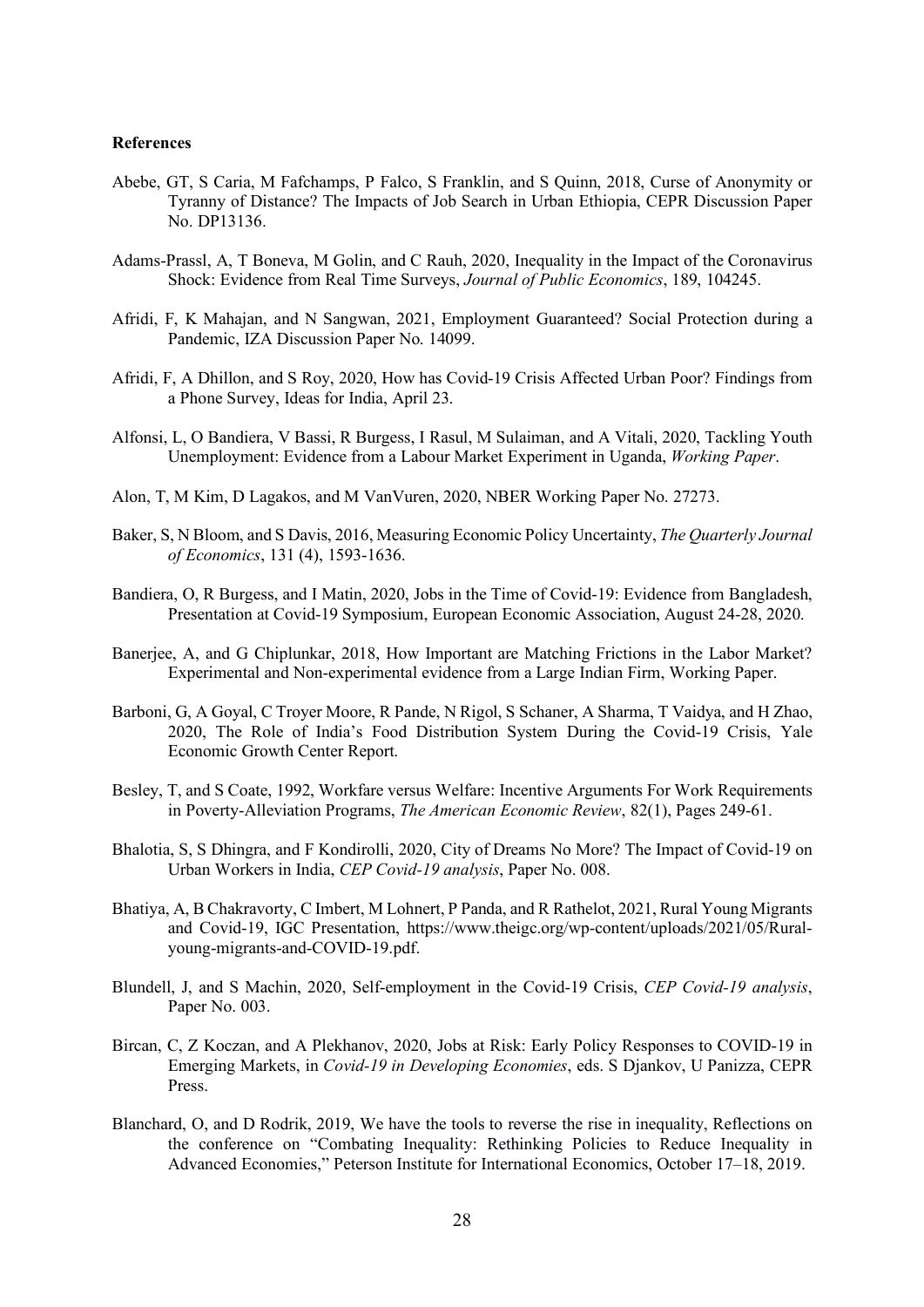- Boeri, T, G Giupponi, A Krueger, and S Machin, 2020, Solo Self-Employment and Alternative Work Arrangements: A Cross-Country Perspective on the Changing Composition of Jobs, *Journal of Economic Perspectives*, 34 (1), Pages 170-95.
- Coibion, O, Y Gorodnichenko, and M Weber, 2020, Labor Market During the Covid-19 Crisis: A Preliminary View, NBER Working Paper No. 27017.
- Datt, G, M Ravallion, and R Murgai, 2020, Poverty and Growth in India over Six Decades, *American Journal of Agricultural Economics*, 102(1), Pages 4-27.
- Datta, N, 2019, Willing to Pay for Security: A Discrete Choice Experiment to Analyse Labour Supply Preferences, CEP Discussion Paper No. 1632.
- Dhingra, S, and F Kondirolli, 2021, City of Dreams No More, A Year On: Worklessness and Active Labour Market Policies in Urban India, *CEP Covid-19 analysis*, CEPCOVID-19-022.
- Dingel, J, and B Neiman, 2020, How Many Jobs Can be Done at Home? *Covid Economics*, Issue 1, Pages 16-22, 3 April 2020.
- Dreze, J, 2020, An Indian DUET for Urban Jobs, Bloomberg Quint Opinion, September 10, 2020.
- Eriksson, T, and N Kristensen, 2014, Wages or fringes? Some evidence on trade-offs and sorting, *Journal of Labor Economics*, 32(4), Pages 899-928.
- Falk, A, A Becker, T Dohmen, B Enke, D Huffman, U Sunde, 2018, Global Evidence on Economic Preferences, *The Quarterly Journal of Economics*, 133(4), Pages 1645–1692.
- Farber, H, 1983, The Determination of the Union Status of Workers, *Econometrica*, 51(5), Pages 1417- 37.
- Gentilini, U, M Almenfi, J Blomquist, P Dale, L De la Flor Giuffra, V Desai, M Fontenez, G Galicia, V Lopez, G Marin, I Mujica, H Natarajan, D Newhouse, R Palacios, A Quiroz, C Alas, G Sabharwal, and M Weber, 2021, Social Protection and Jobs Responses to COVID-19: A Real-Time Review of Country Measures, May 15, 2021.
- Gerard, F, C Imbert, and K Orkin, 2020, Social protection response to the COVID-19 crisis: options for developing countries, *Oxford Review of Economic Policy*, 36(S1), Pages S281–S296.
- Global Multidimensional Poverty Index Report: The Most Detailed Picture to Date of the World's Poorest People, 2018, Oxford.
- Gottlieb, C, J Grobovsek, M Poschke, and F Saltiel, 2020, Working from Home in Developing Countries, Working Paper.
- Gregg, P and R Layard, 2009, Job Guarantee: A New Promise on Long-Term Unemployment, *Centrepiece*, Winter 2009/10, Pages 27-28.
- Hale, T, S Webster, A Petherick, and BKT Phillips, 2020, Oxford COVID- 19 Government Response Tracker.
- Hathi, P, A Thorat, N Khalid, N Khurana, and D Coffey, 2020, Mobile Phone Survey Methods for Measuring Discrimination, r.i.c.e and NCAER Report.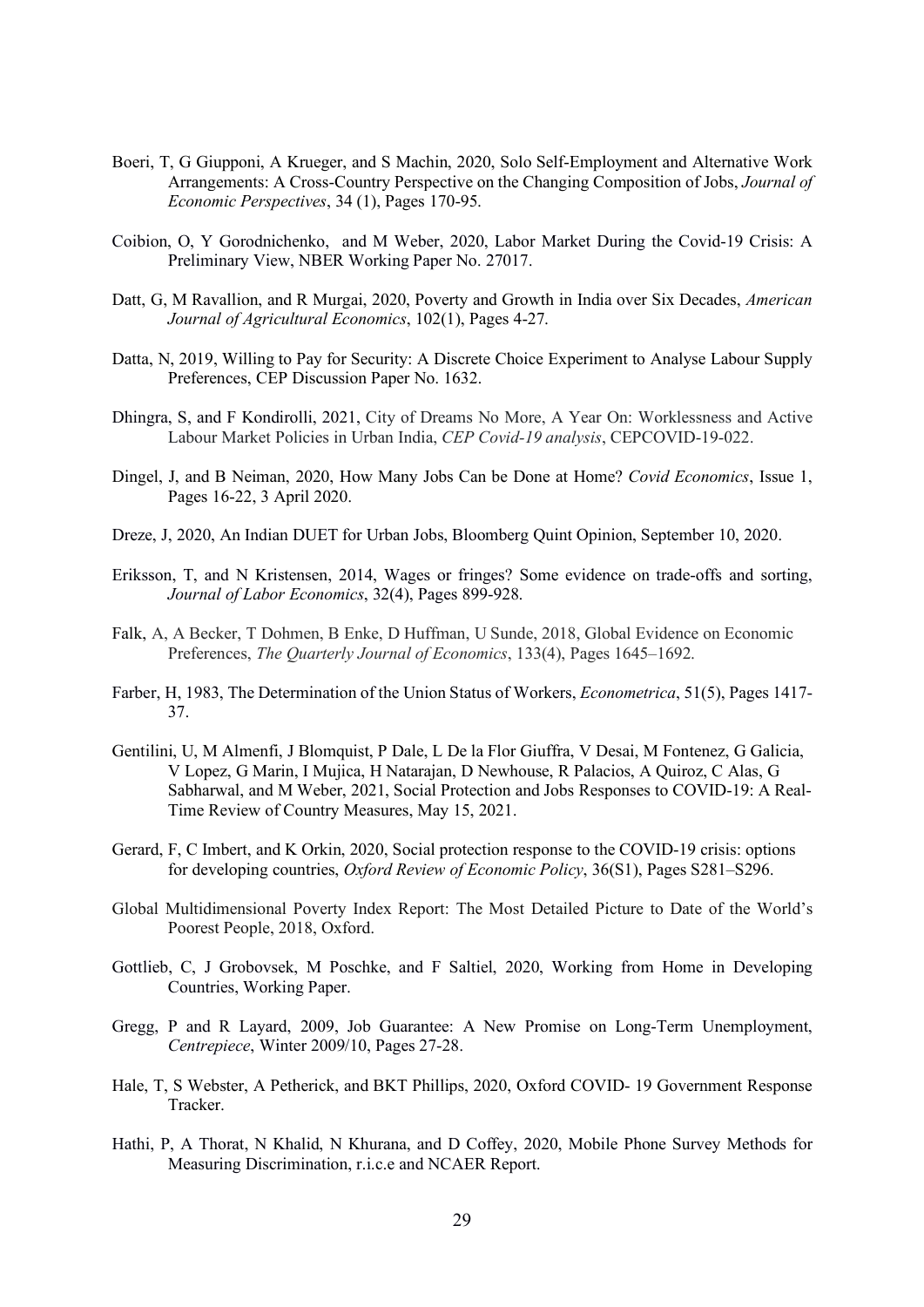- ILO, 2020a, ILO Monitor: COVID-19 and the World of Work, Third edition, Updates, estimates and analysis, 29 April 2020, Geneva.
- ILO, 2020b, The role of public employment programmes and employment guarantee schemes in COVID-19 policy responses, Development and Investment Branch, ILO Brief, 29 May 2020.
- Imbert, C, and J Papp, 2020, Costs and Benefits of Rural-Urban Migration: Evidence from India, *Journal of Development Economics*, 146, 104273.
- Jain, R, J Budlender, R Zizzamia, and, I Bassier, 2020, The Labor Market and Poverty Impacts of Covid-19 in South Africa, CASE Working Paper.
- Kesar, S, R Abraham, R Lahoti, P Nath, and A Basole, 2020, CSE Working Paper, Azim Premji University, Centre for Sustainable Employment.
- Kulkarni, A, and P Ambasta, 2020, Is Repurposing MGNREGA the Right Way Forward? The Indian Express, May 25.
- Lagakos, D, M Mobarak, and M Waugh, 2020, The Welfare Effects of Encouraging Rural-Urban Migration, Working Paper.
- Lee, K, H Sahai, P Baylis, and M Greenstone, 2020, "Job Loss and Behavioral Change: The Unprecedented Effects of the India Lockdown in Delhi", Working Paper No. 2020-65.
- Machin, S, and A Manning, 1999, The Causes and Consequences of Longterm Unemployment in Europe, *Handbook of Labor Economics*, Elsevier, 3(C), Pages 3085-3139.
- Maestas, N, K Mullen, D Powell, T von Wachter and J Wenger, 2018, The Value of Working Conditions in the United States and Implications for the Structure of Wages, *NBER Working Paper*, 25204.
- Mahmud, M, I Gutierrez, K Kumar, and S Nataraj, 2021, What Aspects of Formality Do Workers Value? Evidence from a Choice Experiment in Bangladesh, *The World Bank Economic Review*, 35(2), Pages 303-327.
- Mahmud, M, and E Riley, 2020, Household Response to an Economic Shock: Evidence on the Immediate Impact of the Covid-19 Lockdown on Economic Outcomes and Well-Being in Rural Uganda, Working Paper.
- Mas, A, and A Pallais, 2017, Valuing Alternative Work Arrangements, *American Economic Review*, 107(12), Pages 3722-59.
- Mas, A, and A Pallais, 2019, Labor Supply and the Value of Non-Work Time: Experimental Estimates from the Field, *American Economic Review: Insights*, 1(1), Pages 111-26.
- Menzel, A, and C Woodruff, 2019, Gender Wage Gaps and Worker Mobility: Evidence from the Garment Sector in Bangladesh, National Bureau of Economic Research Working Paper No. 25982
- Muralidharan, K, P Niehaus, S Sukhtankar, 2020, General equilibrium effects of (improving) public employment programs: experimental evidence from India, Working Paper.

National Statistical Office, 2020. Quarterly Bulletin, PLFS: April-June 2020 QB-7.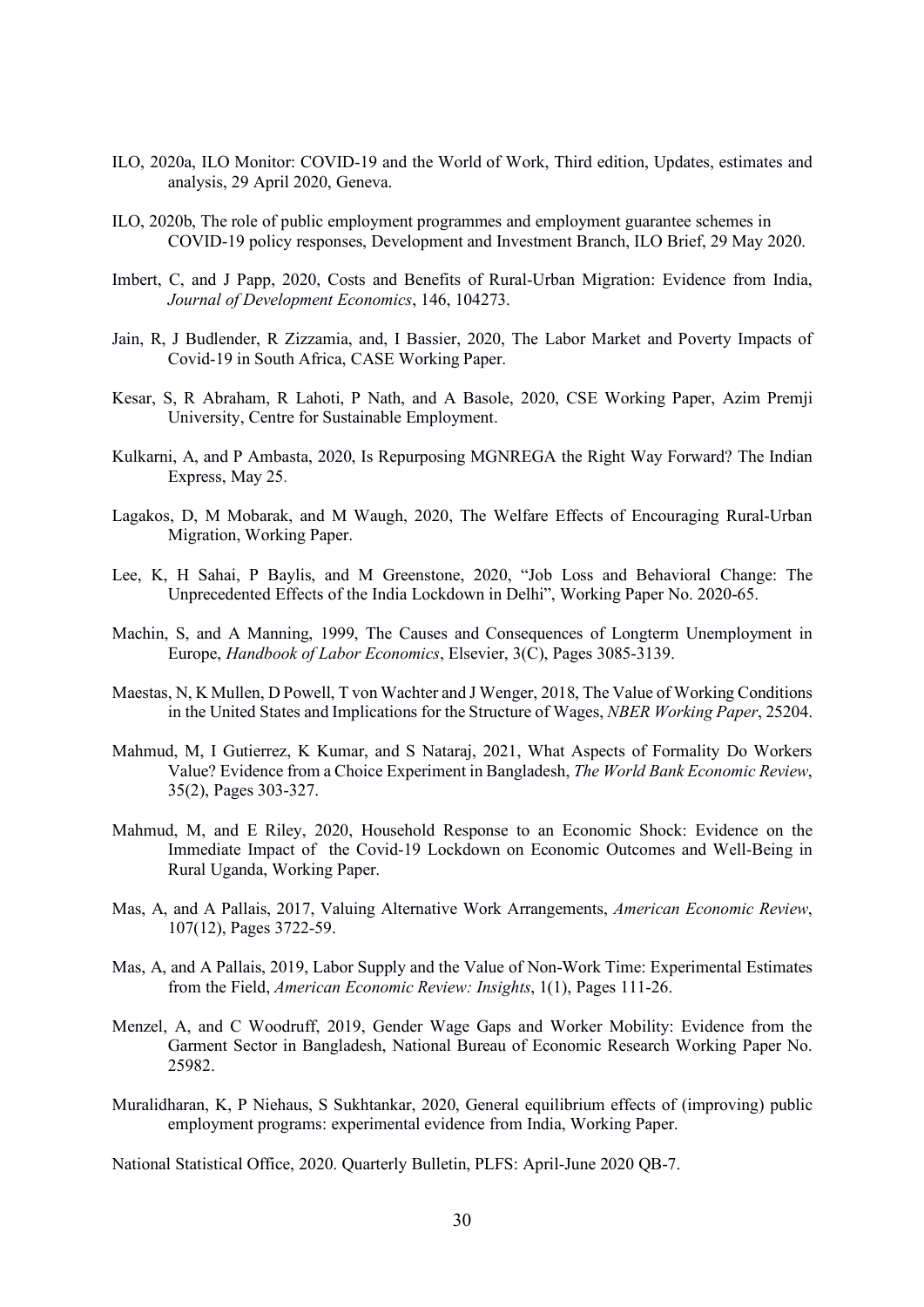- NDTV, 2020, Government Plans to Extend World's Biggest Jobs Program to Cities: Report, September 3, 2020.
- OECD, 2020, *OECD Employment Outlook 2020: Worker Security and the COVID-19 Crisis*, OECD Publishing, Paris.
- Ravallion, M, 2019a, Guaranteed Employment or Guaranteed Income?, *World Development*, 115, Pages 209-221.
- Ravallion, M, 2019b, Is a Decentralized Right-to-Work Policy Feasible?, NBER Working Paper No. 25687.

State of Working India, 2019, Azim Premji University, Bengaluru.

State of Working India, 2021, Azim Premji University, Bengaluru.

- Stiglitz, J, 2019, *People, Power and Profits: Progressive Capitalism for an Age of Discontent*, Penguin UK.
- Sukhtankar, S, 2017, India's National Rural Employment Guarantee Scheme: What Do We Really Know About the World's Largest Workfare Program? *Brookings-NCAER India Policy Forum*, 113, Pages 231-286.
- Viscusi, WK, and JE Aldy, 2003, The Value of a Statistical Life: A Critical Review of Market Estimates throughout the World, *Journal of Risk and Uncertainty*, 27(1), Pages 5-76, Springer.
- Vyas, M, 2020, Unemployment Rate over 23%, Centre for Monitoring Indian Economy, https://www.cmie.com/kommon/bin/sr.php?kall=warticle&dt=2020-04- 07%2008:26:04&msec=770
- Wiswall, M, and B Zafar, 2018, Preference for the Workplace, Investment in Human Capital, and Gender, *The Quarterly Journal of Economics*, 133(1), Pages 457–507.

World Development Report, 2019, The Changing Nature of Work, The World Bank, Washington DC.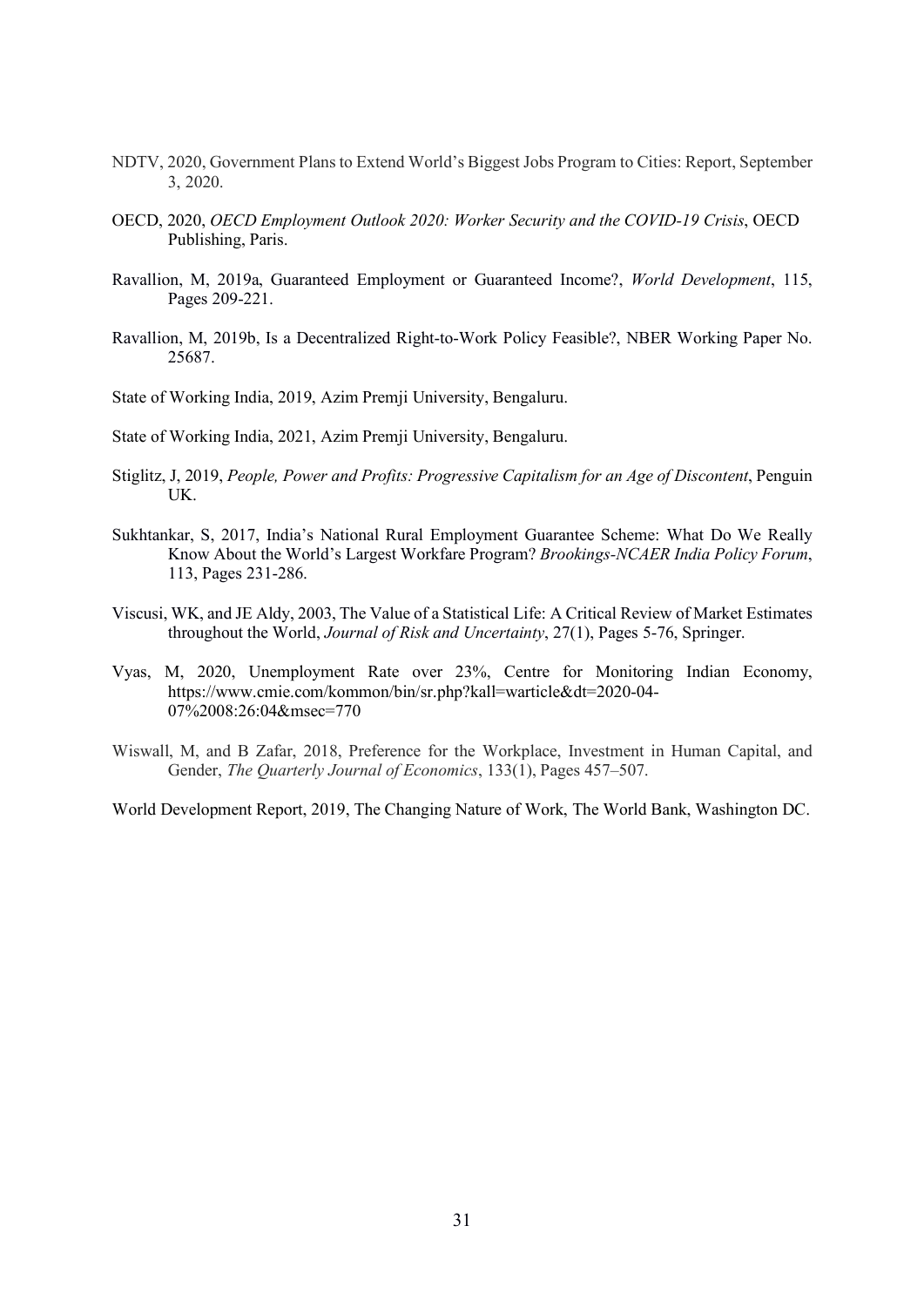|                                   | All   | Daily | Informal | Employee |
|-----------------------------------|-------|-------|----------|----------|
|                                   |       |       |          |          |
| All                               | 0.163 | 0.172 | 0.111    | 0.242    |
|                                   |       |       |          |          |
| Aged $\leq$ 25                    | 0.178 | 0.182 | 0.133    | 0.237    |
| Aged $>25$                        | 0.153 | 0.166 | 0.099    | 0.247    |
| Female                            | 0.200 | 0.202 | 0.177    | 0.230    |
| Male                              | 0.158 | 0.169 | 0.104    | 0.244    |
| Education $\leq 10^{th}$ standard | 0.154 | 0.171 | 0.105    | 0.262    |
| Education $>10^{th}$ standard     | 0.187 | 0.176 | 0.136    | 0.225    |
|                                   |       |       |          |          |
| Lockdown zone                     | 0.178 | 0.185 | 0.131    | 0.266    |
| No lockdown zone                  | 0.130 | 0.177 | 0.075    | 0.189    |
| Able to work at home              | 0.224 | 0.180 | 0.160    | 0.297    |
| Unable to work at home            | 0.158 | 0.171 | 0.108    | 0.235    |
|                                   |       |       |          |          |
| Number of workers                 | 3029  | 850   | 1361     | 818      |
|                                   |       |       |          |          |
|                                   |       |       |          |          |

**Table 1: Job Guarantee, Pre-Lockdown**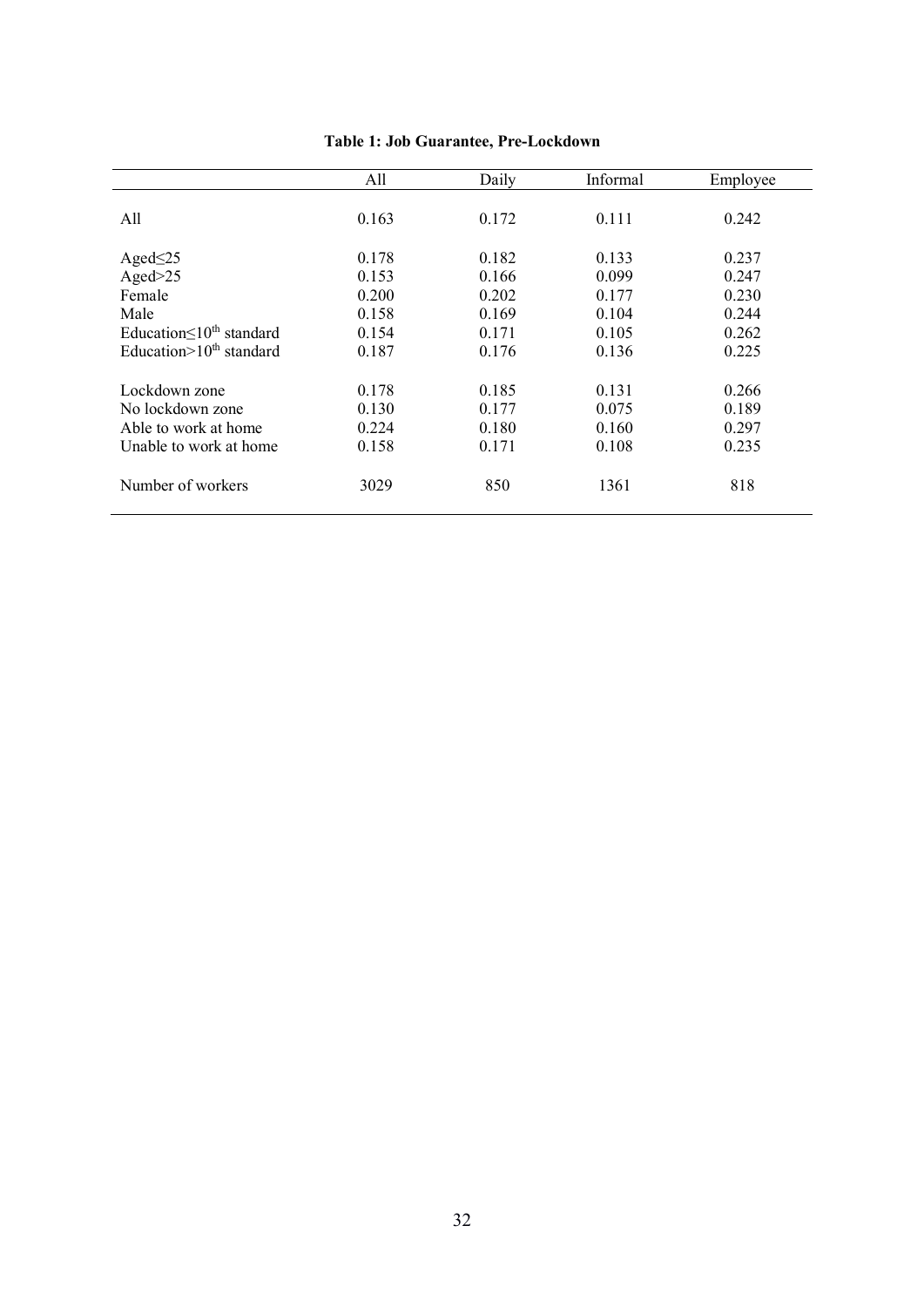|                                | All   | Job       | No Job    | Gap              |
|--------------------------------|-------|-----------|-----------|------------------|
|                                |       | Guarantee | Guarantee | (Standard Error) |
|                                | (1)   | (2)       | (3)       | $(4) = (3)-(2)$  |
| A. Employment                  |       |           |           |                  |
|                                |       |           |           |                  |
| Job loss                       | 0.233 | 0.169     | 0.246     | $-0.077(0.020)$  |
| Zero hours                     | 0.094 | 0.042     | 0.104     | $-0.062(0.012)$  |
| Not working                    | 0.327 | 0.211     | 0.350     | $-0.139(0.022)$  |
| Sample Size                    | 3029  | 515       | 2514      | 3029             |
| <b>B.</b> Earnings, All        |       |           |           |                  |
| Monthly earnings, pre-lockdown | 8479  | 8059      | 8561      | $-502(261)$      |
| Monthly earnings, lockdown     | 1285  | 2139      | 1119      | 1020(265)        |
| Percent earnings loss          | 85    | 74        | 87        |                  |
|                                |       |           |           |                  |
| Sample size                    | 3029  | 515       | 2514      | 3029             |
| <b>C. Earnings, Working</b>    |       |           |           |                  |
| Monthly earnings, pre-lockdown | 8525  | 7964      | 8658      | $-694(305)$      |
| Monthly earnings, lockdown     | 1680  | 2569      | 1471      | 1098 (332)       |
| Percent earnings loss          | 80    | 68        | 83        |                  |
|                                |       |           |           |                  |
| Sample size                    | 2032  | 396       | 1636      | 2032             |
| D. Earnings, Paid              |       |           |           |                  |
| Monthly earnings, pre-lockdown | 9134  | 9934      | 8877      | 1057(723)        |
| Monthly earnings, lockdown     | 7063  | 8470      | 6612      | 1858 (840)       |
| Percent earnings loss          | 23    | 15        | 26        |                  |
|                                |       |           |           |                  |
| Sample size                    | 487   | 114       | 373       | 487              |

# **Table 2: Employment and Earnings, Pre-Lockdown and Lockdown**

Notes: Standard errors in parentheses.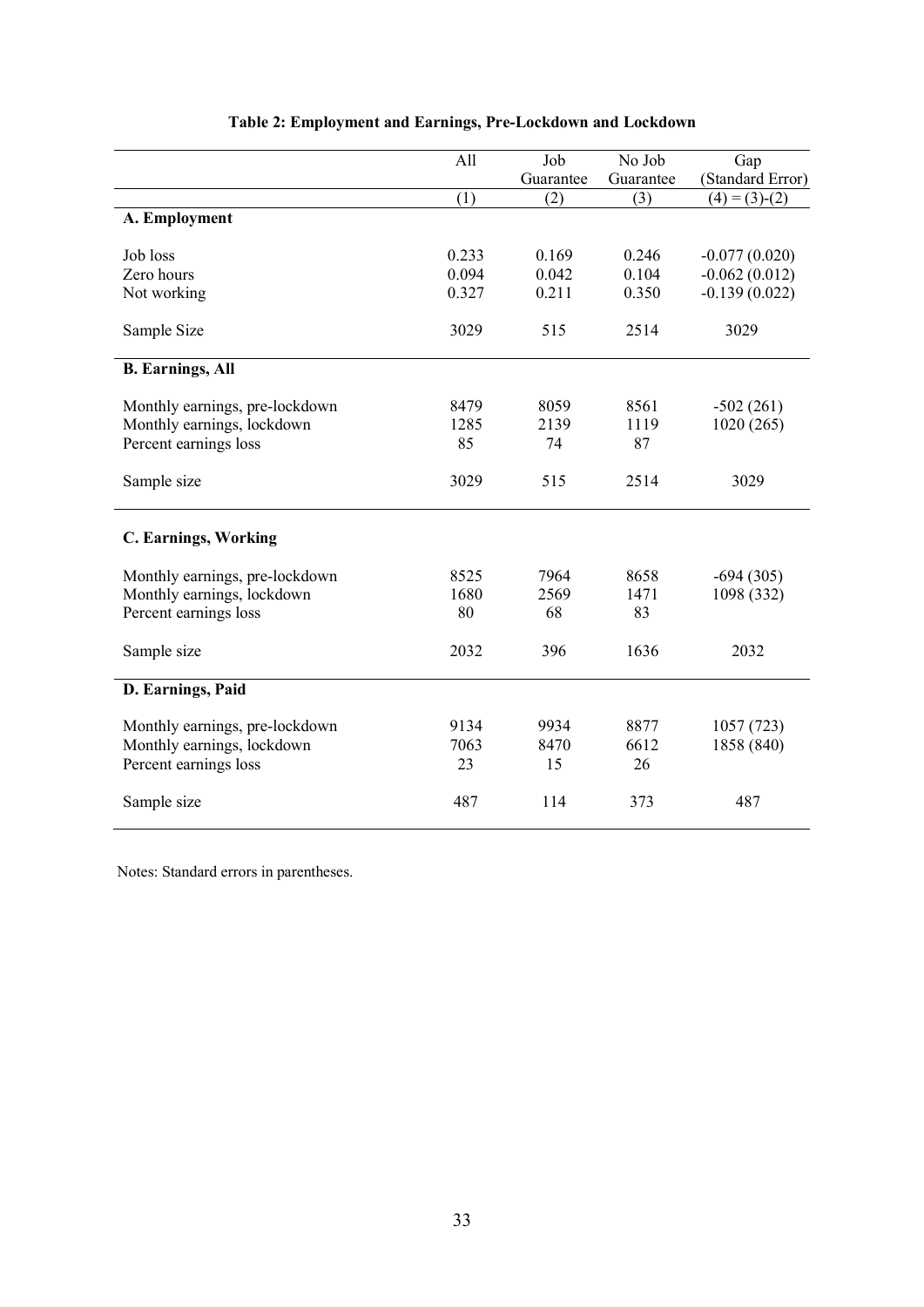|                                                                         | Pr[Employment Loss]                                                                      |                                                                                          |                                                                                          |                                                                                          |                                                                                          |                                                                                          |
|-------------------------------------------------------------------------|------------------------------------------------------------------------------------------|------------------------------------------------------------------------------------------|------------------------------------------------------------------------------------------|------------------------------------------------------------------------------------------|------------------------------------------------------------------------------------------|------------------------------------------------------------------------------------------|
|                                                                         | Job loss                                                                                 |                                                                                          | Zero hours                                                                               |                                                                                          | Not working                                                                              |                                                                                          |
|                                                                         | (1)                                                                                      | (2)                                                                                      | (3)                                                                                      | (4)                                                                                      | (5)                                                                                      | (6)                                                                                      |
| Job guarantee                                                           | $-0.094(0.020)$                                                                          | $-0.097(0.020)$                                                                          | $-0.075(0.012)$                                                                          | $-0.072(0.012)$                                                                          | $-0.168(0.022)$                                                                          | $-0.169(0.022)$                                                                          |
| Age<br>Female<br>Education $\leq 10^{th}$ standard<br>Daily<br>Informal | $-0.002(0.001)$<br>0.012(0.018)<br>$-0.051(0.020)$<br>$-0.084(0.024)$<br>$-0.070(0.022)$ | $-0.002(0.001)$<br>0.013(0.017)<br>$-0.050(0.021)$<br>$-0.092(0.024)$<br>$-0.072(0.022)$ | $-0.003(0.001)$<br>$-0.001(0.012)$<br>0.002(0.014)<br>$-0.043(0.018)$<br>$-0.057(0.017)$ | $-0.003(0.001)$<br>0.002(0.012)<br>$-0.003(0.014)$<br>$-0.045(0.018)$<br>$-0.059(0.017)$ | $-0.005(0.001)$<br>0.011(0.019)<br>$-0.049(0.022)$<br>$-0.127(0.026)$<br>$-0.127(0.024)$ | $-0.005(0.001)$<br>0.015(0.019)<br>$-0.054(0.022)$<br>$-0.137(0.026)$<br>$-0.132(0.024)$ |
| Lockdown zone<br>Can work from home                                     |                                                                                          | 0.085(0.017)<br>$-0.120(0.026)$                                                          |                                                                                          | $-0.027(0.013)$<br>$-0.050(0.017)$                                                       |                                                                                          | 0.058(0.019)<br>$-0.170(0.030)$                                                          |
| City and state fixed effects<br>Sample size                             | Yes<br>3029                                                                              | Yes<br>3029                                                                              | Yes<br>3029                                                                              | Yes<br>3029                                                                              | Yes<br>3029                                                                              | Yes<br>3029                                                                              |
|                                                                         | Earnings Loss (Rs)                                                                       |                                                                                          |                                                                                          |                                                                                          |                                                                                          |                                                                                          |
|                                                                         | All                                                                                      |                                                                                          | Working                                                                                  |                                                                                          | Paid                                                                                     |                                                                                          |
|                                                                         | (7)                                                                                      | (8)                                                                                      | (9)                                                                                      | (10)                                                                                     | (11)                                                                                     | (12)                                                                                     |
| Job guarantee                                                           | $-1111(237)$                                                                             | $-1074(233)$                                                                             | $-1287(287)$                                                                             | $-1285(284)$                                                                             | $-390(540)$                                                                              | $-462(518)$                                                                              |
| Age<br>Female<br>Education $\leq 10^{th}$ standard<br>Daily<br>Informal | 4(11)<br>$-134(262)$<br>208 (184)<br>1212 (264)<br>496 (233)                             | 7(11)<br>$-39(252)$<br>69 (183)<br>1036 (259)<br>392 (224)                               | 9(15)<br>$-32(326)$<br>349 (266)<br>1827 (416)<br>1040 (358)                             | 13(15)<br>23 (320)<br>161 (266)<br>1492 (403)<br>801 (341)                               | 68 (38)<br>$-520(361)$<br>633 (576)<br>3115 (865)<br>1706 (618)                          | 73 (39)<br>$-581(368)$<br>480 (616)<br>3091 (827)<br>1608 (565)                          |
| Pre-lockdown earnings                                                   | 0.738(0.096)                                                                             | 0.739(0.093)                                                                             | 0.632(0.132)                                                                             | 0.635(0.128)                                                                             | 0.163(0.085)                                                                             | 0.163(0.085)                                                                             |
| Lockdown zone<br>Can work from home                                     |                                                                                          | 571 (175)<br>$-3301(539)$                                                                |                                                                                          | 588 (231)<br>$-3502(587)$                                                                |                                                                                          | $-103(446)$<br>$-791(733)$                                                               |
| City and state fixed effects<br>Sample size                             | Yes<br>3029                                                                              | Yes<br>3029                                                                              | Yes<br>2032                                                                              | Yes<br>2032                                                                              | Yes<br>487                                                                               | Yes<br>487                                                                               |

# **Table 3: Employment and Earnings Losses From C19**

 $\overline{a}$ j.

j.

J. l. l,

l.

Notes: Standard errors in parentheses. The city fixed effects are for the 9 biggest cities in terms of population and the state fixed effects are for the remainder small towns or cities in Bihar, Jharkhand and Uttar Pradesh.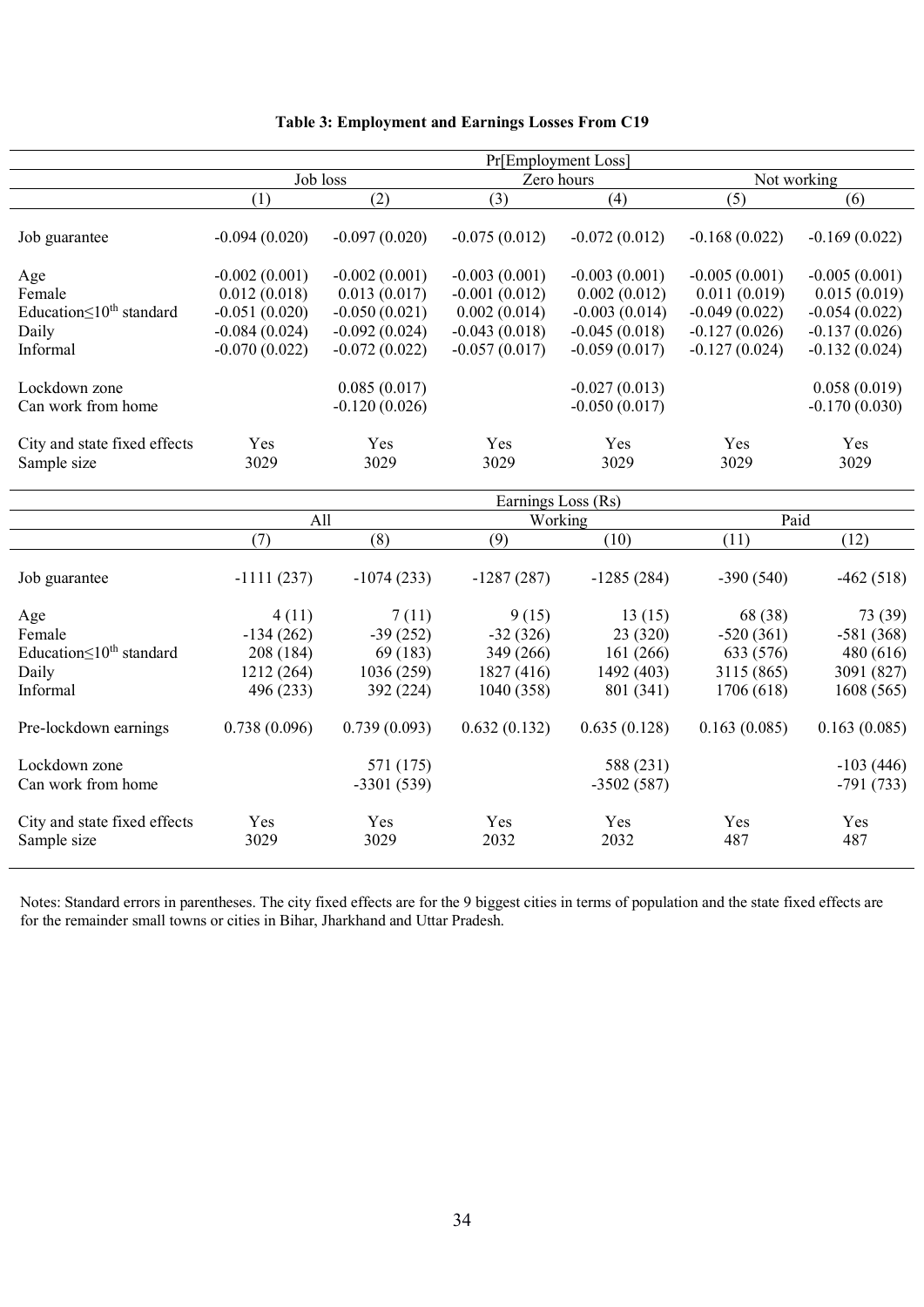



Notes: Based on the sample of 2514 workers who do not have a job guarantee. The median WTP for a job guarantee is determined from a logistic regression of whether an individual chooses the job guarantee on the randomly allocated wage markdown  $M_i$  as described in detail in the Appendix. For the logistic model slope in the Figure the median WTP corresponds to a wage markdown of  $-0.257$  (standard error = 0.012), or 25.7 percent of the wage. This comes from the ratio of the estimated constant term ( $\beta$ G = 0.872 with associated standard error 0.065) to the coefficient on the wage markdown ( $\beta_{\text{W}}$  = 0.034 with associated standard error 0.002). The sample is pooled across three experiments and standard errors are clustered by workers.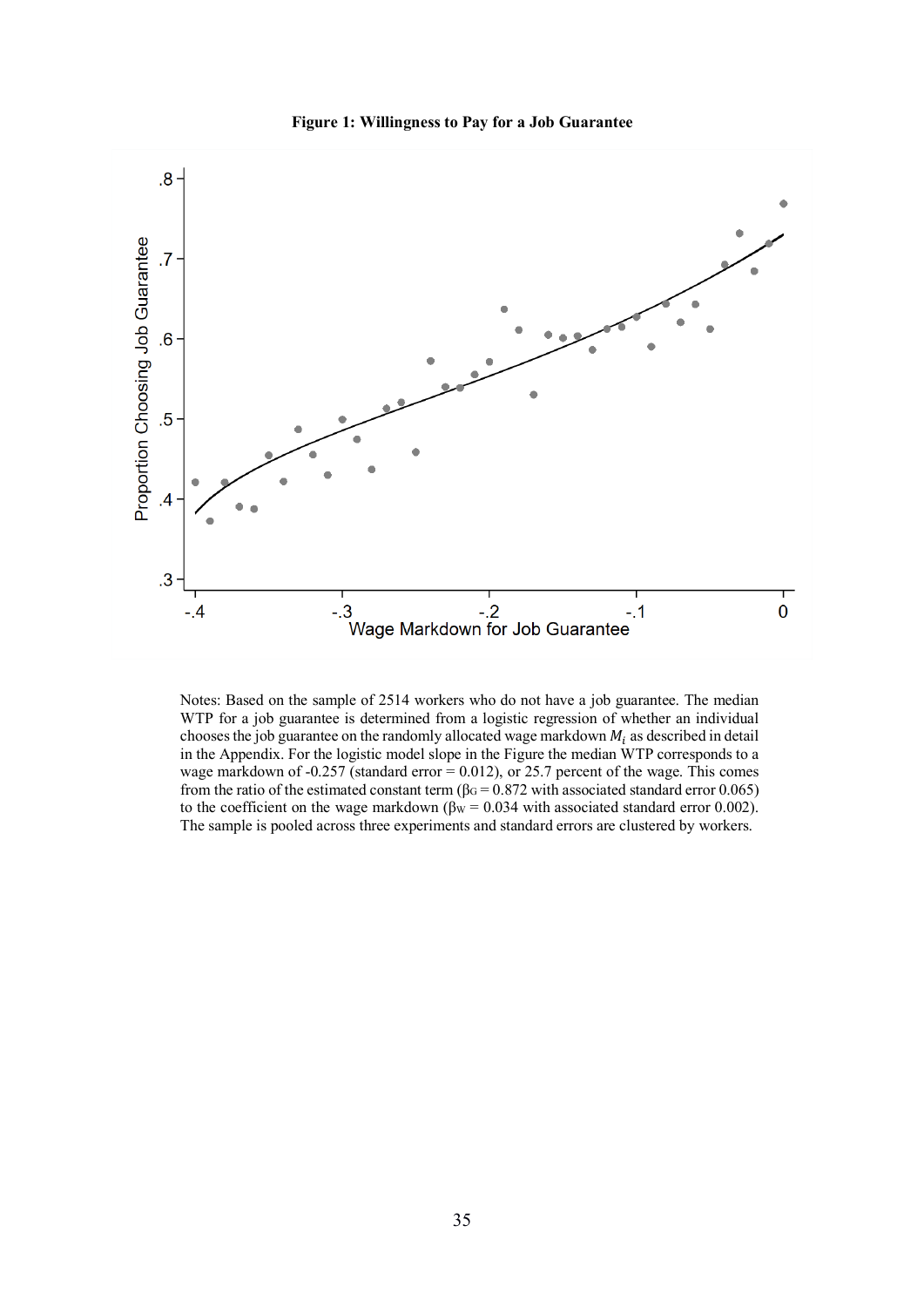|                                   | p-value of F-statistic |
|-----------------------------------|------------------------|
|                                   | testing joint          |
|                                   | significance of wage   |
|                                   | gap dummy variables    |
|                                   |                        |
| Age $\leq$ 25                     | 0.92                   |
| Female                            | 0.16                   |
| Education $\leq 10^{th}$ standard | 0.23                   |
| Daily                             | 0.99                   |
| Informal                          | 0.64                   |
| Big city                          | 0.79                   |
| <b>Bihar</b>                      | 0.85                   |
| Jharkhand                         | 0.99                   |
| Uttar Pradesh                     | 0.83                   |
|                                   |                        |
| Number of workers                 | 2514                   |
|                                   |                        |

## **Table 4: Randomisation Tests for Choice Experiment**

Notes: Based on the sample of 2514 workers who do not have a job guarantee pooled across three experiments.

|                                   | Choice Experiment |        |            | Would Like Job Guarantee |                         | More Likely to Want Job |
|-----------------------------------|-------------------|--------|------------|--------------------------|-------------------------|-------------------------|
|                                   |                   |        |            |                          | Guarantee Due to Corona |                         |
|                                   |                   |        |            |                          |                         | Lockdown                |
|                                   | Median WTP,       | Median | Proportion | Gap                      | Proportion              | Gap                     |
|                                   | Proportion of     | WTP,   |            | (Standard                |                         | (Standard               |
|                                   | Daily Wage        | Daily  |            | Error)                   |                         | Error)                  |
|                                   |                   | Rs     |            |                          |                         |                         |
|                                   | (1)               | (2)    | (3)        | (4)                      | (5)                     | (6)                     |
|                                   |                   |        |            |                          |                         |                         |
| All                               | 0.257(0.012)      | 87     | 0.797      |                          | 0.350                   |                         |
| Age $\leq$ 25                     | 0.286(0.022)      | 92     | 0.800      |                          | 0.370                   |                         |
| Age $>25$                         | 0.239(0.015)      | 83     | 0.795      | 0.005(0.018)             | 0.337                   | 0.033(0.021)            |
| Female                            | 0.292(0.028)      | 72     | 0.824      |                          | 0.449                   |                         |
| Male                              | 0.253(0.013)      | 88     | 0.794      | 0.030(0.017)             | 0.338                   | 0.111(0.022)            |
| Education $\leq 10^{th}$ standard | 0.261(0.014)      | 85     | 0.817      |                          | 0.372                   |                         |
| Education $>10^{th}$ standard     | 0.243(0.024)      | 92     | 0.743      | 0.074(0.021)             | 0.287                   | 0.085(0.022)            |
| Daily                             | 0.229(0.013)      | 72     | 0.880      | 0.159(0.024)             | 0.502                   | 0.265(0.011)            |
| Informal                          | 0.269(0.024)      | 86     | 0.784      | 0.063(0.024)             | 0.339                   | 0.102(0.010)            |
| Employee                          | 0.314(0.046)      | 128    | 0.721      |                          | 0.237                   |                         |
|                                   |                   |        |            |                          |                         |                         |

# **Table 5: Demand for a Job Guarantee**

Notes: Standard errors in parentheses. Based on the sample of 2514 workers who do not have a job guarantee. Column (1) is pooled across three experiments for 2514 workers, with standard errors clustered by workers.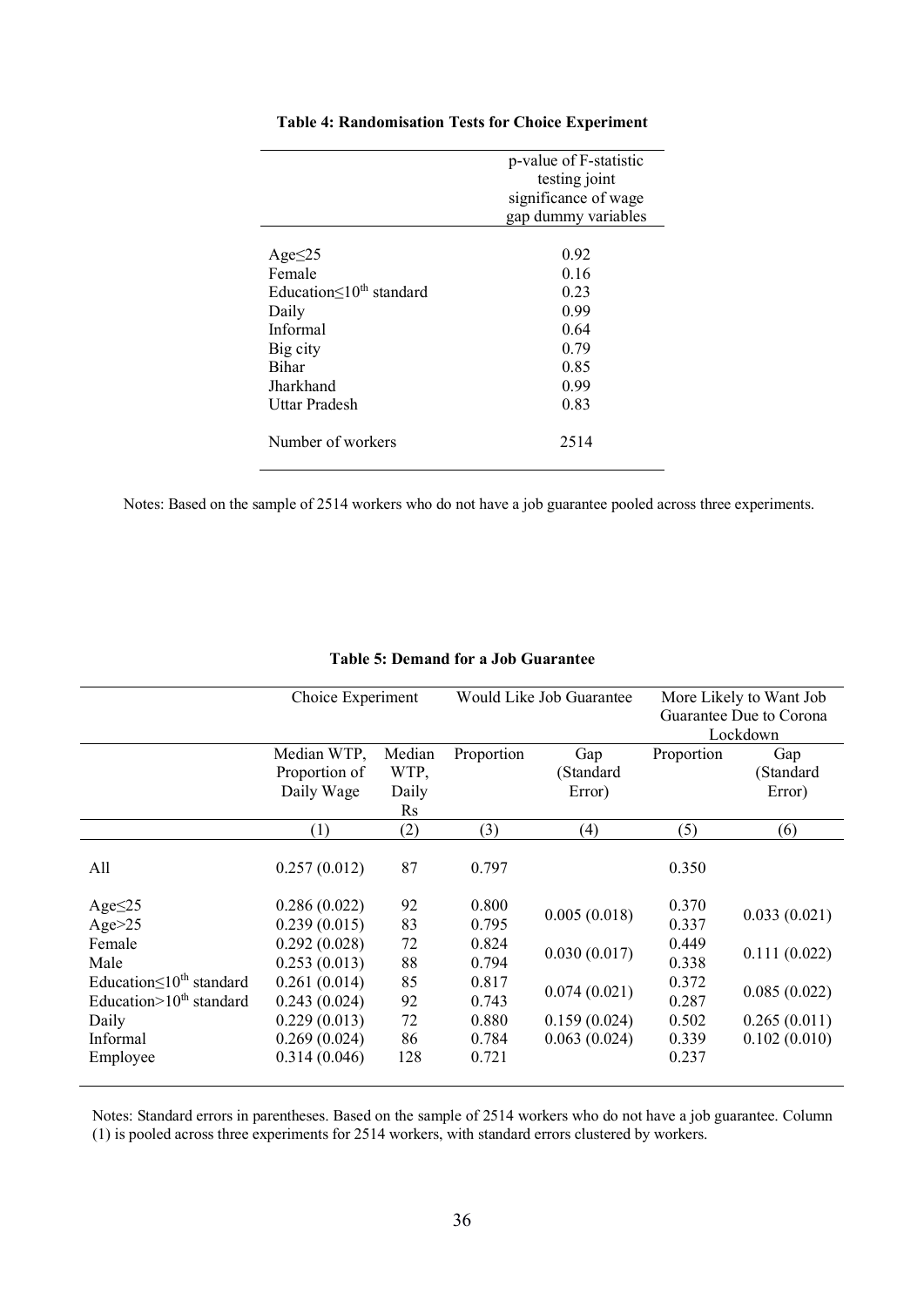|                               | Pr[Choose Job   | Pr[Would Like Job | Pr[More Likely To  |
|-------------------------------|-----------------|-------------------|--------------------|
|                               | Guarantee]      | Guarantee]        | Want Job Guarantee |
|                               |                 |                   | Under Corona       |
|                               |                 |                   | Lockdown]          |
|                               |                 | (2)               | (3)                |
| Panel A                       |                 |                   |                    |
| Sure payment (Rs '000)        | 0.008(0.016)    | $-0.013(0.015)$   | $-0.028(0.016)$    |
| Wage markdown                 | $-0.876(0.083)$ |                   |                    |
| Number of workers             | 1061            | 1061              | 1061               |
| <b>Panel B</b>                |                 |                   |                    |
| Had work for part of the year | 0.053(0.022)    | 0.084(0.019)      | 0.037(0.025)       |
| Wage markdown                 | $-0.823(0.056)$ |                   |                    |
| Number of workers             | 2514            | 2514              | 2514               |
|                               |                 |                   |                    |

# **Table 6: Mechanisms for Valuing a Job Guarantee**

Notes: Standard errors in parentheses, clustered by workers in Column (1). Sure payment is the minimum value in Rupees at which the individual chooses a sure payment over a 50/50 draw of Rupees 3000 or nothing, based on Falk et al. (2018). Had work for part of the year is 1 for individuals with less than 40 weeks of work in the twelve months preceding the survey.

|                           | All   | Daily | Informal | Employee |
|---------------------------|-------|-------|----------|----------|
|                           |       |       |          |          |
| Do not need it            | 0.617 | 0.599 | 0.611    | 0.638    |
| Domestic commitments      | 0.214 | 0.092 | 0.278    | 0.180    |
| Want to do other types of | 0.184 | 0.392 | 0.117    | 0.175    |
| work                      |       |       |          |          |
| Student                   | 0.048 | 0.032 | 0.019    | 0.104    |
| Ill or disabled           | 0.011 | 0.004 | 0.014    | 0.012    |
|                           |       |       |          |          |
| Number of workers         | 497   | 79    | 248      | 170      |
|                           |       |       |          |          |

## **Table 7: Reasons Given For Not Wanting a Job Guarantee**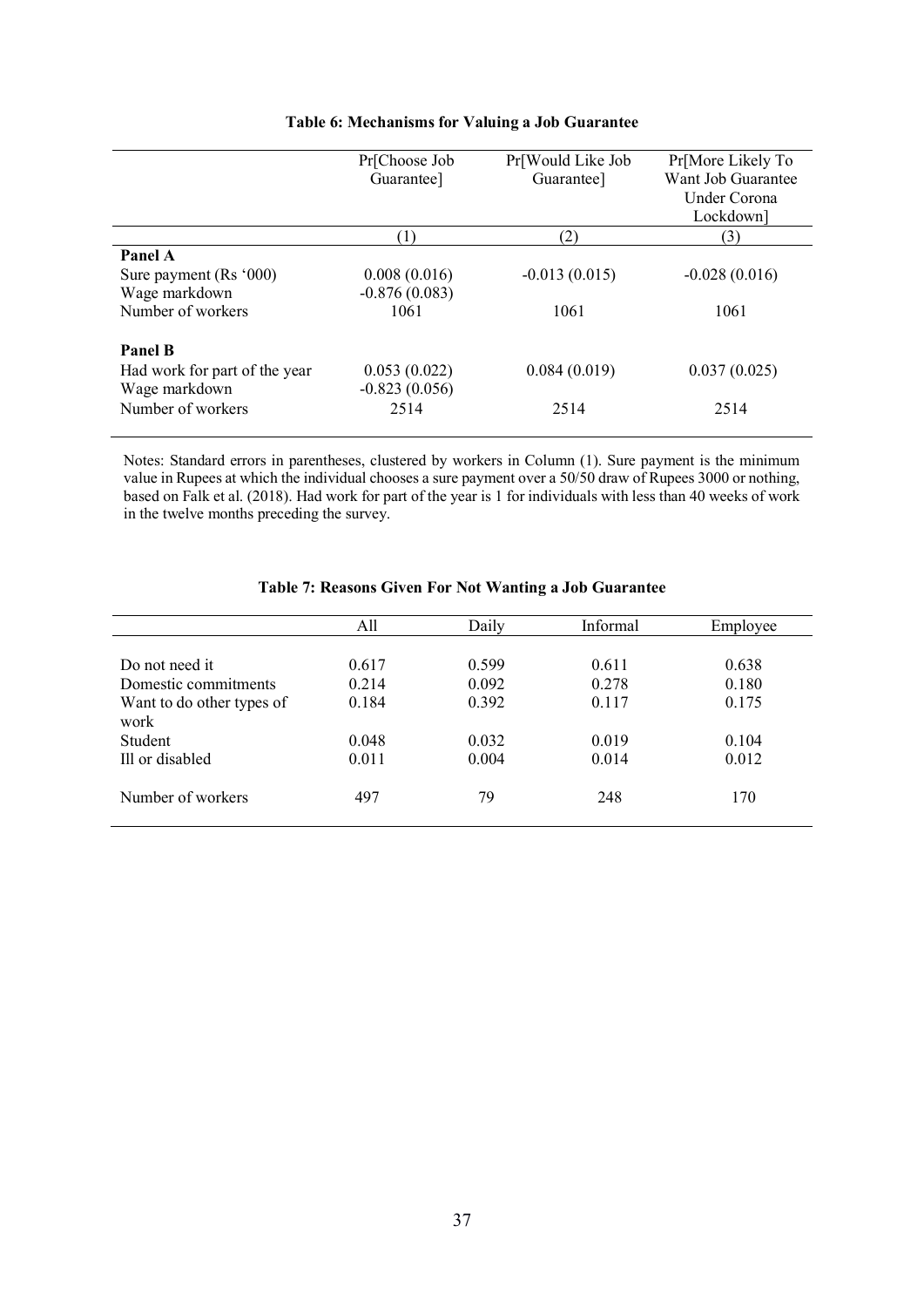|                      | Would Like a Job Guarantee for: |         |           |  |  |  |
|----------------------|---------------------------------|---------|-----------|--|--|--|
|                      | Economic                        | C19     | Economic  |  |  |  |
|                      | Reasons                         | Reasons | and $C19$ |  |  |  |
|                      | Only                            | Only    | Reasons   |  |  |  |
|                      |                                 |         |           |  |  |  |
| Choose job guarantee | 0.644                           | 0.449   | 0.701     |  |  |  |
| Choose job guarantee | 0.967                           | 0.581   | 0.902     |  |  |  |
| at no wage markdown  |                                 |         |           |  |  |  |
| Have become more     | 0.318                           | 0.683   | 0.388     |  |  |  |
| likely to want a job |                                 |         |           |  |  |  |
| guarantee due to C19 |                                 |         |           |  |  |  |
| Mean WTP             | 0.310                           | 0.156   | 0.460     |  |  |  |
|                      |                                 |         |           |  |  |  |
| Number of workers    | 778                             | 502     | 737       |  |  |  |
|                      |                                 |         |           |  |  |  |

## **Table 8: Job Guarantee Take up and Willingness to Pay by Job Guarantee and Choice Reason**

Notes: Based on the sample of 2514 workers who do not have a job guarantee in their pre-Covid employment. Economic reasons only refers to workers who say they would like a job guarantee in their pre-Covid job (or current job if the pre-Covid job is the same as the current job) for reasons of getting adequate work, livelihood security or for reasons other than C19 and related lockdowns. C19 reasons only refers to those who would like a job guarantee in the pre-Covid job for reasons related to C19 and lockdowns only. Economic and C19 reasons refer to workers who choose both types of reasons for liking a job guarantee. Choose job guarantee is the share of workers who choose the job with a guarantee in the job vignettes. Have become more likely to want a job guarantee due to C19 refers to the share of workers who say they have become more likely in the direct survey question of wanting a job guarantee more due to C19 and lockdown.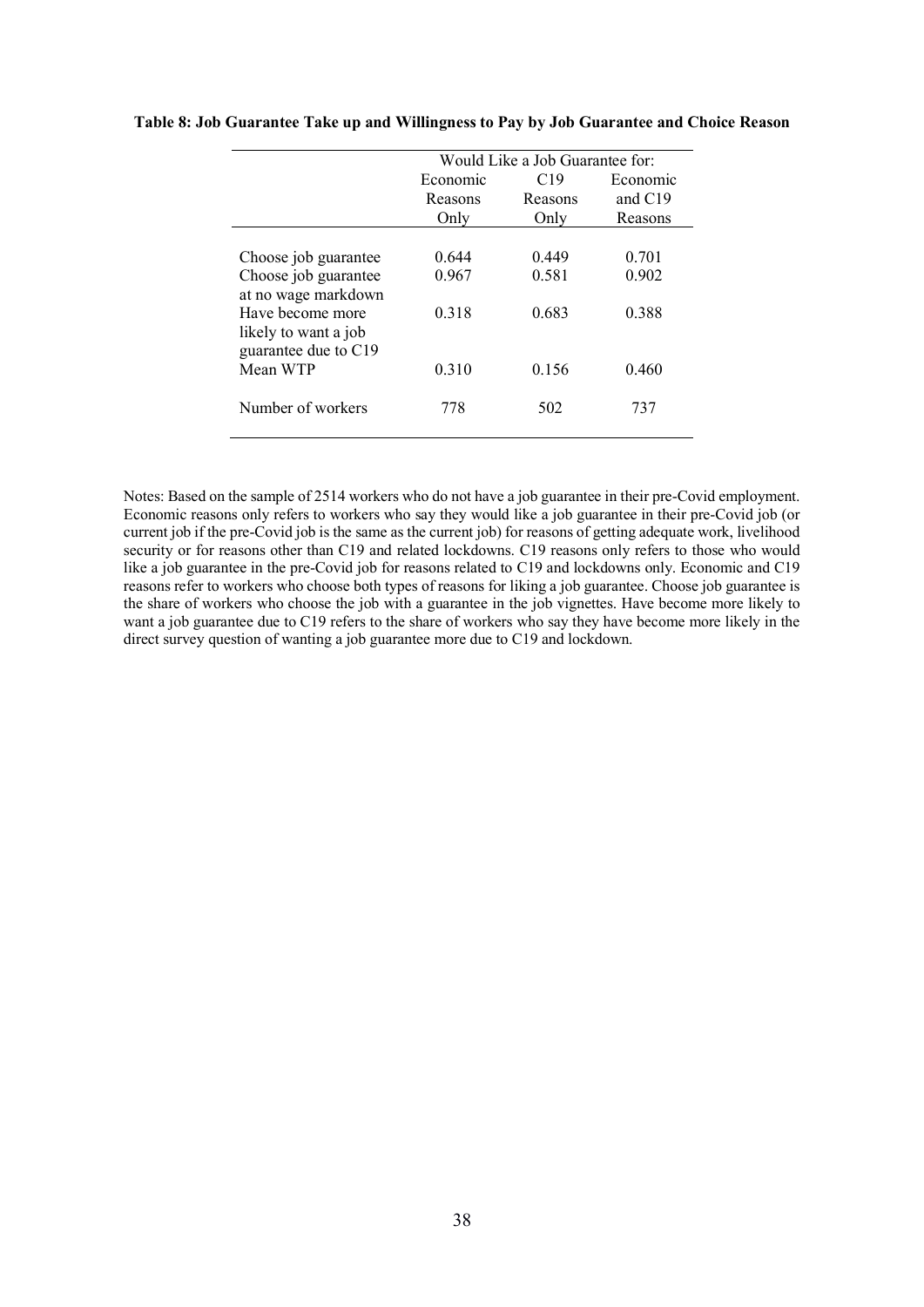



Notes: Based on the sample of 3029 workers in the survey and of 1700 workers in the PLFS. The PLFS sample refers to individuals between 18 to 40 years in the states of Bihar, Jharkhand and Uttar Pradesh who are workers according to their current weekly status in January-March 2020. National capital territory areas of Uttar Pradesh are excluded from the PLFS to match the survey design.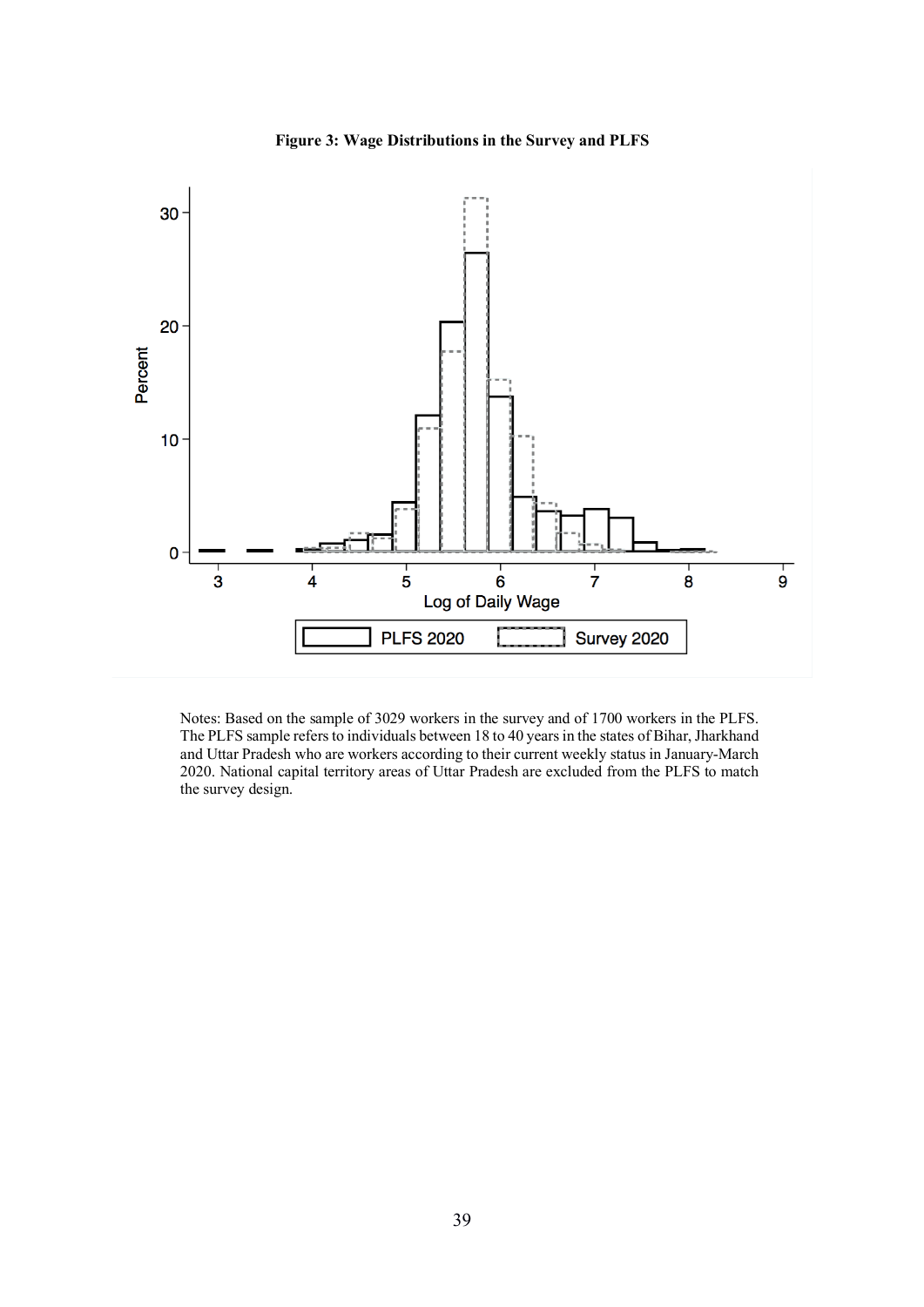# **Online Appendix**

# **Table A1: Survey Sample, Definitions and Questions**

*Sample Selection*. The survey interviewed 5525 individuals, who had work at some point in the previous ten years. Of them, 3029 were employees or casual workers, as defined below.

*Employees*. Employed by private for-profit company or proprietorship or partnership or employed by co-operative societies/trust/other non-profit institutions.

*Daily Workers*. Employed casually or employed by private households or employed by a single individual, and paid wages on a daily basis.

*Informal Workers*. Employed casually or employed by private households or employed by a single individual, and not paid on a daily basis.

*Big Cities*. Class I cities, which are defined by Census 2011 as urban agglomerations that had a population of 100,000 or more in the census. Each Class I city gets its own indicator and the remainder get indicators by state.

*Unable to Work from Home*. Indicator for those who could not do any work from home (in their pre-Covid employment), based on the following question:

Some workers, such as website designers, can easily perform many of their work duties from home. Others, like clothes shop attendants, cannot do much work from home. Thinking of your current job, what percentage of your work duties could be done working from home? 0% from home....../100% from home.

*Choice Experiment* From Hindi translation to English, the enumerator's screen appears as follows:

| THE LONDON SCHOOL<br>OF ECONOMICS AND<br><b>POLITICAL SCIENCE</b>                                                                                                                                                                                                                                                                                                                                                                                                                                                                      |                            |
|----------------------------------------------------------------------------------------------------------------------------------------------------------------------------------------------------------------------------------------------------------------------------------------------------------------------------------------------------------------------------------------------------------------------------------------------------------------------------------------------------------------------------------------|----------------------------|
| Q26.<br>Assume that for one reason or another you are looking for a new job. You soon<br>receive two job offers and must decide which one to choose. The jobs are identical in<br>every way except for the features which are emphasized.<br>Which job do you prefer: A or B?<br>Job A: The daily wage is Rs 300 and you are not guaranteed any set number of work<br>days per year, but it will be dependent on your employer's requirements.<br>Job B: The daily wage is Rs 240 and you are guaranteed at least 100 days of work per | English - United Kingdom + |
| year, though you may be given more work days depending on your employer's<br>requirements.<br>Job A                                                                                                                                                                                                                                                                                                                                                                                                                                    | Job B                      |
| ∩<br>0%                                                                                                                                                                                                                                                                                                                                                                                                                                                                                                                                | ∩<br>100%                  |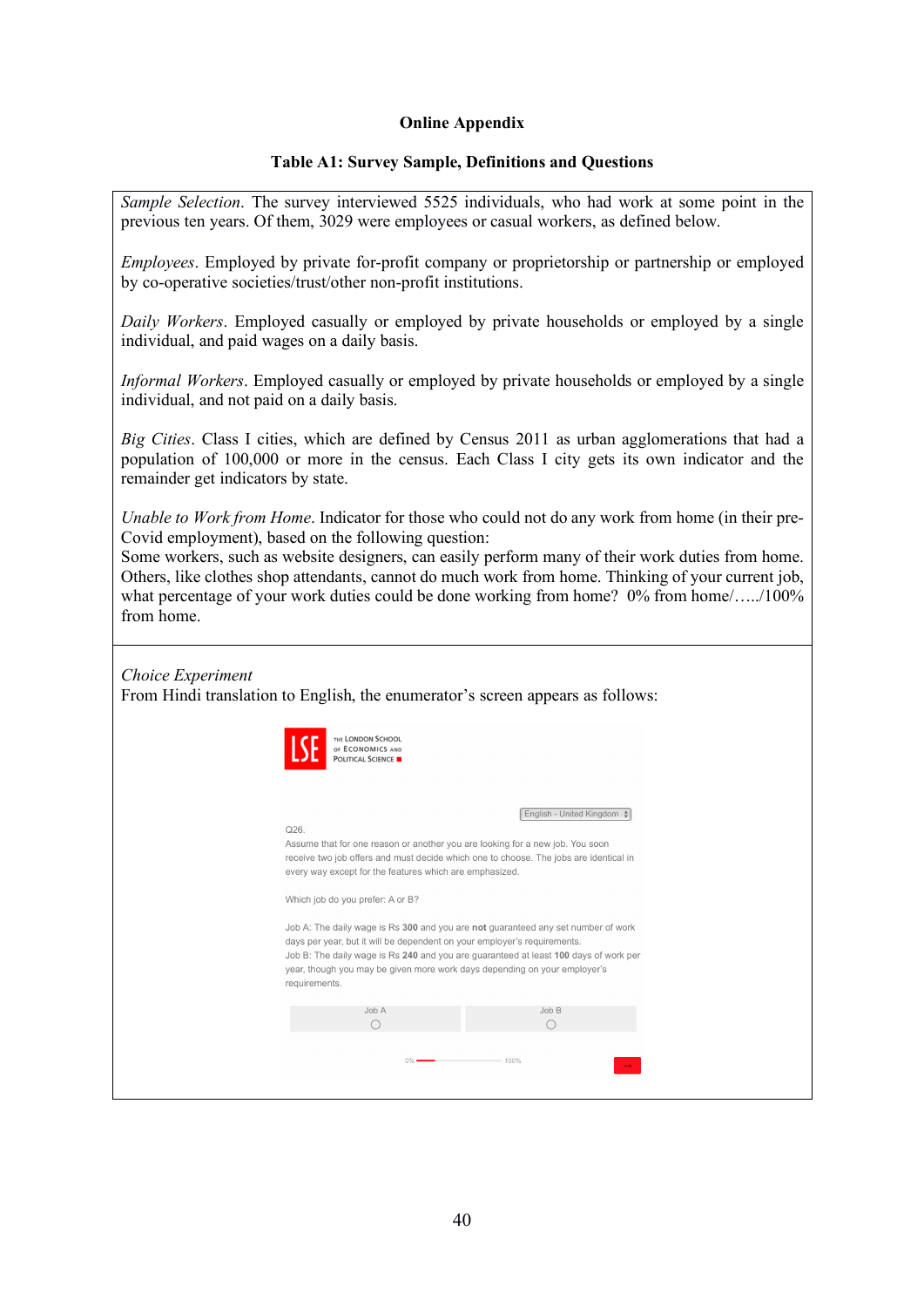| Job loss        |                                                          |                                                          |                              |                                                                                                                  |                                           |
|-----------------|----------------------------------------------------------|----------------------------------------------------------|------------------------------|------------------------------------------------------------------------------------------------------------------|-------------------------------------------|
| (1)             | (2)                                                      | (3)                                                      | (4)                          | (5)                                                                                                              | (6)                                       |
| $-0.085(0.021)$ | $-0.087(0.021)$                                          | $-0.084(0.013)$                                          | $-0.081(0.013)$              | $-0.169(0.023)$                                                                                                  | $-0.169(0.023)$                           |
| $-0.002(0.001)$ | $-0.002(0.001)$                                          | $-0.002(0.001)$                                          | $-0.002(0.001)$              | $-0.005(0.001)$                                                                                                  | $-0.005(0.001)$                           |
|                 | $-0.013(0.019)$                                          | 0.001(0.013)                                             | 0.002(0.013)                 | $-0.010(0.020)$                                                                                                  | $-0.011(0.021)$                           |
| $-0.027(0.021)$ | $-0.026(0.021)$                                          | $-0.005(0.015)$                                          | $-0.008(0.015)$              | $-0.031(0.023)$                                                                                                  | $-0.034(0.023)$                           |
| $-0.093(0.030)$ | $-0.097(0.030)$                                          | $-0.024(0.018)$                                          | $-0.024(0.020)$              | $-0.117(0.032)$                                                                                                  | $-0.122(0.032)$                           |
| $-0.083(0.026)$ | $-0.082(0.025)$                                          | $-0.038(0.018)$                                          | $-0.040(0.018)$              | $-0.121(0.028)$                                                                                                  | $-0.123(0.028)$                           |
|                 |                                                          |                                                          |                              |                                                                                                                  | 0.053(0.019)                              |
|                 | $-0.130(0.027)$                                          |                                                          | $-0.044(0.017)$              |                                                                                                                  | $-0.175(0.030)$                           |
|                 |                                                          |                                                          |                              |                                                                                                                  | Yes                                       |
|                 |                                                          |                                                          |                              |                                                                                                                  | Yes                                       |
|                 |                                                          |                                                          |                              |                                                                                                                  |                                           |
| 3029            | 3029                                                     | 3029                                                     | 3029                         | 3029                                                                                                             | 3029                                      |
|                 |                                                          |                                                          |                              |                                                                                                                  |                                           |
|                 |                                                          |                                                          |                              |                                                                                                                  |                                           |
|                 |                                                          |                                                          |                              |                                                                                                                  |                                           |
|                 |                                                          |                                                          |                              |                                                                                                                  | (12)                                      |
| $-1047(237)$    | $-1011(236)$                                             | $-1209(297)$                                             | $-1205(299)$                 | $-754(586)$                                                                                                      | $-811(583)$                               |
| 9(11)           | 11(11)                                                   | 17(15)                                                   | 19(15)                       | 61 (36)                                                                                                          | 66 (36)                                   |
| 201 (255)       | 207 (252)                                                | 444 (328)                                                | 393 (328)                    | 173(411)                                                                                                         | 119 (424)                                 |
|                 | 76 (189)                                                 | 210 (277)                                                | 103(273)                     | 295 (589)                                                                                                        | 193 (591)                                 |
| 668 (261)       | 583 (253)                                                | 1163 (407)                                               | 990 (392)                    | 3558 (1130)                                                                                                      | 3516 (1115)                               |
| 127(243)        | 84 (236)                                                 | 651 (376)                                                | 523 (365)                    | 2230 (961)                                                                                                       | 2128 (933)                                |
| 0.739(0.098)    | 0.741(0.095)                                             | 0.630(0.135)                                             | 0.633(0.132)                 | 0.167(0.084)                                                                                                     | 0.167(0.084)                              |
|                 | 585 (183)                                                |                                                          | 585 (238)                    |                                                                                                                  | $-100(475)$                               |
|                 |                                                          |                                                          |                              |                                                                                                                  | $-707(704)$                               |
| Yes             | Yes                                                      | Yes                                                      | Yes                          | Yes                                                                                                              | Yes                                       |
| Yes             | Yes                                                      | Yes                                                      | Yes                          | Yes                                                                                                              | Yes                                       |
| 3029            | 3029                                                     | 2032                                                     | 2032                         | 487                                                                                                              | 487                                       |
|                 | $-0.011(0.019)$<br>Yes<br>Yes<br>All<br>(7)<br>159 (190) | 0.077(0.017)<br><b>Yes</b><br>Yes<br>(8)<br>$-3180(536)$ | Yes<br>Yes<br>Working<br>(9) | Pr[Employment Loss]<br>Zero hours<br>$-0.024(0.013)$<br>Yes<br>Yes<br>Earnings Loss (Rs)<br>(10)<br>$-3307(576)$ | Not working<br>Yes<br>Yes<br>Paid<br>(11) |

# **Table A2: Employment and Earnings Losses From C19, Plus Industry and Firm Size**

Notes: Standard errors in parentheses. The city fixed effects are for the 9 biggest cities in terms of population and the state fixed effects are for the remainder small towns or cities in Bihar, Jharkhand and Uttar Pradesh. The industry and firm size fixed effects comprise 20 industries and 6 firm size groupings respectively.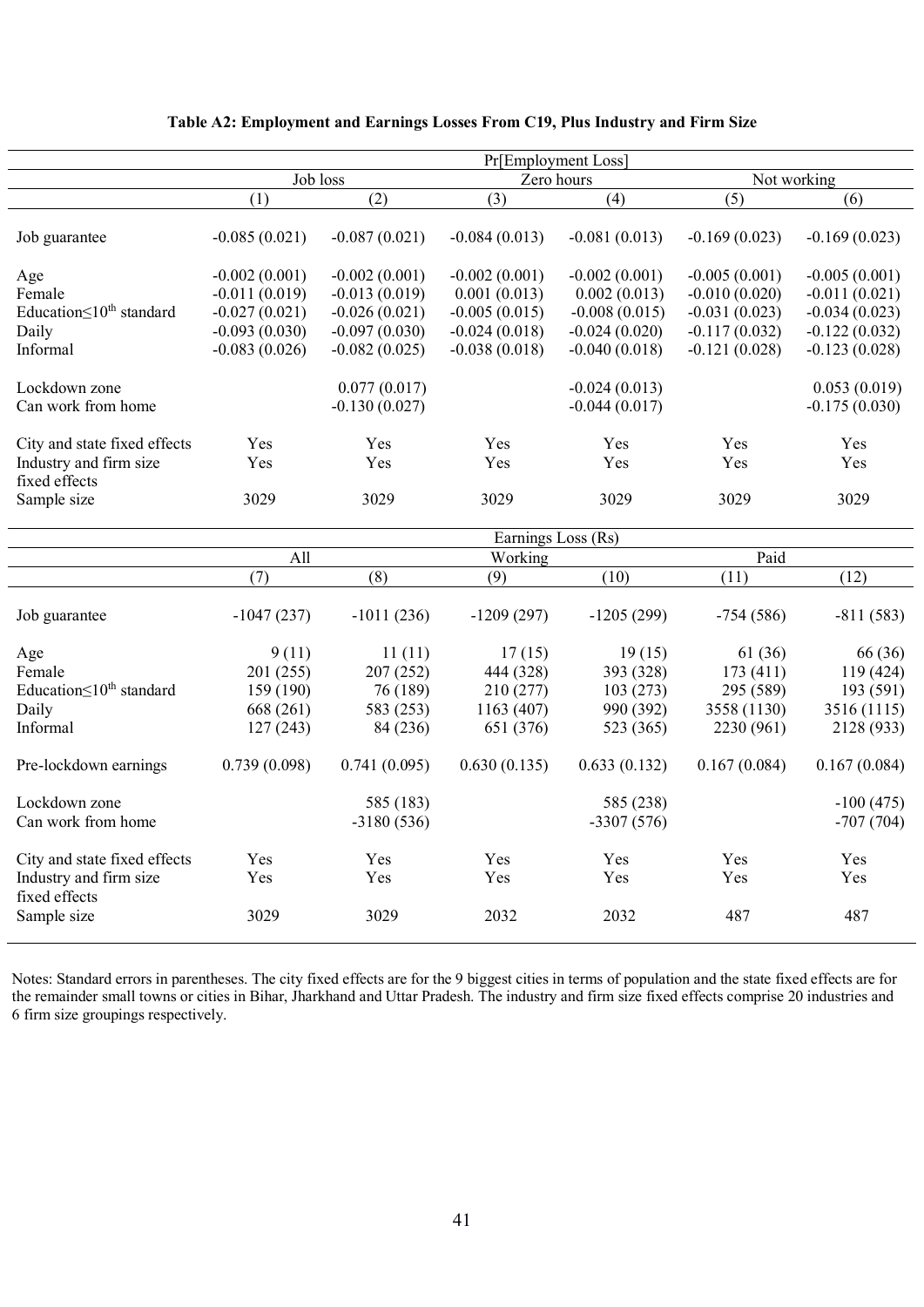|                                   | Pr[Choose Job   | Pr[Would Like Job | Pr[More Likely To  |
|-----------------------------------|-----------------|-------------------|--------------------|
|                                   | Guarantee]      | Guarantee]        | Want Job Guarantee |
|                                   |                 |                   | Under Corona       |
|                                   |                 |                   | Lockdown]          |
|                                   | (1)             | (2)               | (3)                |
|                                   |                 |                   |                    |
| Age                               | $-0.005(0.001)$ | $-0.002(0.001)$   | $-0.003(0.002)$    |
| Female                            | 0.013(0.021)    | 0.049(0.018)      | 0.154(0.022)       |
| Education $\leq 10^{th}$ standard | 0.050(0.023)    | 0.039(0.022)      | 0.031(0.023)       |
| Daily                             | $-0.001(0.028)$ | 0.156(0.026)      | 0.219(0.029)       |
| Informal                          | 0.015(0.026)    | 0.051(0.025)      | 0.058(0.025)       |
| Wage markdown                     | $-0.812(0.055)$ |                   |                    |
| City and state fixed effects      | Yes             | <b>Yes</b>        | Yes                |
| Sample size                       | 2514            | 2514              | 2514               |
|                                   |                 |                   |                    |

## **Table A3: Regressions For Job Guarantee Outcomes in Table 5**

Notes: Standard errors in parentheses, clustered by workers in Column (1). The city fixed effects are for the 9 biggest cities in terms of population and the state fixed effects are for the remainder small towns or cities in Bihar, Jharkhand and Uttar Pradesh.

## **Figure A1: Extensive Form Game for Risk Aversion Measure**



Notes: Reproduced from Falk et al. (2018), Online Appendix p.14. The up branches and down branches are increments and reductions respectively.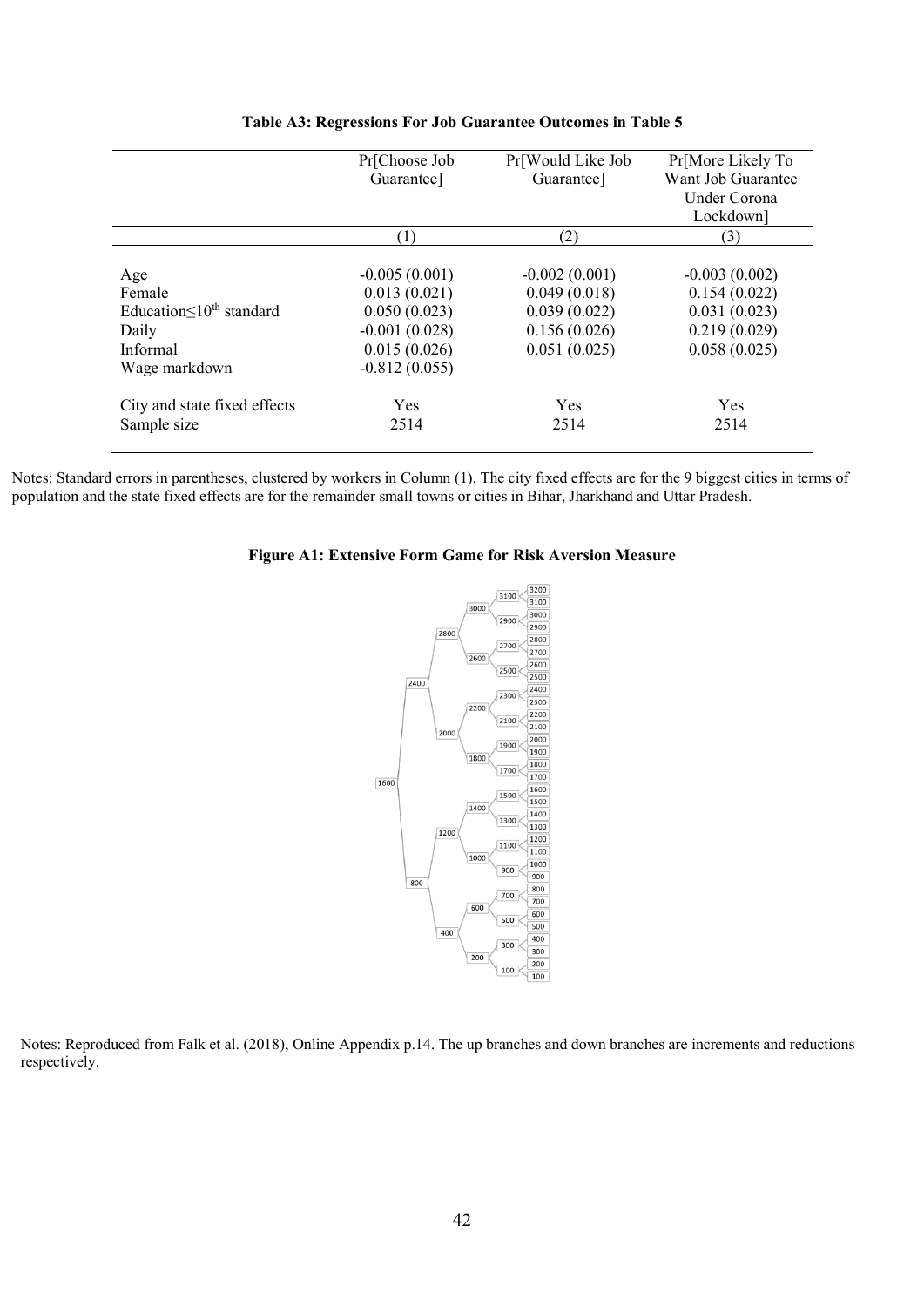#### **Theory and Empirical Specification**

Following the literature on random utility models, jobs are characterized by various attributes *a* that take on values  $X_{aj}$  for job  $j \in \{A,B\}$ . Individual *i* receives the following utility from job *j*:  $U_{ij}$  =  $u(X_{ij}) + \varepsilon_{ij}$ , where  $u(X_{ij}) = \sum_{a} \beta_a X_{aij}$  and  $\varepsilon_{ij}$  are idiosyncratic taste terms which are assumed to be iid, independent of attributes *X* and drawn from a type I extreme value distribution. If the underlying preference parameters  $\beta$  are estimated with observational job choice data, there would be concerns over the independence assumption being violated when unobserved job attributes are correlated with included job attributes like wages. The experimental design accounts for this in two ways. First, the focus is on just two job attributes varying across the two jobs – a job guarantee and the daily wage rate, holding all else constant. Second, of the two attributes under consideration, the wage difference across the two jobs is randomly assigned by the experiment. It therefore avoids the problem of being an equilibrium wage-guarantee profile, where the former is likely to be correlated with unobserved tastes for the job which would bias the estimated parameters.

Each individual participating in the survey was asked to consider a situation in which he/she must choose between one of two job offers, which are identical in every way except for the features which are emphasized - wages and job guarantee. This reduces the attribute space over which decisions are being made into one dimension – a trade-off between having a job guarantee  $G$  and the wage markdown  $M$ . Job A pays the person his/her usual daily wage  $W$  (in Indian Rupees). It does not guarantee any set number of work days per year  $(G = 0)$ . Job B is identical in every way, except it pays the worker a daily wage of  $(1 - M_i/100)W$  (in Indian Rupees) and guarantees at least 100 days of work per year  $(G = 1)$ .

Then the log odds of choosing job B which offers a job guarantee relative to job A which does not is:  $ln(q_{iB}/q_{iA}) = \beta_G + \beta_W ln(1 - M_i/100) \approx \beta_G - \beta_W (M_i/100)$ . Unlike observed job choice data, the experiment randomly assigns  $M_i$  so that any concerns over unobservables being correlated with it are minimised. Individuals were randomized into different values of  $M_i$  drawn from {0, 1, 2, … , 39, 40}. Table 5 shows that the randomised markdowns turn out uncorrelated with key